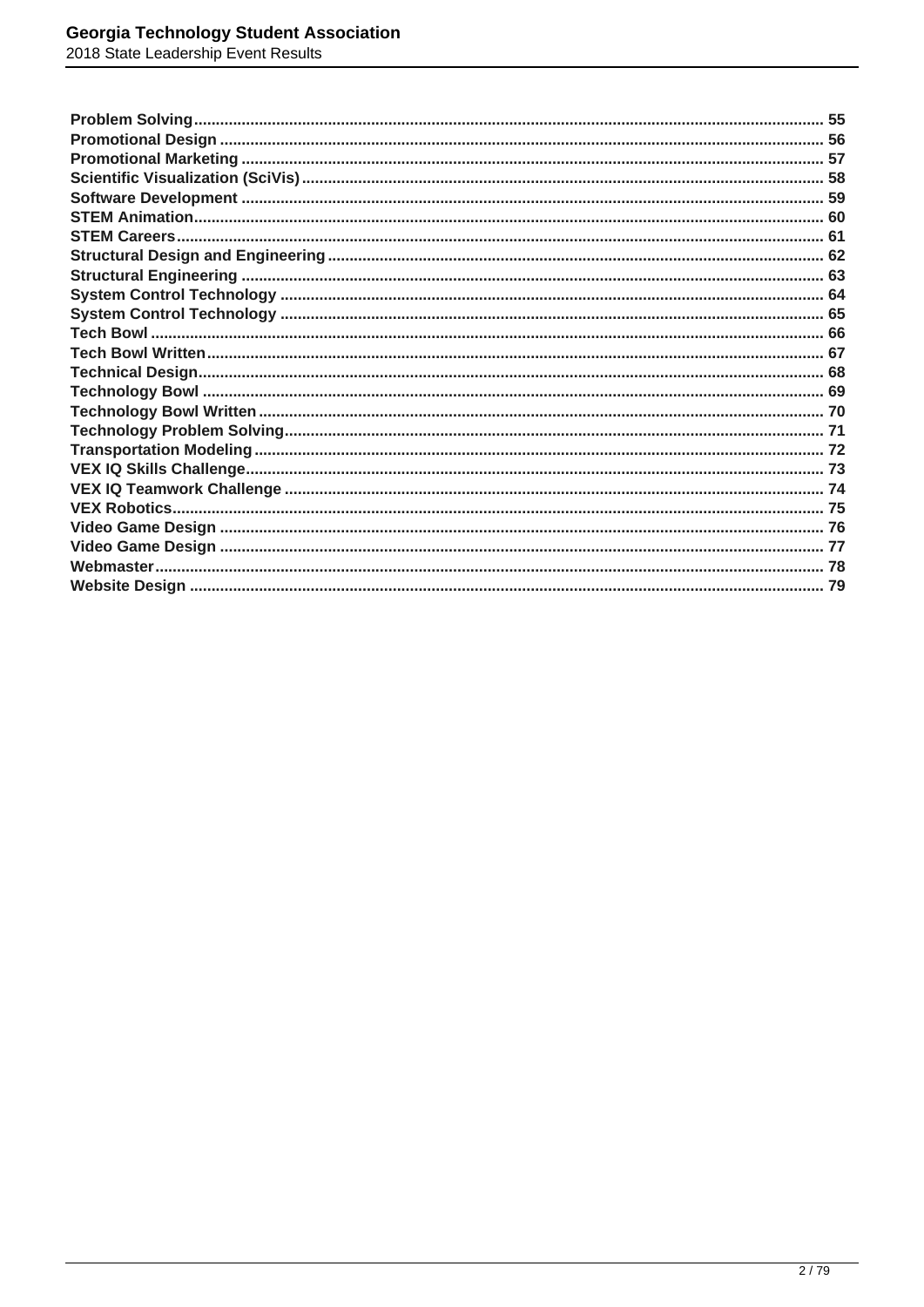## **3D Animation - HS**

**Team**

- <span id="page-2-0"></span>1st - Forsyth Central High School
- 2nd Gwinnett School Of Math Science And Technology
- 3rd Lambert High School
- 4th Hart County High School
- 5th Parkview High School
- 6th Lakeside High School Evans
- 7th Arabia Mountain High School
- 8th Chattahoochee High School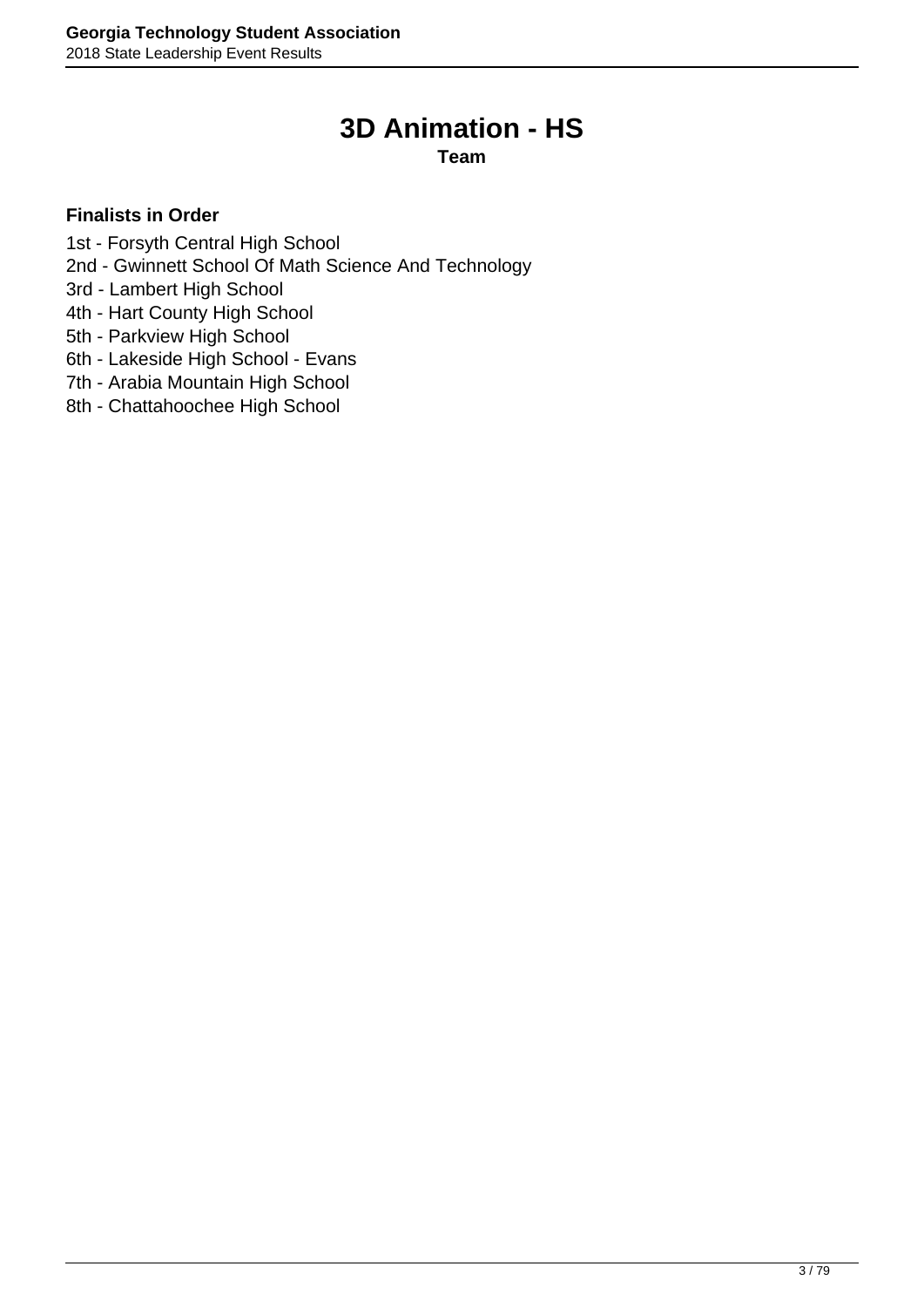### **Animatronics - HS**

**Team**

### <span id="page-3-0"></span>**Finalists in Order**

1st - Parkview High School

- 2nd Lowndes High School
- 3rd Woodstock High School
- 4th Winder-Barrow High School
- 5th Gwinnett School Of Math Science And Technology
- 6th Mill Creek High School
- 7th Lambert High School
- 8th Tucker High School
- 9th Norcross High School
- 10th South Forsyth High School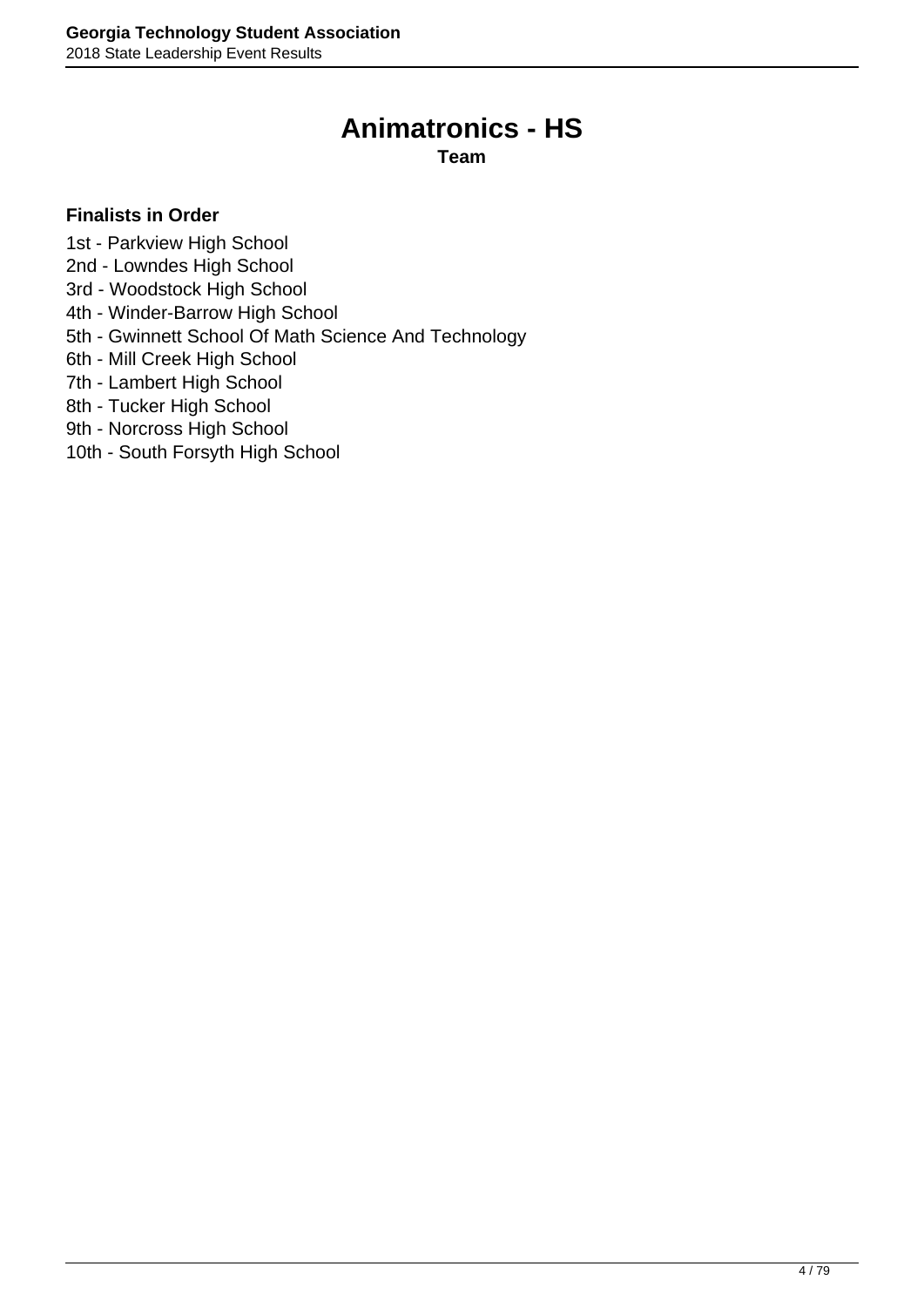### **Architectural Design - HS**

### **Team**

#### <span id="page-4-0"></span>**Finalists in Order**

1st - Cambridge High School

2nd - Newton College And Career Academy

3rd - Norcross High School

4th - Winder-Barrow High School

5th - Parkview High School

6th - Peachtree Ridge High School

7th - Irwin County High School

8th - Johns Creek High School

9th - Alcovy High School

10th - Tucker High School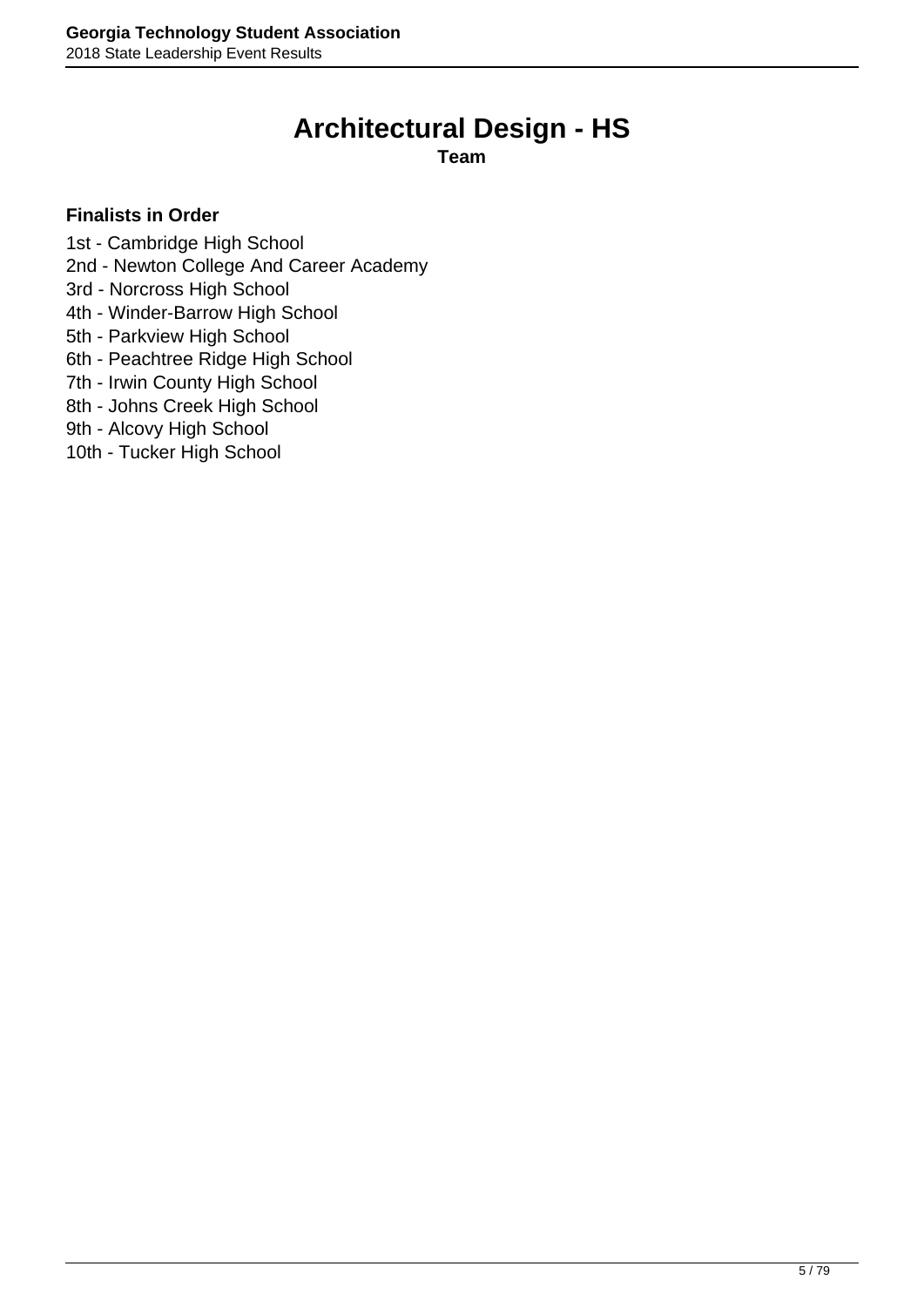### **Biotechnology - MS**

**Team**

- <span id="page-5-0"></span>1st - Harris County Carver Middle School
- 2nd Hahira Middle School
- 3rd Lowndes Middle
- 4th Franklin County Middle School
- 5th Hart County Middle School
- 6th Pine Grove Middle School
- 7th East Coweta Middle School
- 8th Tucker Middle School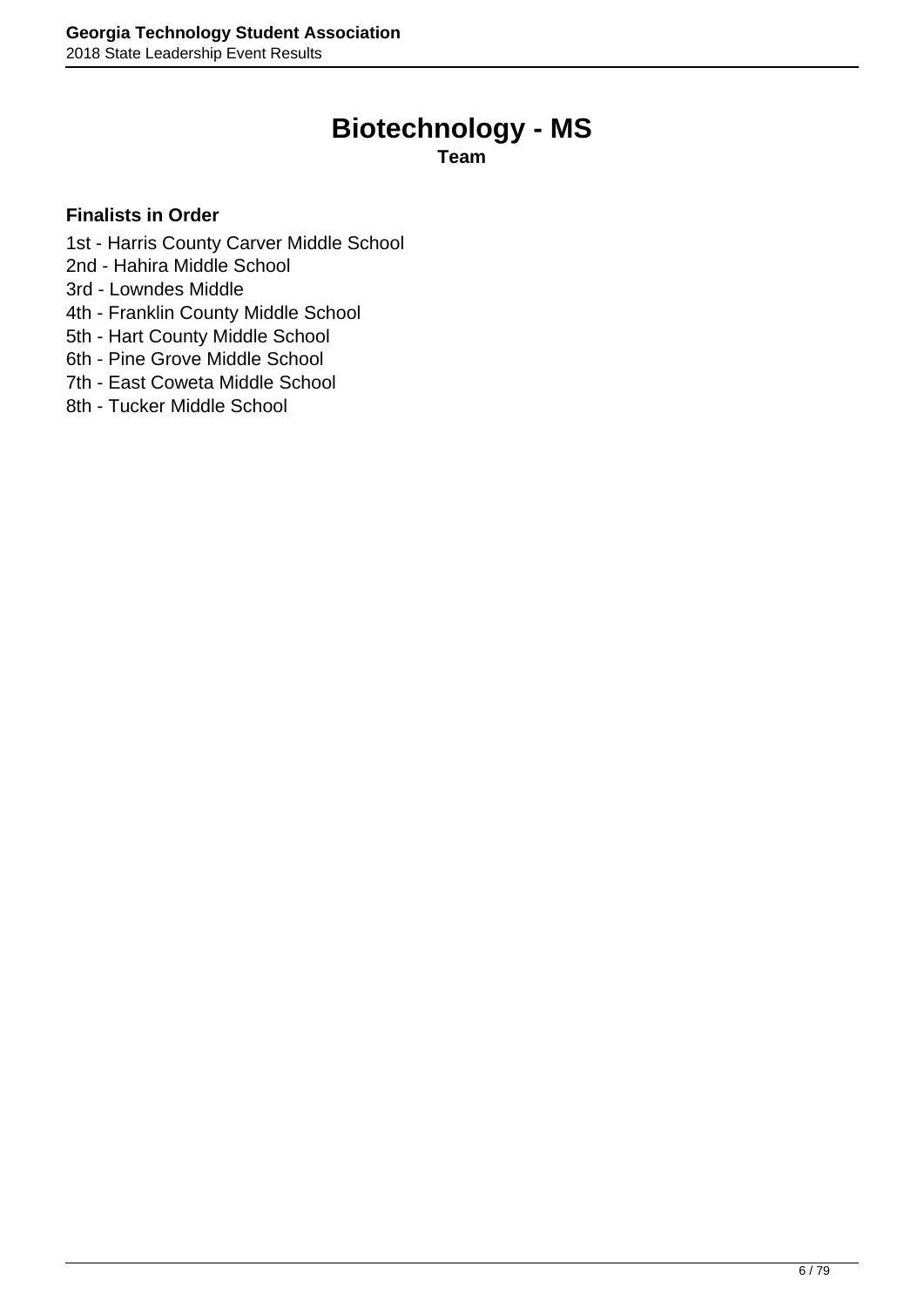### **Biotechnology Design - HS**

**Team**

### <span id="page-6-0"></span>**Finalists in Order**

1st - Woodstock High School

- 2nd Lambert High School
- 3rd South Forsyth High School
- 4th Coffee High School
- 5th Newton College And Career Academy
- 6th Marietta High School
- 7th Flowery Branch High School
- 8th Gilmer High School
- 9th Appling County High School
- 10th Parkview High School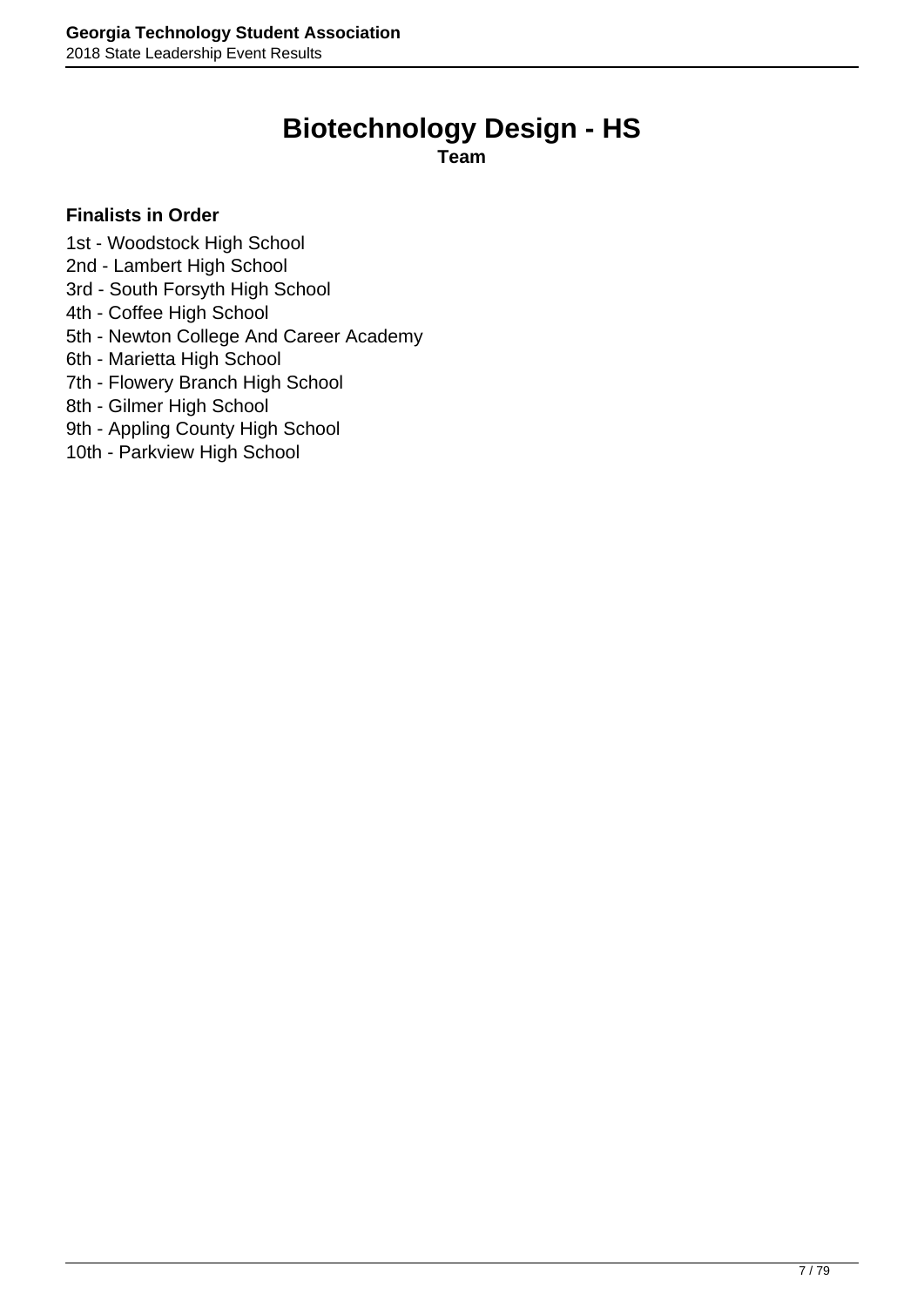### **CAD Foundations - MS Individual**

- <span id="page-7-0"></span>1st - James Scott, Hahira Middle School
- 2nd Ben Lamontagne, Chattanooga Valley Middle
- 3rd Gabe Perry, Harlem Middle School
- 4th Antonio Del'Vecchio, Pine Grove Middle School
- 5th Zelig Miller, George Walton Academy MS
- 6th Landon Floyd, Franklin County Middle School
- 7th Mitchell Burns, Harris County Carver Middle School
- 8th Andrew Patillo, Hart County Middle School
- 9th Armani Vazquez, Stephenson Middle School
- 10th Jenna Dunn, Ben Hill Middle School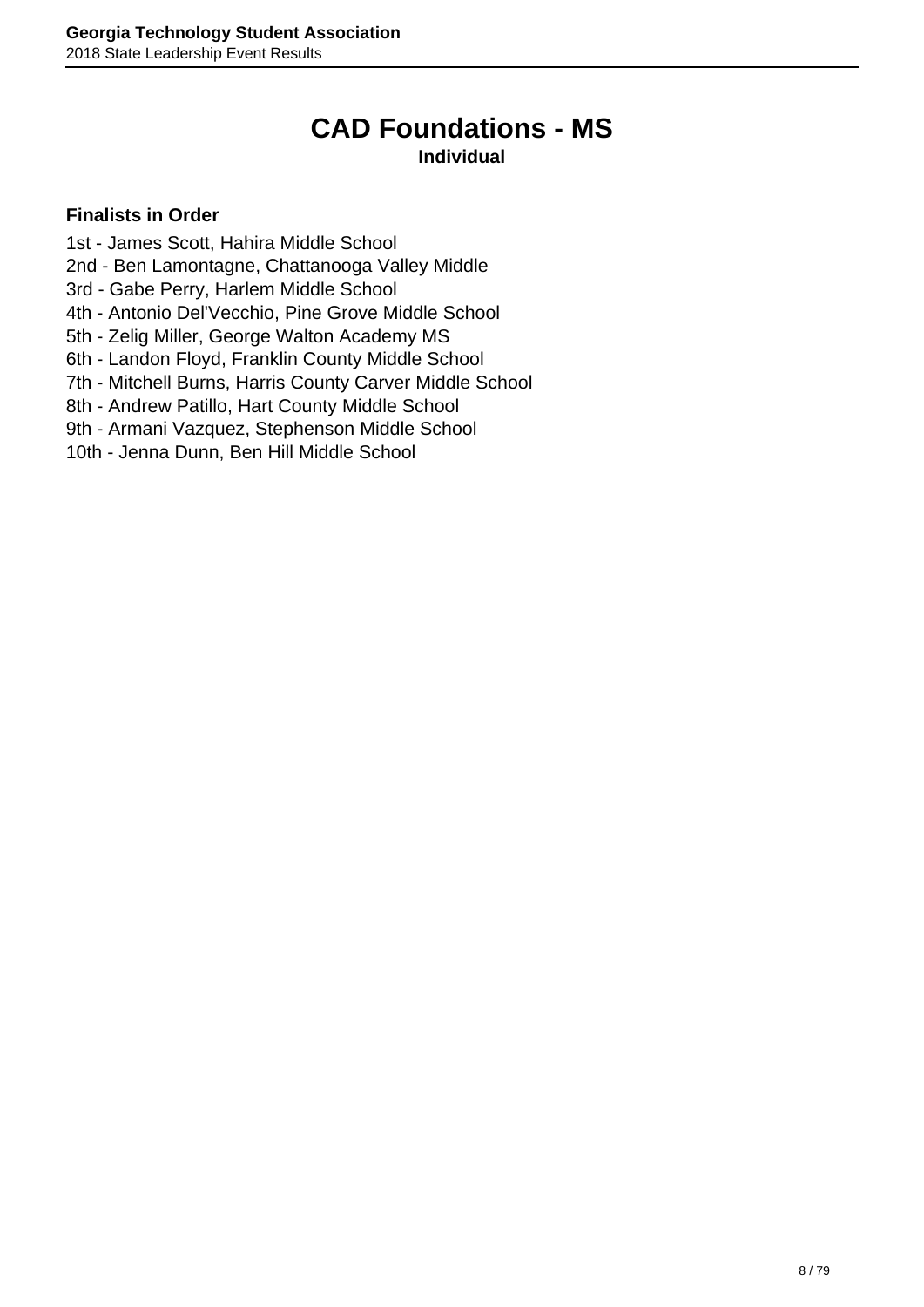## **Career Prep - MS**

### **Individual**

- <span id="page-8-0"></span>1st - Molly Davis, Hahira Middle School
- 2nd Ella Grace Madden, Franklin County Middle School
- 3rd Ava Desaussure, Harris County Carver Middle School
- 4th Nick Carlson, Hart County Middle School
- 5th Antonio Del'Vecchio, Pine Grove Middle School
- 6th Alyssa Therrien, Cousins Middle School
- 7th Betsy Hixon, Chattanooga Valley Middle
- 8th Chinnelle Mclaughlin, Mary McLeod Bethune Middle
- 9th Alexia Gregory, Lowndes Middle
- 10th Shaquala Leverson, Ben Hill Middle School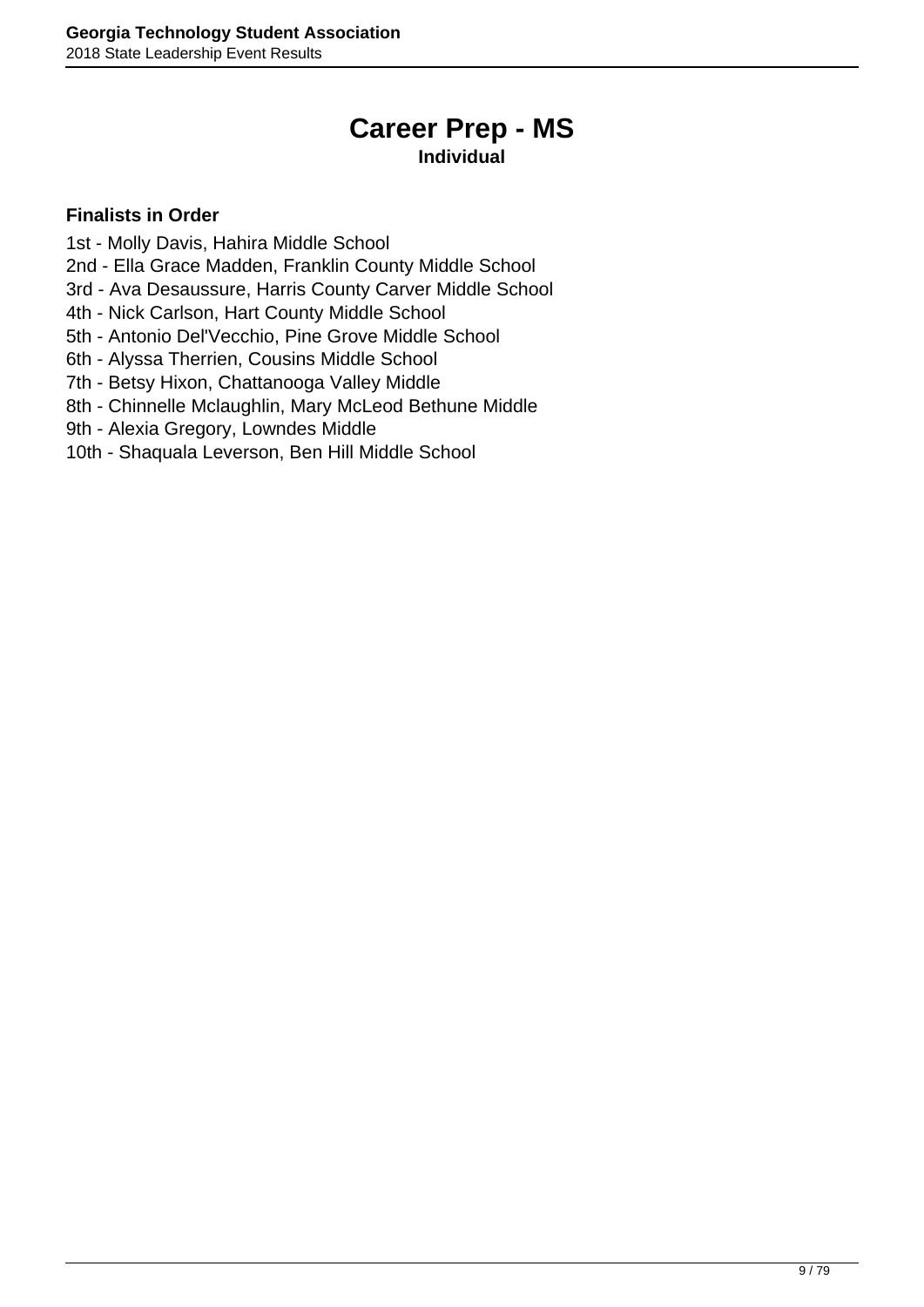## **Challenging Technology Issues - MS**

**Team**

- <span id="page-9-0"></span>1st - Champion Theme Middle
- 2nd Hahira Middle School
- 3rd George Walton Academy MS
- 4th Franklin County Middle School
- 5th Chattanooga Valley Middle
- 6th Pine Grove Middle School
- 7th Hart County Middle School
- 8th Marietta Middle School
- 9th Tucker Middle School
- 10th Harris County Carver Middle School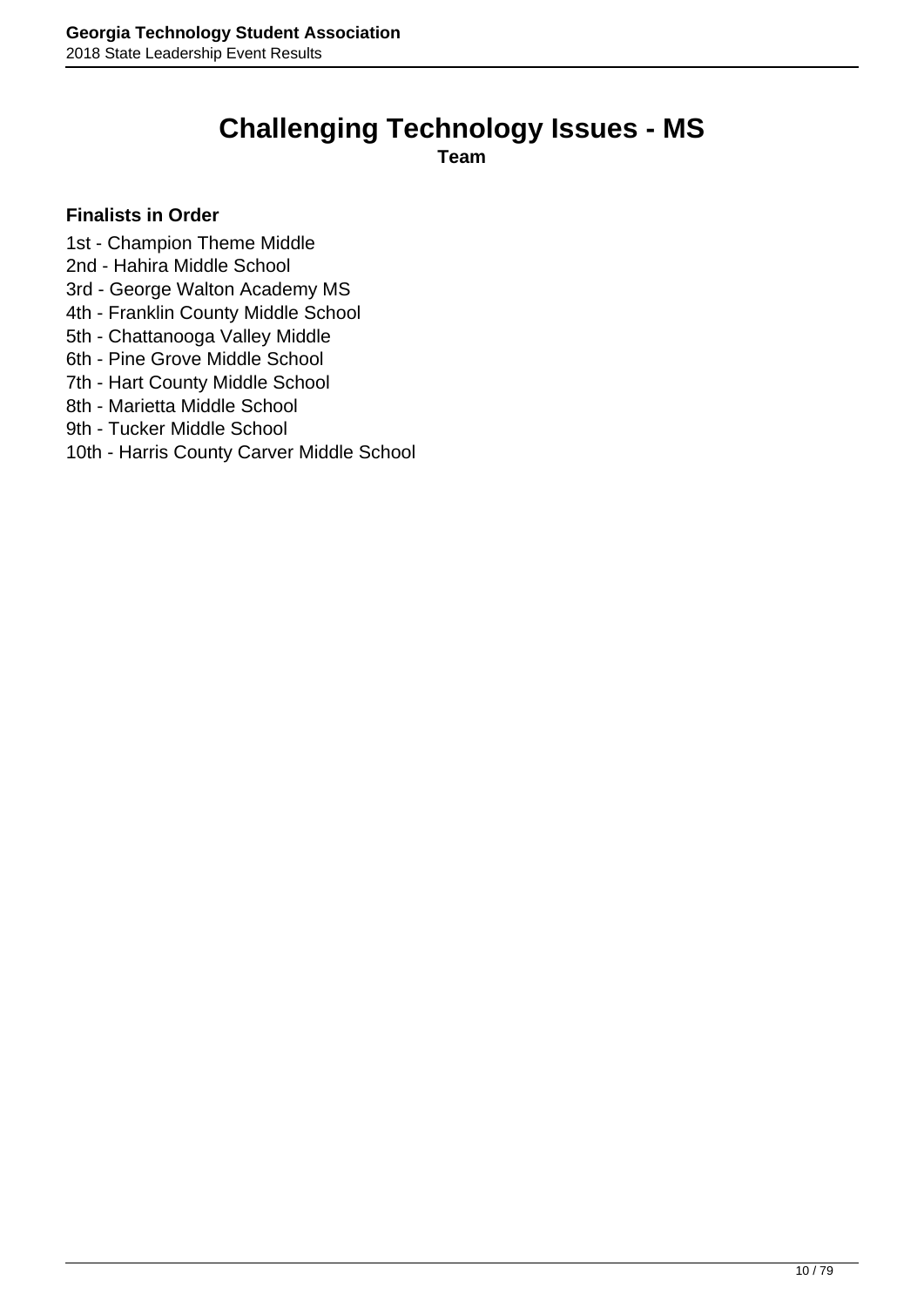### **Chapter Team - MS**

**Team**

- <span id="page-10-0"></span>1st - Pine Grove Middle School
- 2nd Hahira Middle School
- 3rd Franklin County Middle School
- 4th Harris County Carver Middle School
- 5th Ben Hill Middle School
- 6th Rothschild Leadership Academy
- 7th Fannin County Middle School
- 8th Lowndes Middle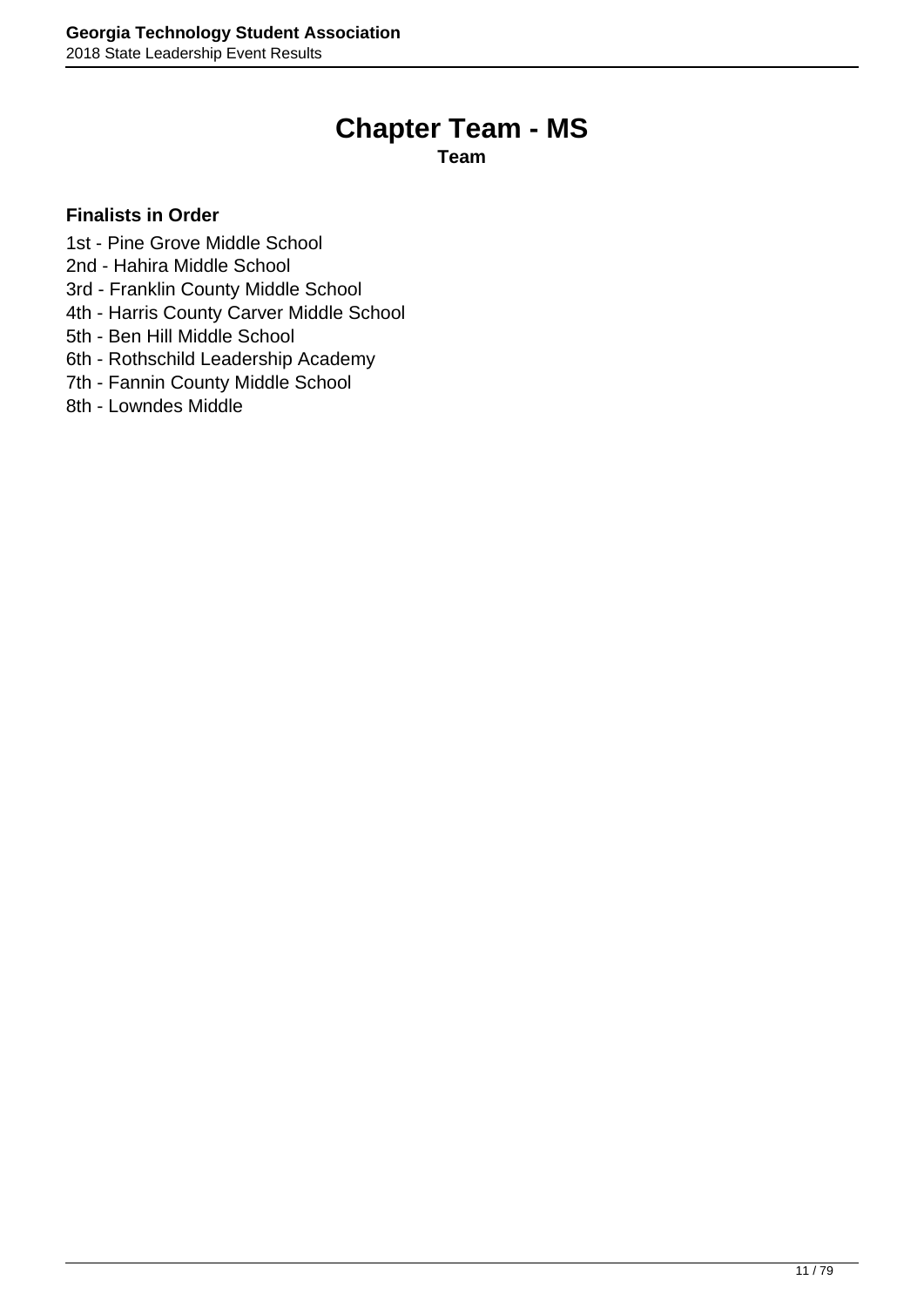### **Chapter Team - HS**

**Team**

- <span id="page-11-0"></span>1st - Franklin County High School
- 2nd Parkview High School
- 3rd Dunwoody High School
- 4th Crawford County High School
- 5th Lowndes High School
- 6th South Forsyth High School
- 7th Arabia Mountain High School
- 8th Gwinnett School Of Math Science And Technology
- 9th Banneker High School
- 10th Pickens High School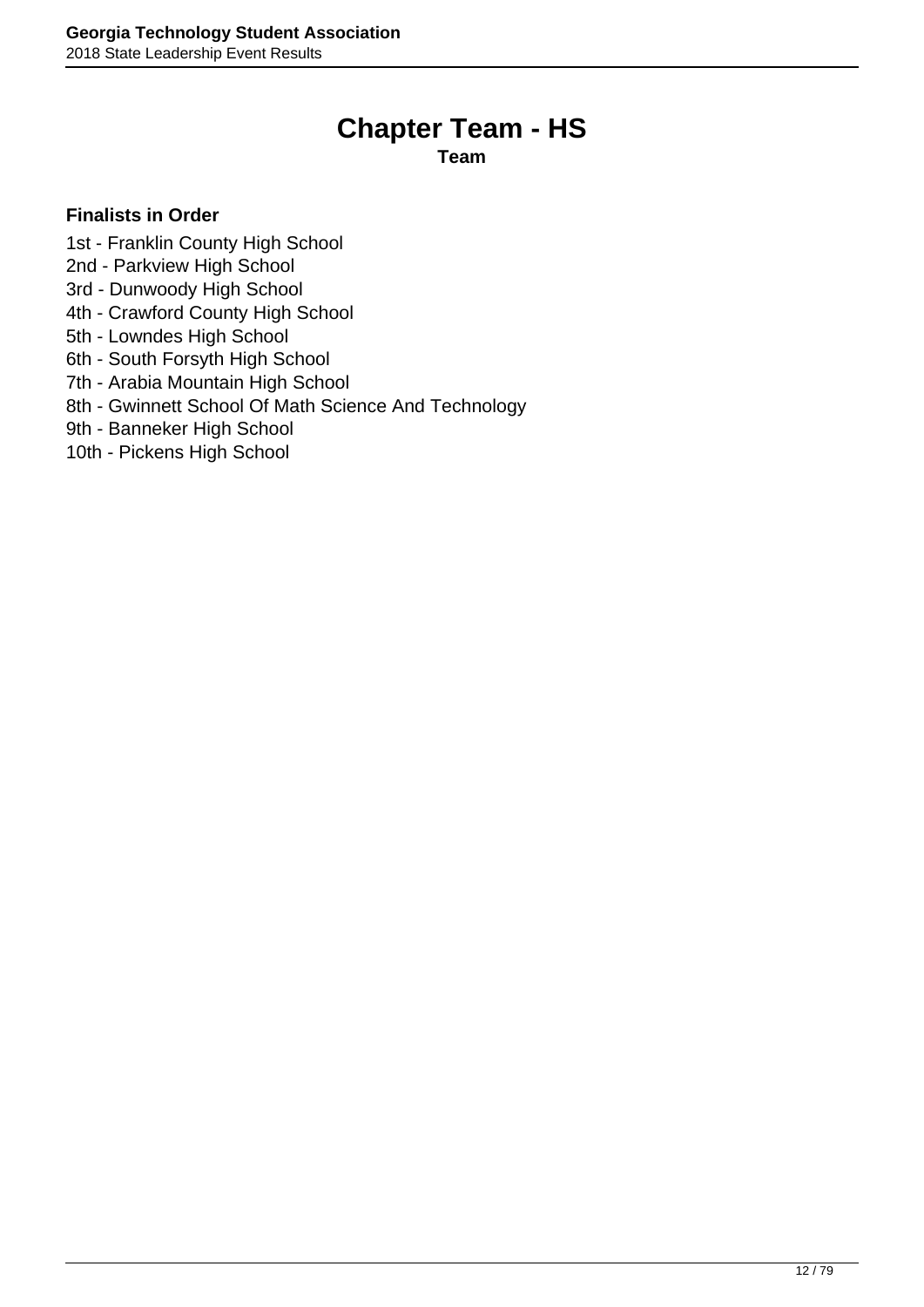### **Children's Stories - HS**

**Team**

### <span id="page-12-0"></span>**Finalists in Order**

1st - Parkview High School

- 2nd Berkmar High School
- 3rd Marietta High School
- 4th Newton College And Career Academy
- 5th Peachtree Ridge High School
- 6th Dunwoody High School
- 7th Shiloh High School
- 8th Lowndes High School

9th - Harris County High School

10th - Bacon County High School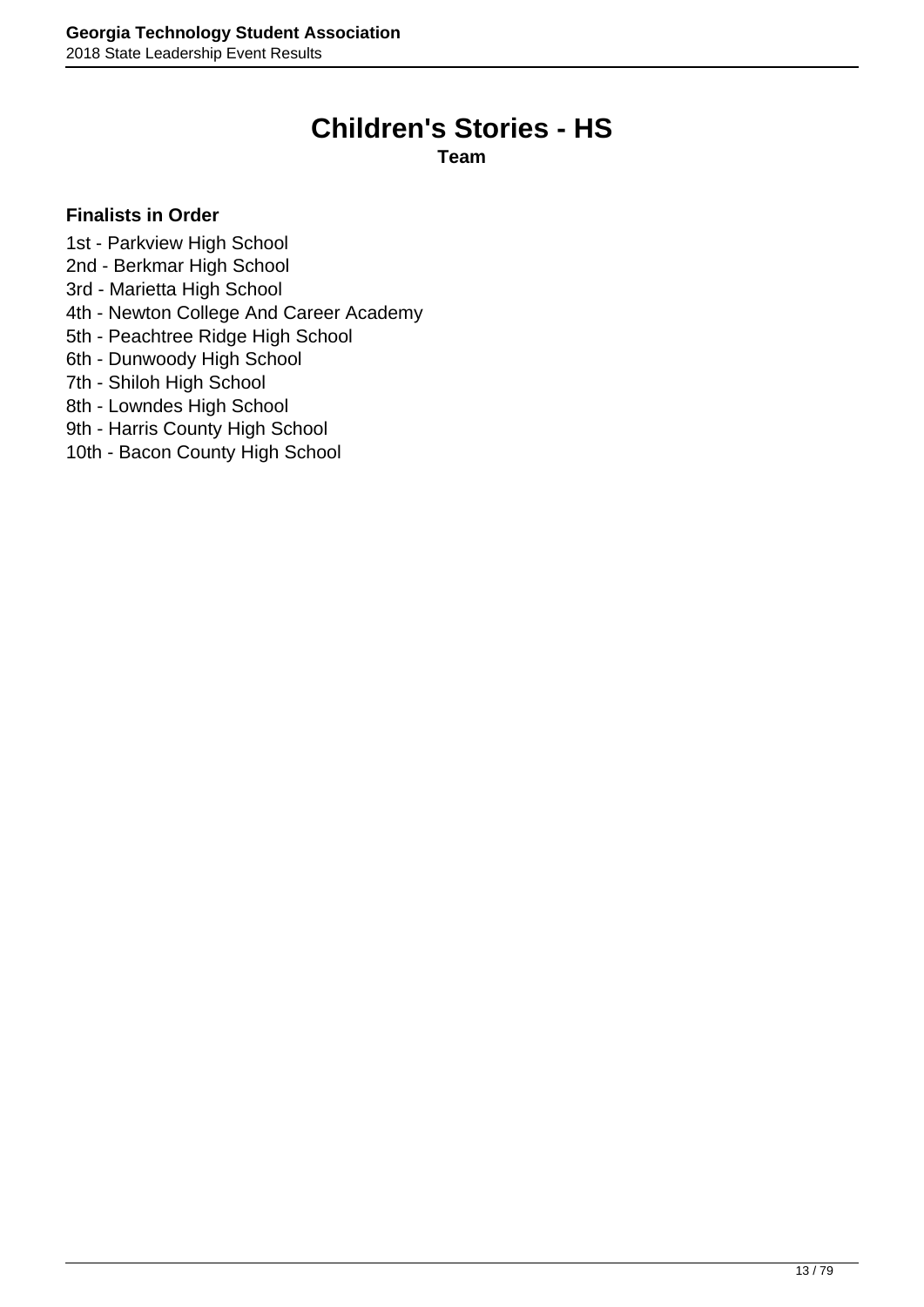### **Children's Stories - MS**

**Team**

- <span id="page-13-0"></span>1st - Hahira Middle School
- 2nd Franklin County Middle School
- 3rd Pine Grove Middle School
- 4th Chattanooga Valley Middle
- 5th Marietta Middle School
- 6th Ben Hill Middle School
- 7th Hart County Middle School
- 8th Lowndes Middle
- 9th East Coweta Middle School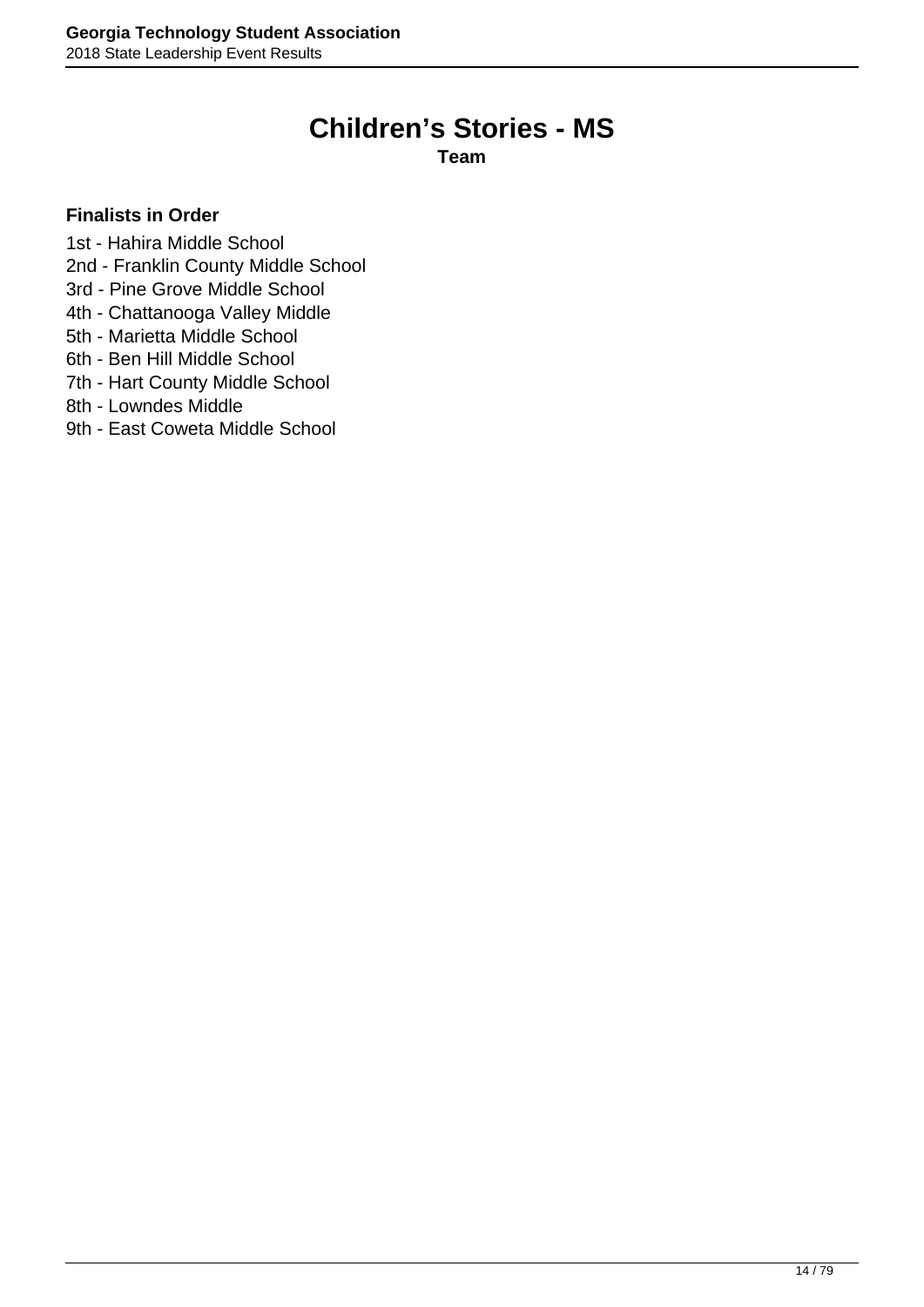### **Coding - MS**

**Team**

- <span id="page-14-0"></span>1st - Marietta Middle School
- 2nd Hahira Middle School
- 3rd Lowndes Middle
- 4th Harris County Carver Middle School
- 5th Oglethorpe Charter School
- 6th Franklin County Middle School
- 7th Pine Grove Middle School
- 8th Cousins Middle School
- 9th Mary McLeod Bethune Middle
- 10th Rothschild Leadership Academy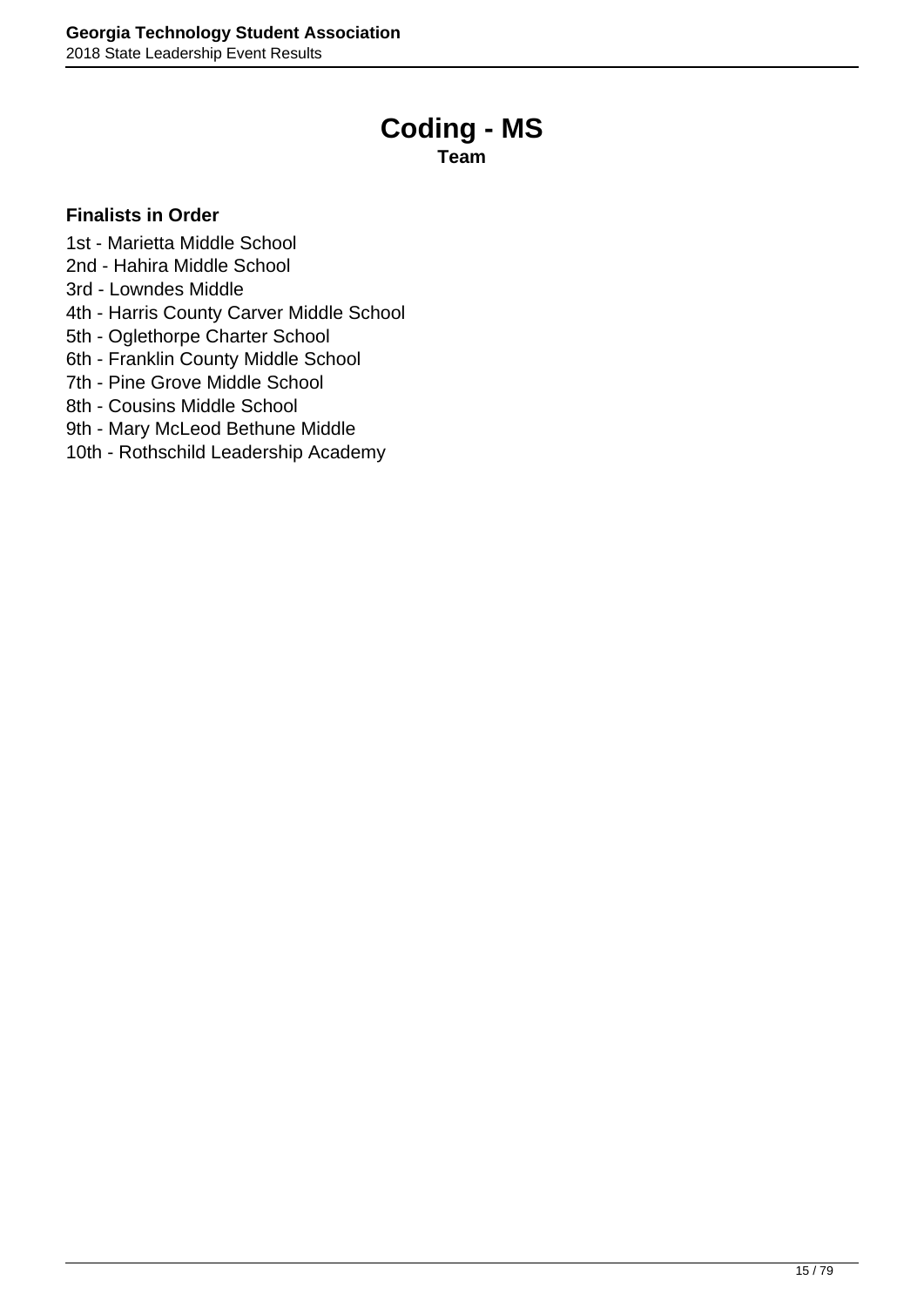### **Coding - HS**

**Team**

### <span id="page-15-0"></span>**Finalists in Order**

1st - Marietta High School

2nd - Oconee County High School

3rd - Dunwoody High School

4th - Union County High School

5th - Lambert High School

6th - North Oconee High School

7th - Collins Hill High School

8th - Loganville High School

9th - South Forsyth High School

10th - Peachtree Ridge High School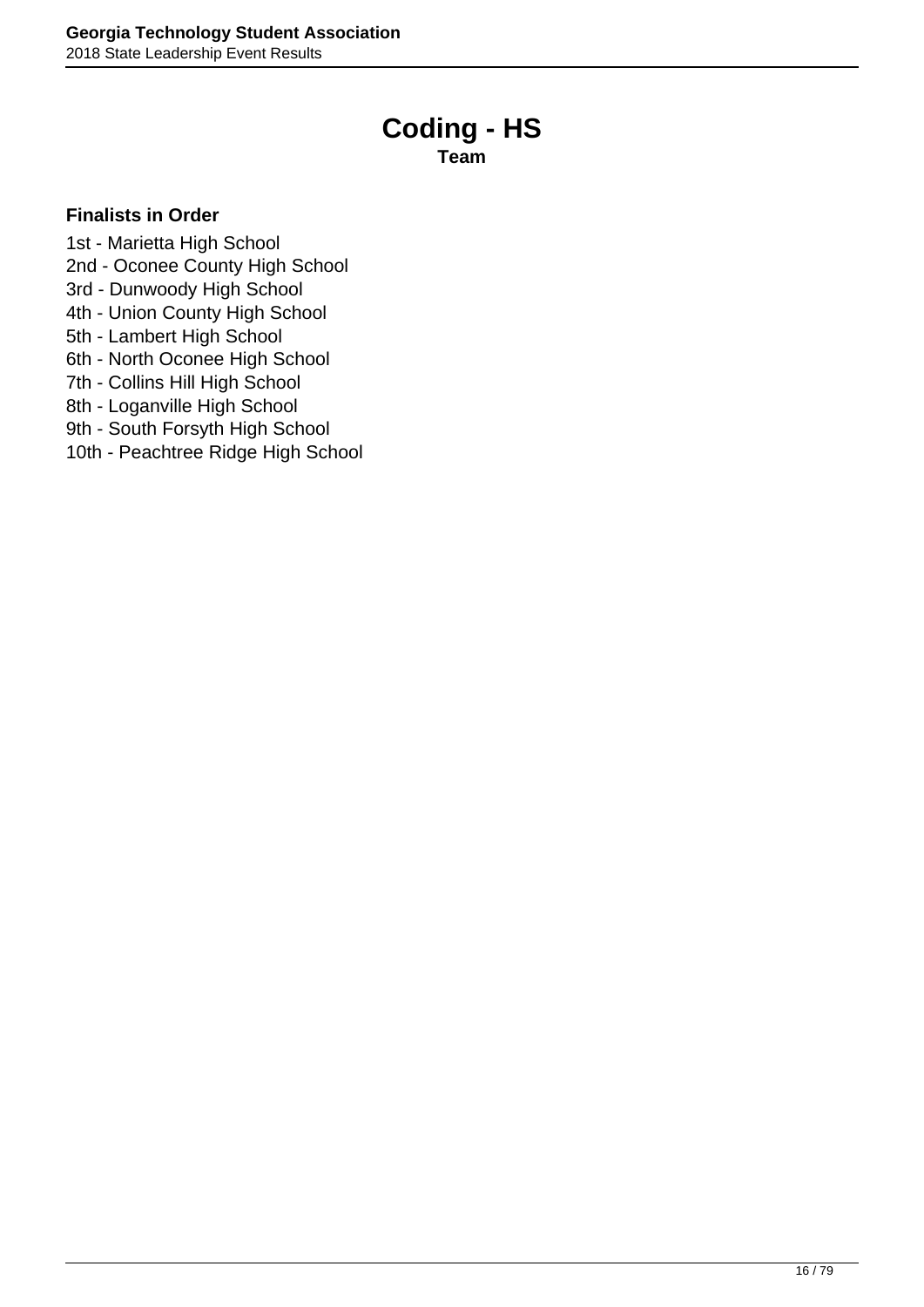# **Community Service Video - MS**

**Team**

- <span id="page-16-0"></span>1st - Hahira Middle School
- 2nd Hart County Middle School
- 3rd Franklin County Middle School
- 4th Pine Grove Middle School
- 5th Harris County Carver Middle School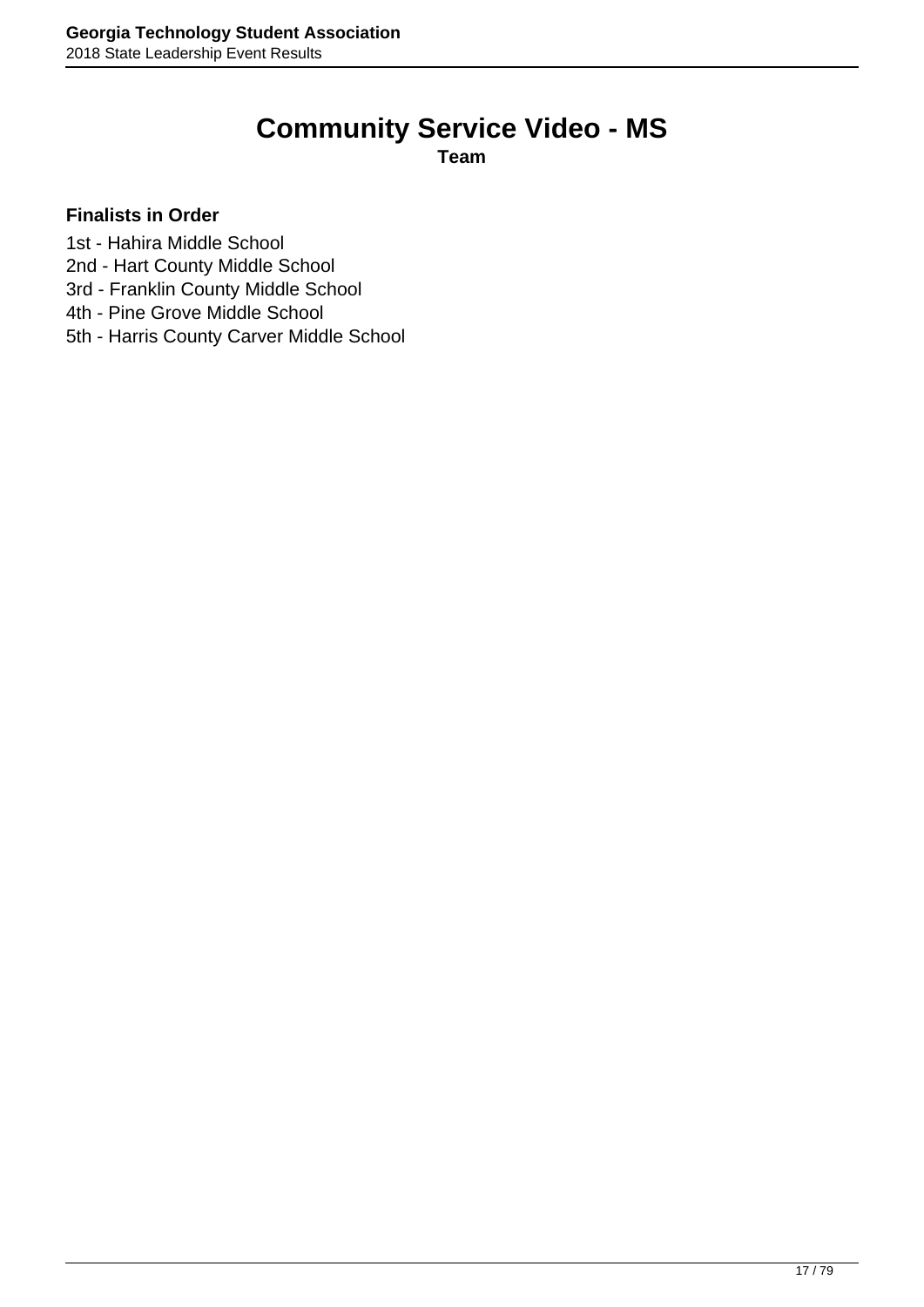## <span id="page-17-0"></span>**Computer Integrated Manufacturing (CIM) - HS**

**Team**

- 1st Gwinnett School Of Math Science And Technology
- 2nd Franklin County High School
- 3rd Tucker High School
- 4th West Forsyth High School
- 5th Dunwoody High School
- 6th South Forsyth High School
- 7th Dekalb High School Of Technology
- 8th Arabia Mountain High School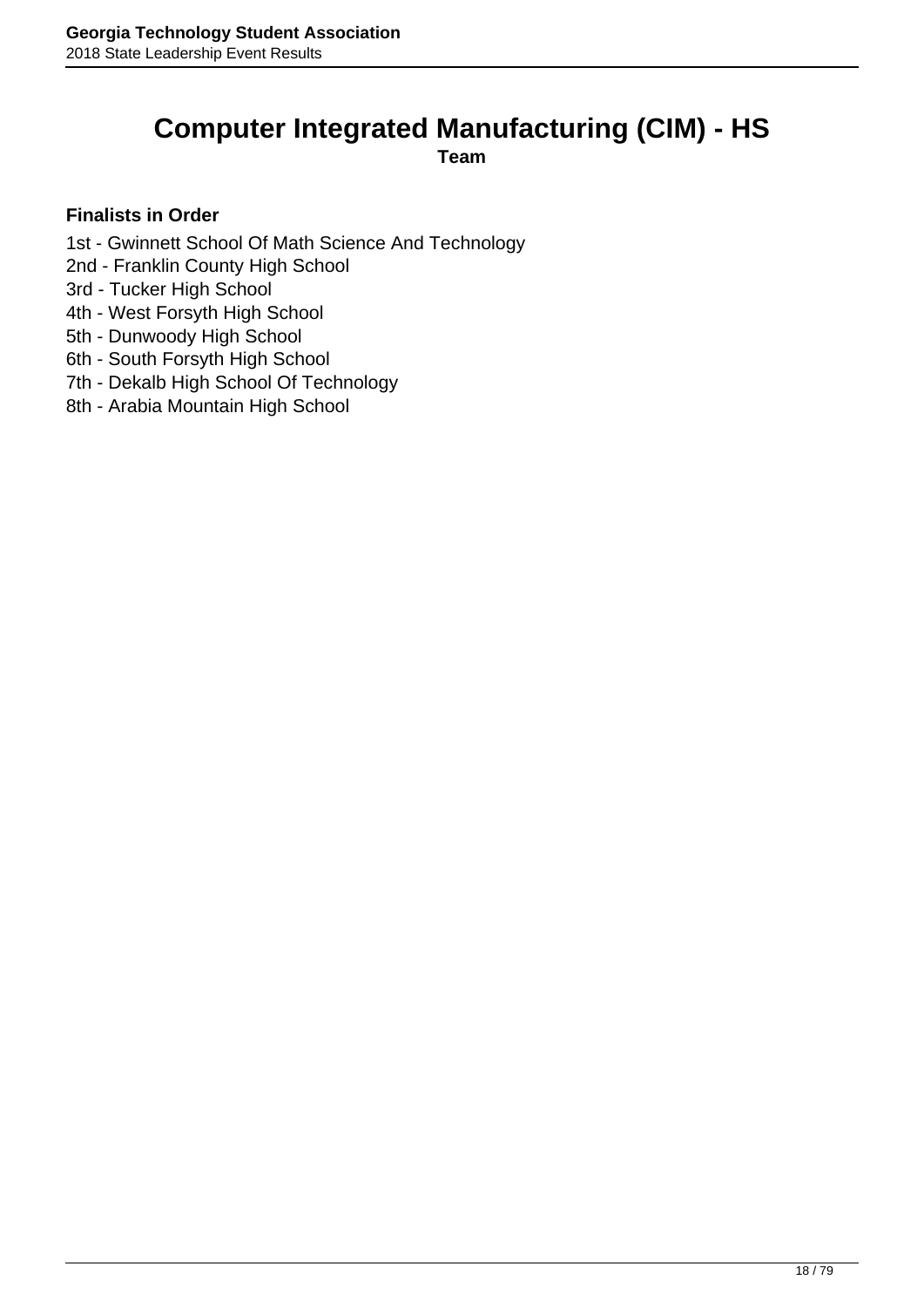### <span id="page-18-0"></span>**Computer-Aided Design (CAD), Architecture - HS Individual**

- 1st Christopher Saetia, Houston County High School
- 2nd Miranda Litkea, Newton College And Career Academy
- 3rd Jessie Hertz, Johns Creek High School
- 4th Thomas Bray, Forsyth Central High School
- 5th Palmer Brown, Marietta High School
- 6th Tee Mitchell, Lowndes High School
- 7th Meet Parmar, Parkview High School
- 8th Jinglin Xu, Chamblee High School
- 9th Ronnie Sampson, Pickens High School
- 10th Aaron Mims, Lakeside High School Evans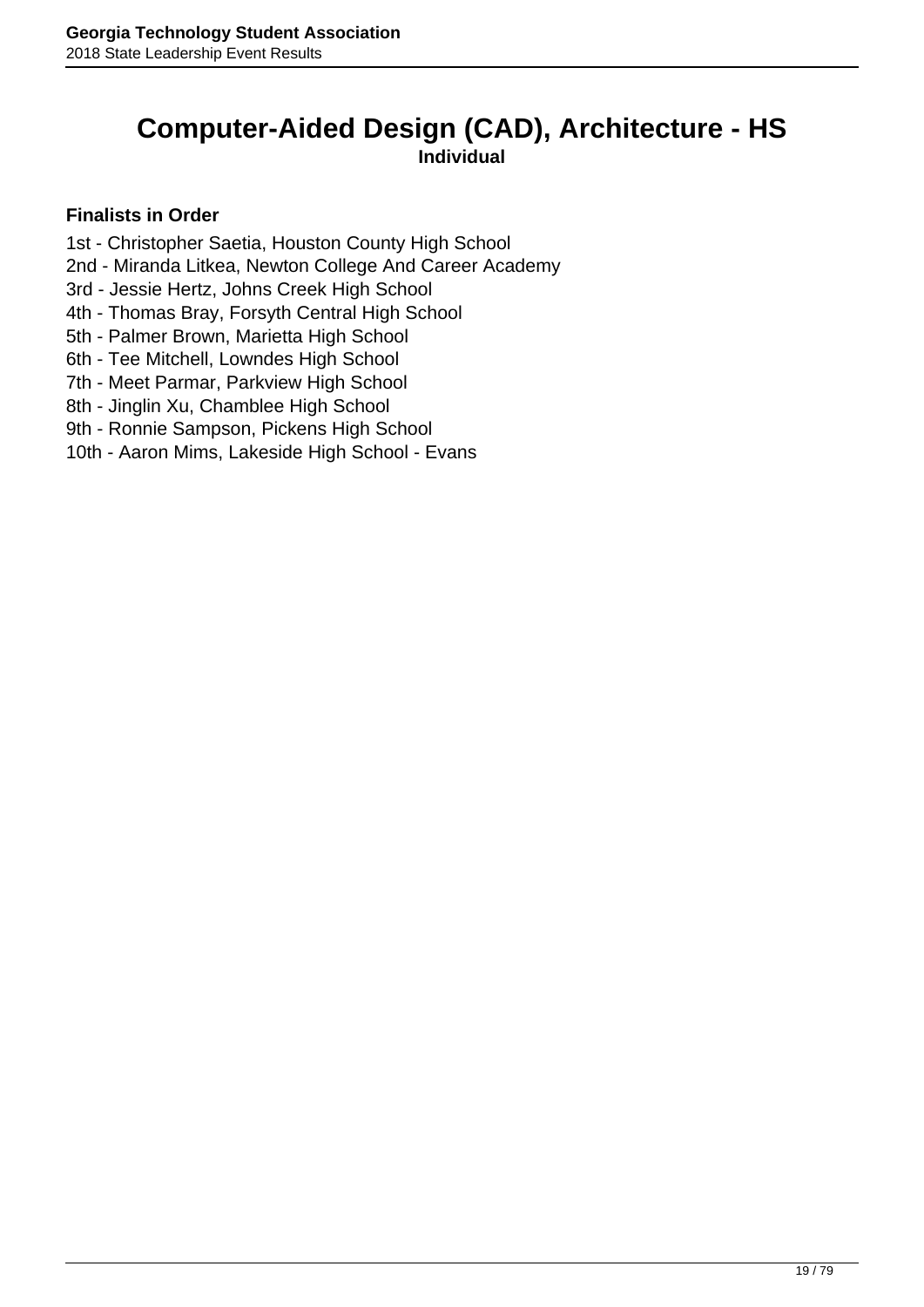### <span id="page-19-0"></span>**Computer-Aided Design (CAD), Engineering - HS Individual**

- 1st James Bunting, Tucker High School
- 2nd Chen Jackie, Peach County High School
- 3rd John Hill, Flowery Branch High School
- 4th Kristina May, Chamblee High School
- 5th Jeremy Levin, Parkview High School
- 6th Marcos Rios, Marietta High School
- 7th Kyle Fry, Henry County Academy For Advance Studies
- 8th Billy Pyles, Crawford County High School
- 9th Alex Matsunaga, Peachtree Ridge High School
- 10th Austin Smith, Bremen High School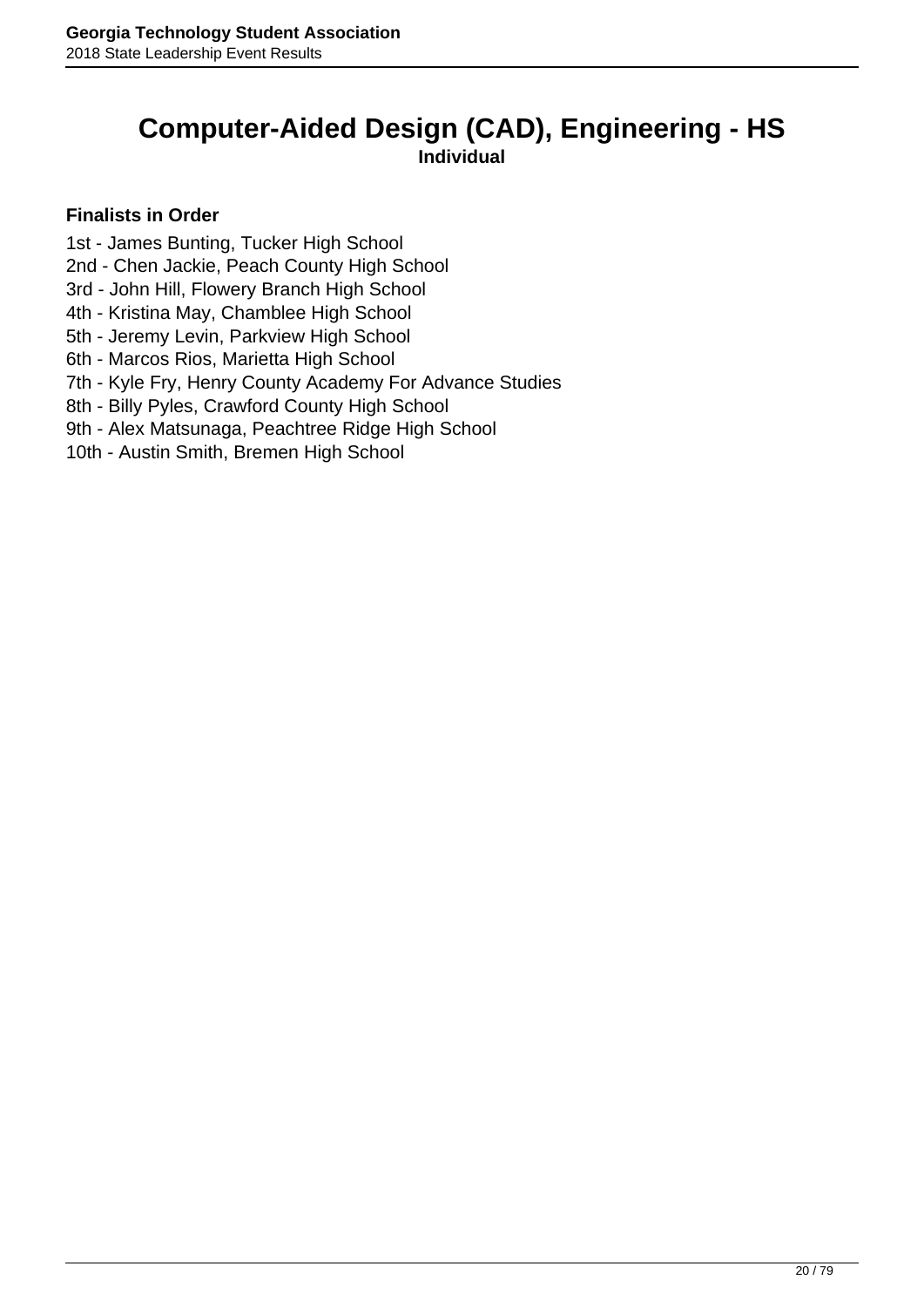## **Construction Challenge - MS**

**Team**

- <span id="page-20-0"></span>1st - Hahira Middle School
- 2nd Hart County Middle School
- 3rd Tucker Middle School
- 4th Pine Grove Middle School
- 5th Franklin County Middle School
- 6th Champion Theme Middle
- 7th East Coweta Middle School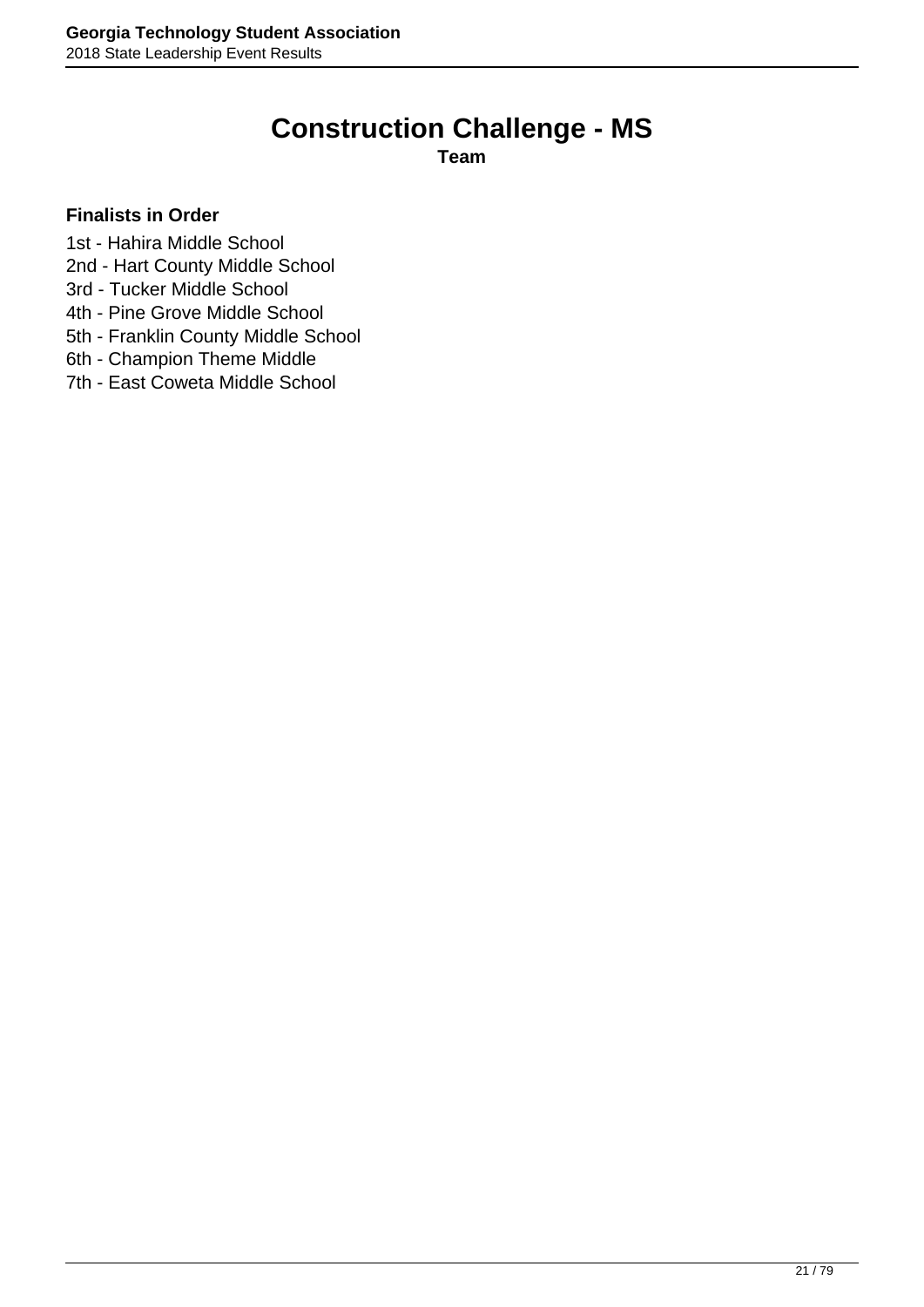## **Debating Technological Issues - HS**

**Team**

- <span id="page-21-0"></span>1st - South Forsyth High School
- 2nd Parkview High School
- 3rd Gwinnett School Of Math Science And Technology
- 4th Lambert High School
- 5th Coffee High School
- 6th Brooks County High School
- 7th Alpharetta High School
- 8th Fannin County High School
- 9th Grady High School
- 10th Peachtree Ridge High School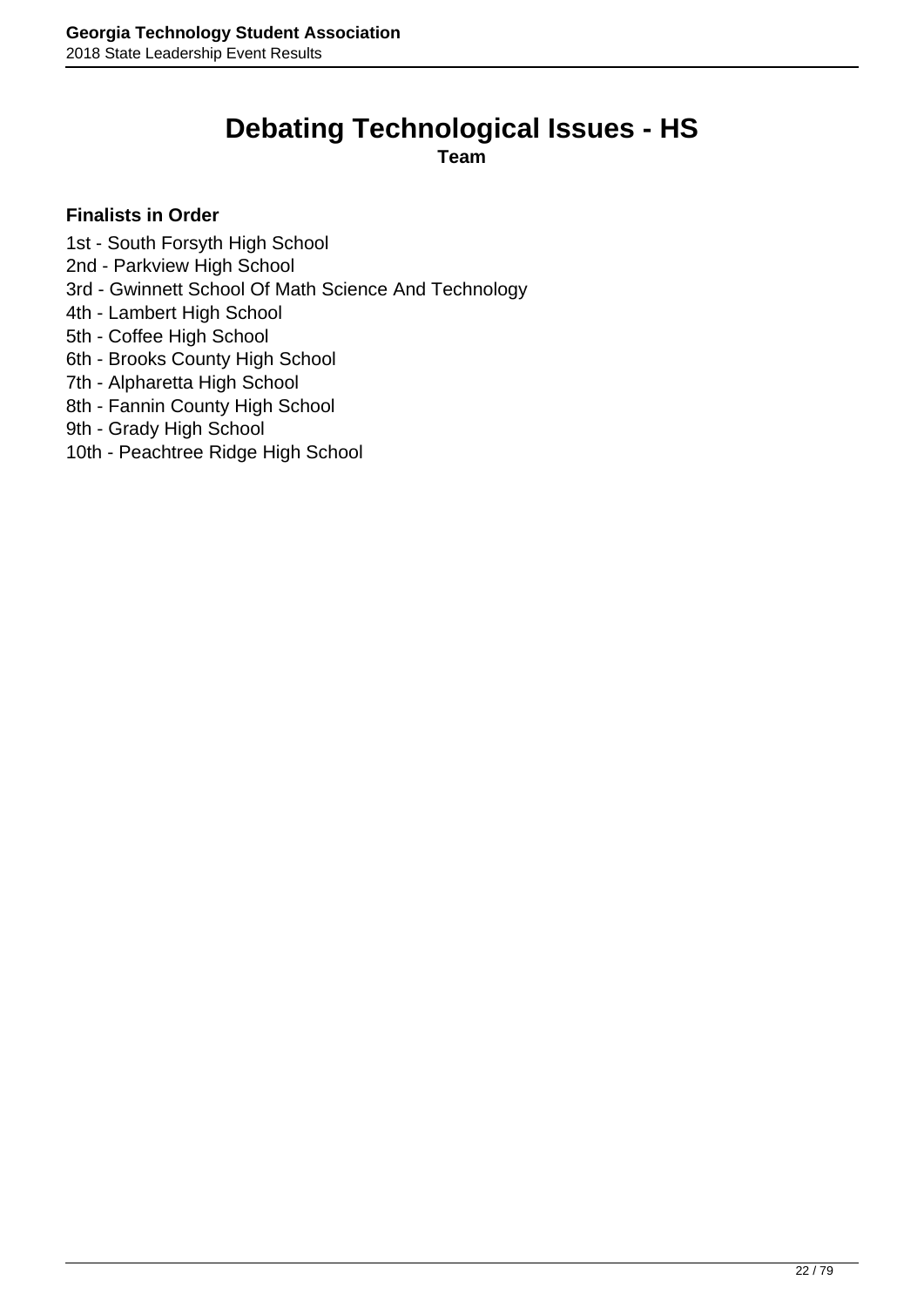## **Digital Photography - MS**

### **Individual**

- <span id="page-22-0"></span>1st - Janine Raymond, Hahira Middle School
- 2nd Isabel Kennedy, Chattanooga Valley Middle
- 3rd Logan Gordon, Hart County Middle School
- 4th Brooke Slone, Tucker Middle School
- 5th Luke Hiers, Brooks County Middle School
- 6th Carter Dennard, Harris County Carver Middle School
- 7th Charlie Hankins, Henderson Middle School
- 8th Bethany Phillips, Franklin County Middle School
- 9th Rylan Campbell, Appling County Middle School
- 10th Rori Waldorf, Cousins Middle School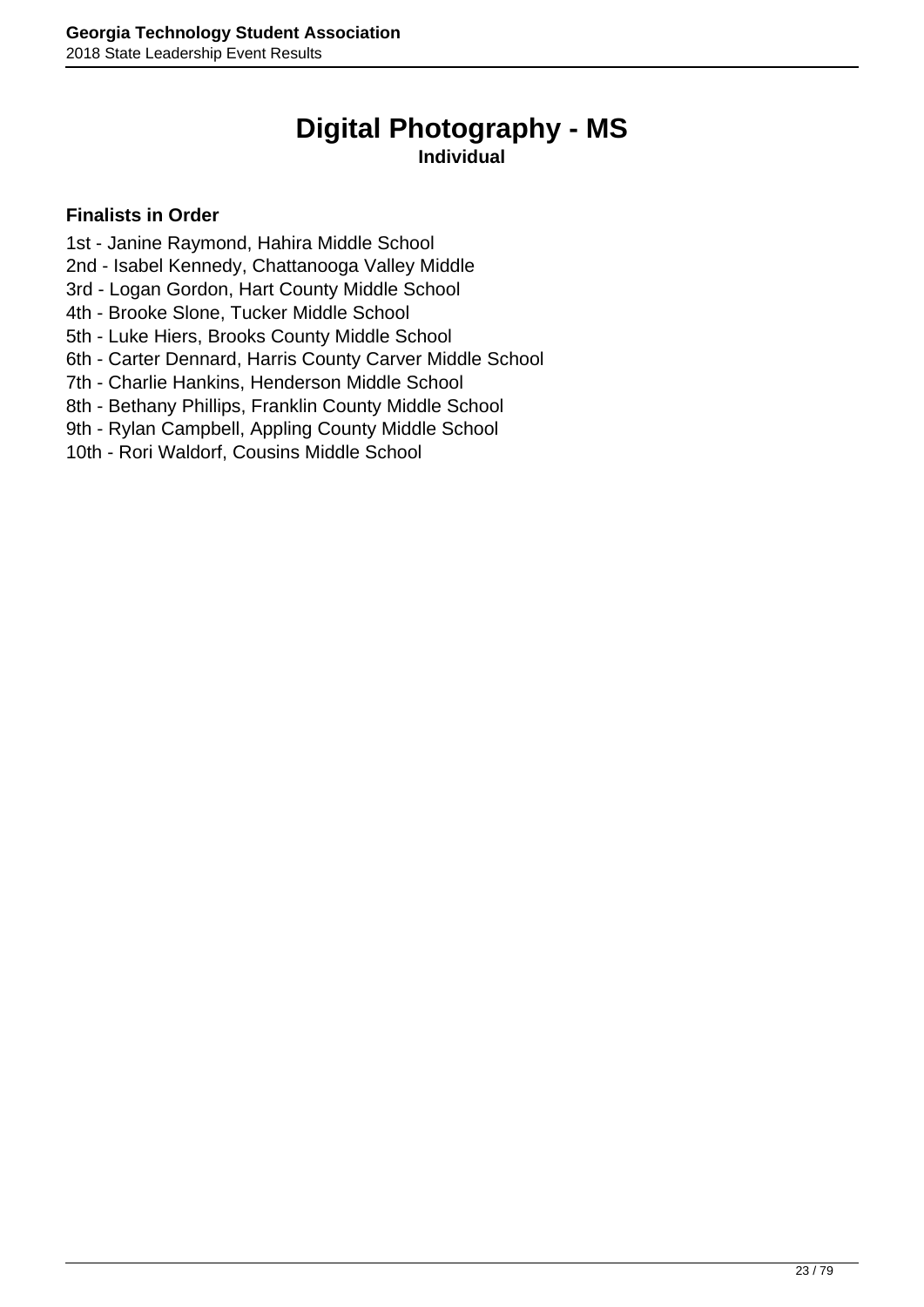### **Digital Video Production - HS**

**Team**

### <span id="page-23-0"></span>**Finalists in Order**

1st - Parkview High School

2nd - Johns Creek High School

3rd - Lambert High School

4th - Arabia Mountain High School

5th - Hart County High School

6th - South Forsyth High School

7th - Chamblee High School

8th - Peachtree Ridge High School

9th - George Walton Academy HS

10th - Tucker High School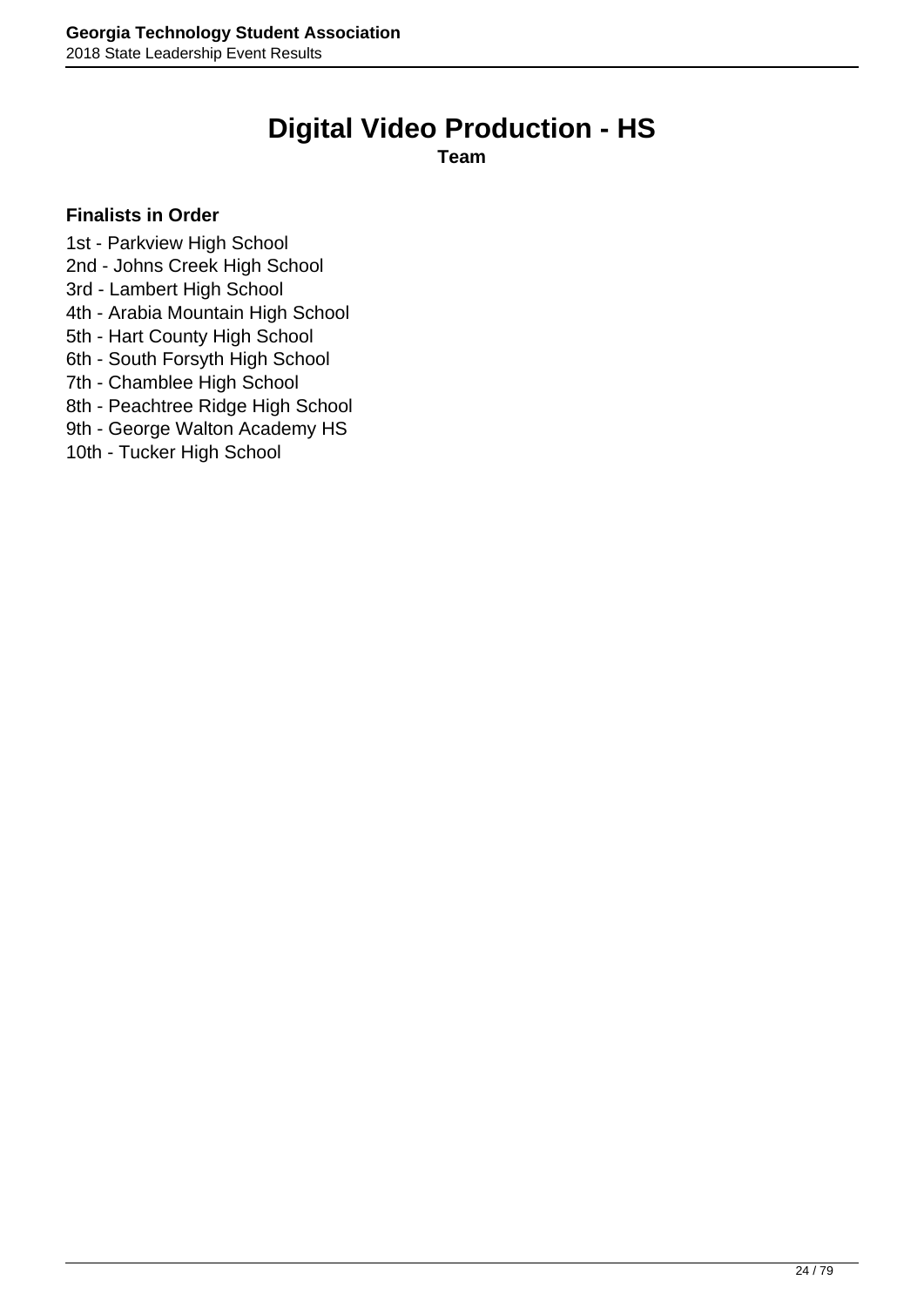## **Dragster - MS**

### **Individual**

- <span id="page-24-0"></span>1st - Levi Thomas, Franklin County Middle School
- 2nd Rhett Floyd, Franklin County Middle School
- 3rd Nick Koederitz, Ebenezer Middle School
- 4th Rohan Morar, Ebenezer Middle School
- 5th Danny Richardson, J.R. Trippe Middle School
- 6th Jordan Herrington, Oglethorpe Charter School
- 7th Aamya Supariwala, Eagles Landing Middle School
- 8th Malik David, Eagles Landing Middle School
- 9th Nate Phillips, Irwin County Middle School
- 10th Kody Harper, Irwin County Middle School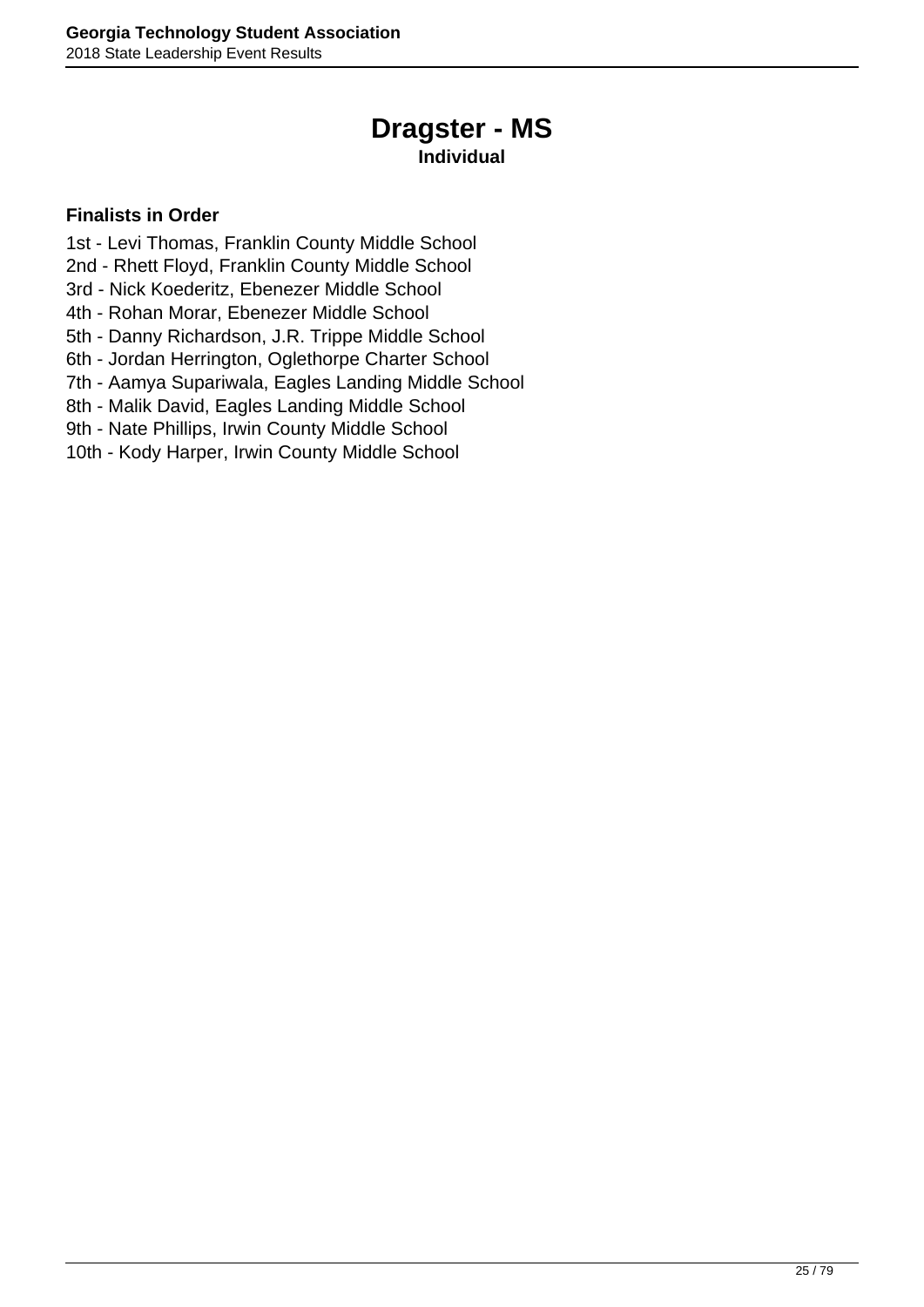## **Dragster Design - HS**

### **Individual**

- <span id="page-25-0"></span>1st - Andrew Thomas, Franklin County High School
- 2nd Braydon Foster, Fannin County High School
- 3rd Jade Wester, Franklin County High School
- 4th Serena Moles, Gilmer High School
- 5th Madison Moore, Swainsboro High School
- 6th Hailey Cortes, Appling County High School
- 7th Mitchell Fowler, Effingham College and Career Academy
- 8th Himil Patel, Bacon County High School
- 9th Jake Homer, South Forsyth High School
- 10th Conner Reinholt, Effingham College and Career Academy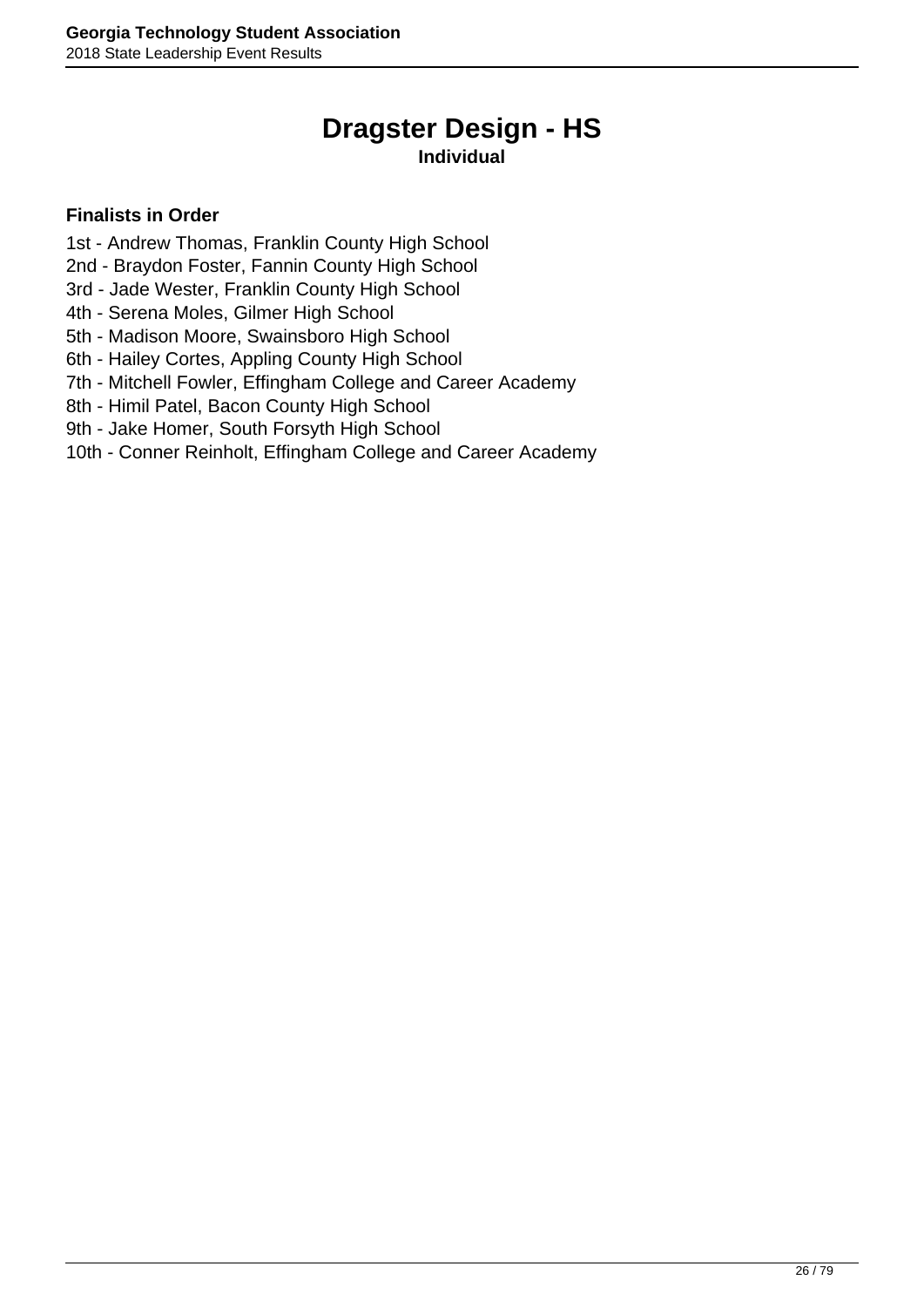## **Electrical Applications - MS**

**Team**

- <span id="page-26-0"></span>1st - Harris County Carver Middle School
- 2nd Chattanooga Valley Middle
- 3rd Franklin County Middle School
- 4th Tucker Middle School
- 5th Hart County Middle School
- 6th Hahira Middle School
- 7th Pine Grove Middle School
- 8th Lowndes Middle
- 9th Morgan County Middle School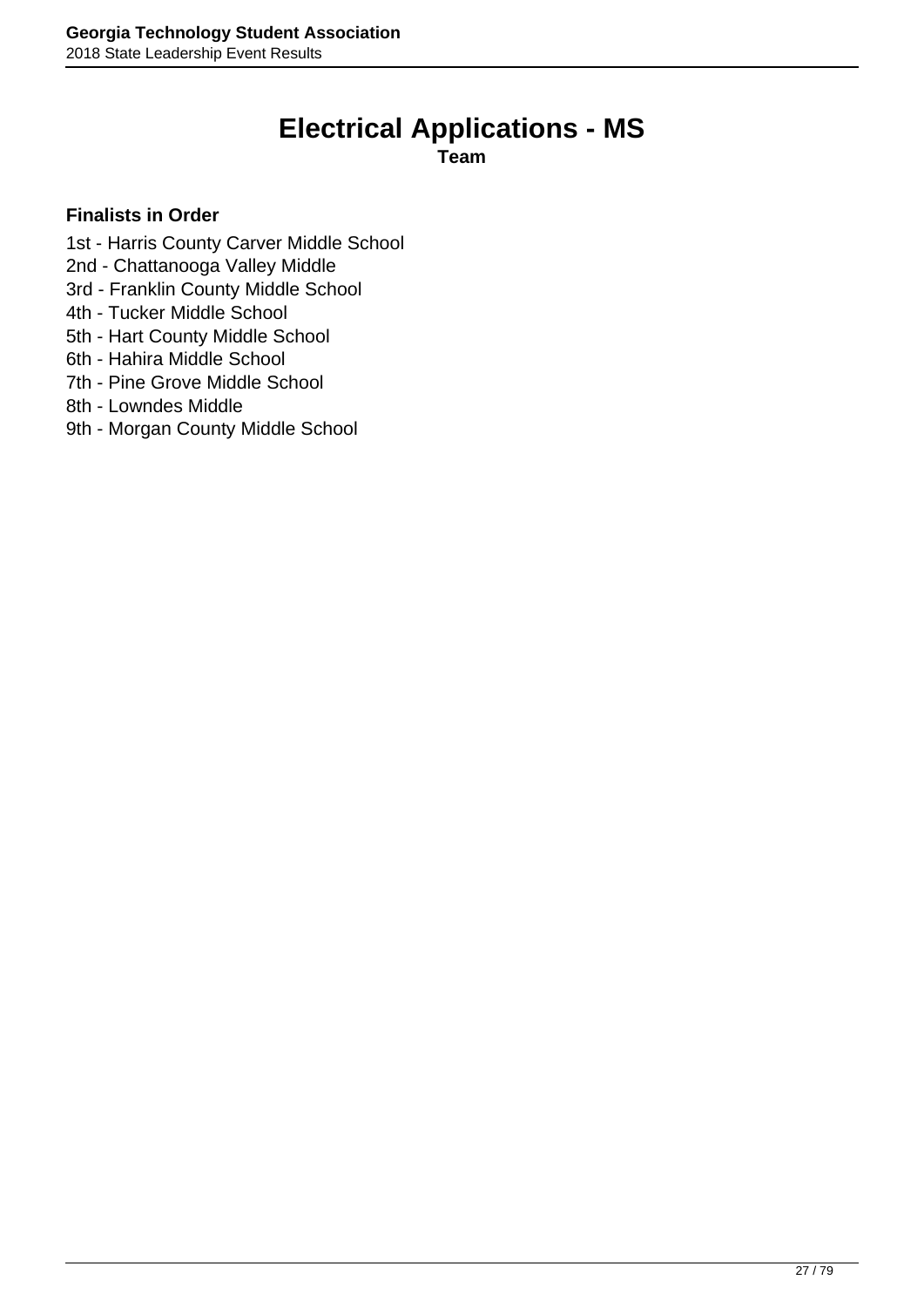### **Electrical Applications - HS Individual**

- <span id="page-27-0"></span>1st - Frank Tang, Parkview High School
- 2nd Windsor (David) Xu, Parkview High School
- 3rd Breyden Wood, Gwinnett School Of Math Science And Technology
- 4th Robby Nelson, Gwinnett School Of Math Science And Technology
- 5th Seth May, Dunwoody High School
- 6th Kamga Siewe, Northview High School
- 7th Robert Cranston, Shiloh High School
- 8th Sam Skillman, Woodstock High School
- 9th Tommy Cangelosi, North Gwinnett High School
- 10th Karis Johnson, Shiloh High School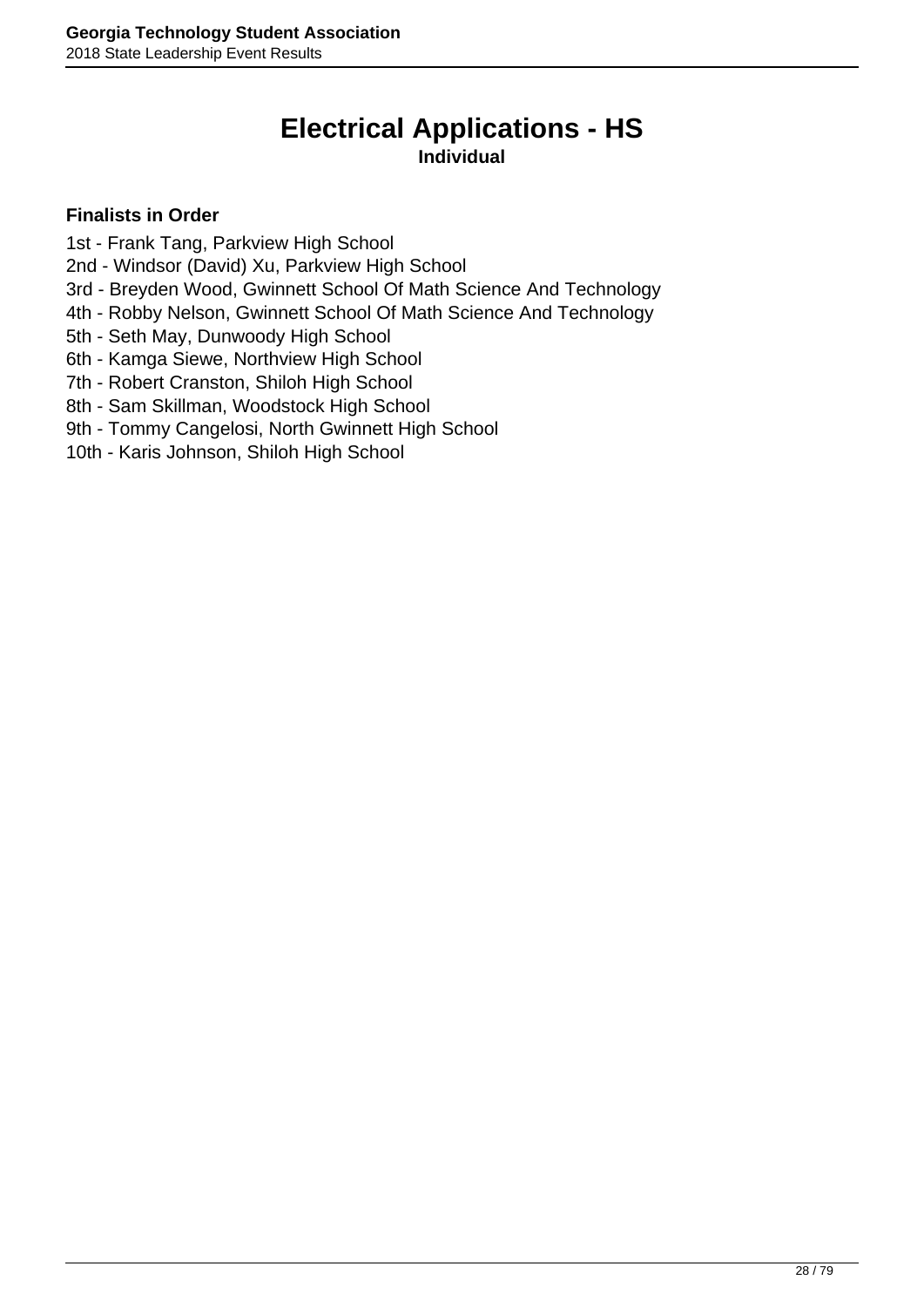## **Engineering Design - HS**

**Team**

- <span id="page-28-0"></span>1st - Lambert High School
- 2nd South Forsyth High School
- 3rd Parkview High School
- 4th Gwinnett School Of Math Science And Technology
- 5th Newton College And Career Academy
- 6th Walnut Grove High School
- 7th Peachtree Ridge High School
- 8th Flowery Branch High School
- 9th Pickens High School
- 10th Woodstock High School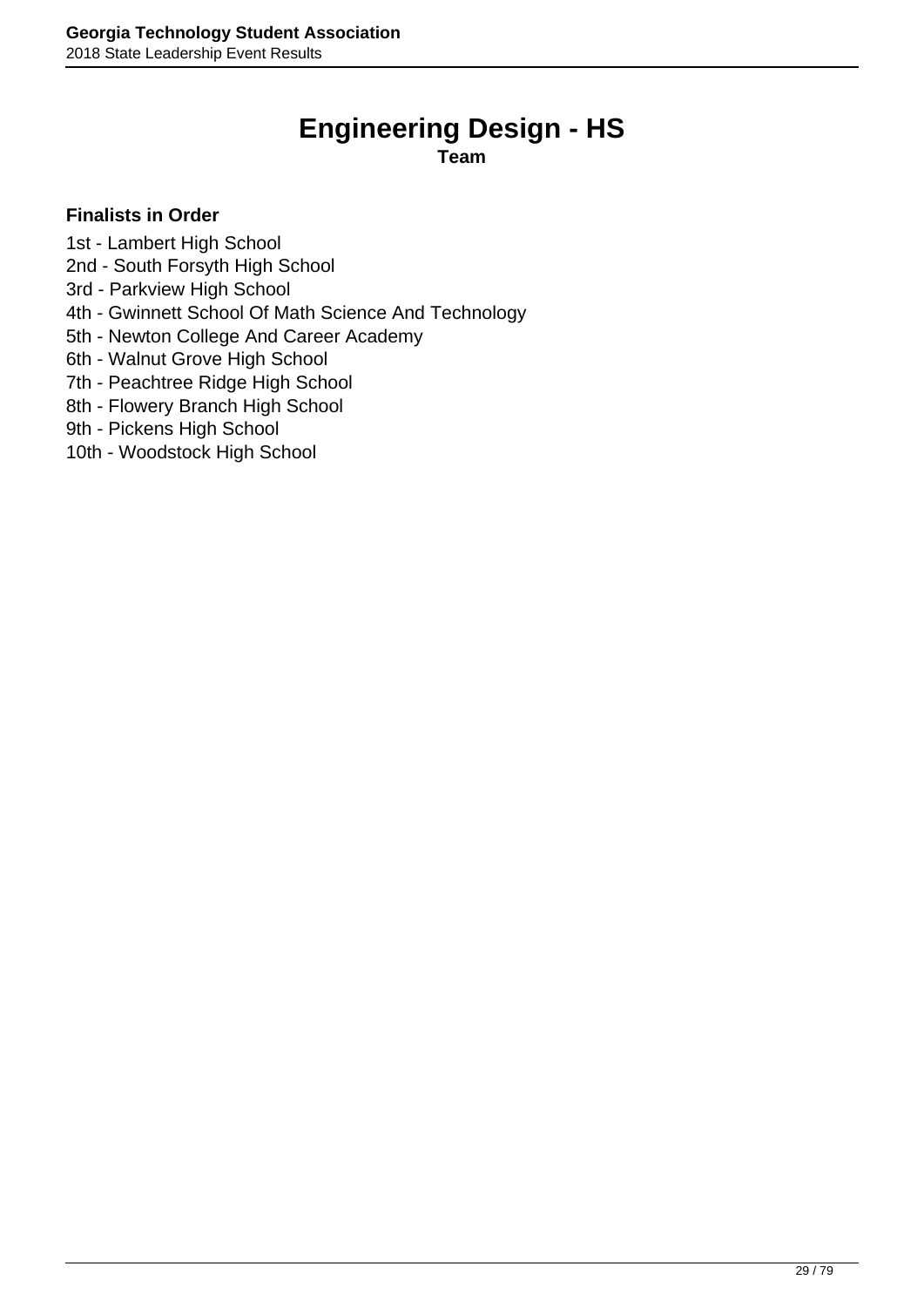## **Essays on Technology - MS**

### **Individual**

- <span id="page-29-0"></span>1st - Rayla Haag, Chattanooga Valley Middle
- 2nd Joshua Kim, Pine Grove Middle School
- 3rd Sydney Corbett, Hahira Middle School
- 4th Alan Rubio, East Laurens Middle School
- 5th Logan Gordon, Hart County Middle School
- 6th Nuhamin Chernet, Tucker Middle School
- 7th Ella Grace Madden, Franklin County Middle School
- 8th Dominic Williams, George Walton Academy MS
- 9th Cavan Klein, Harris County Carver Middle School
- 10th Liz Tillman, Ben Hill Middle School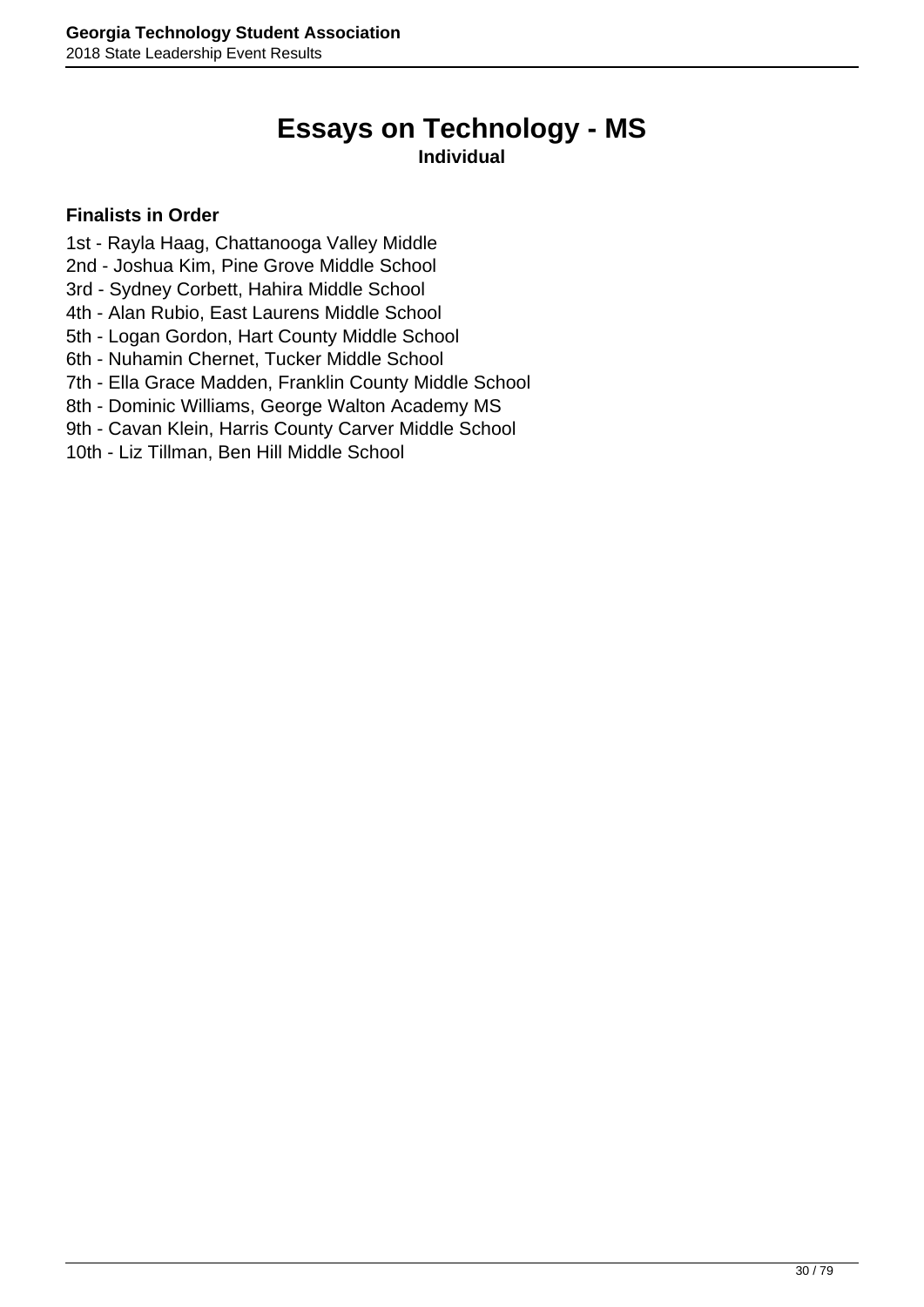## **Essays on Technology - HS**

### **Individual**

- <span id="page-30-0"></span>1st - Andy Luo, Chattahoochee High School
- 2nd Nischal Pawar, Cambridge High School
- 3rd Anna Tran, Berkmar High School
- 4th Susan Lee, Peachtree Ridge High School
- 5th Shiv Bhakta, Dutchtown High School
- 6th Robby Espano, Irwin County High School
- 7th Cassie Armstrong, North Oconee High School
- 8th Heather Xiong, Winder-Barrow High School
- 9th Ryan Guardado, Coffee High School
- 10th Sierra Freeman, Flowery Branch High School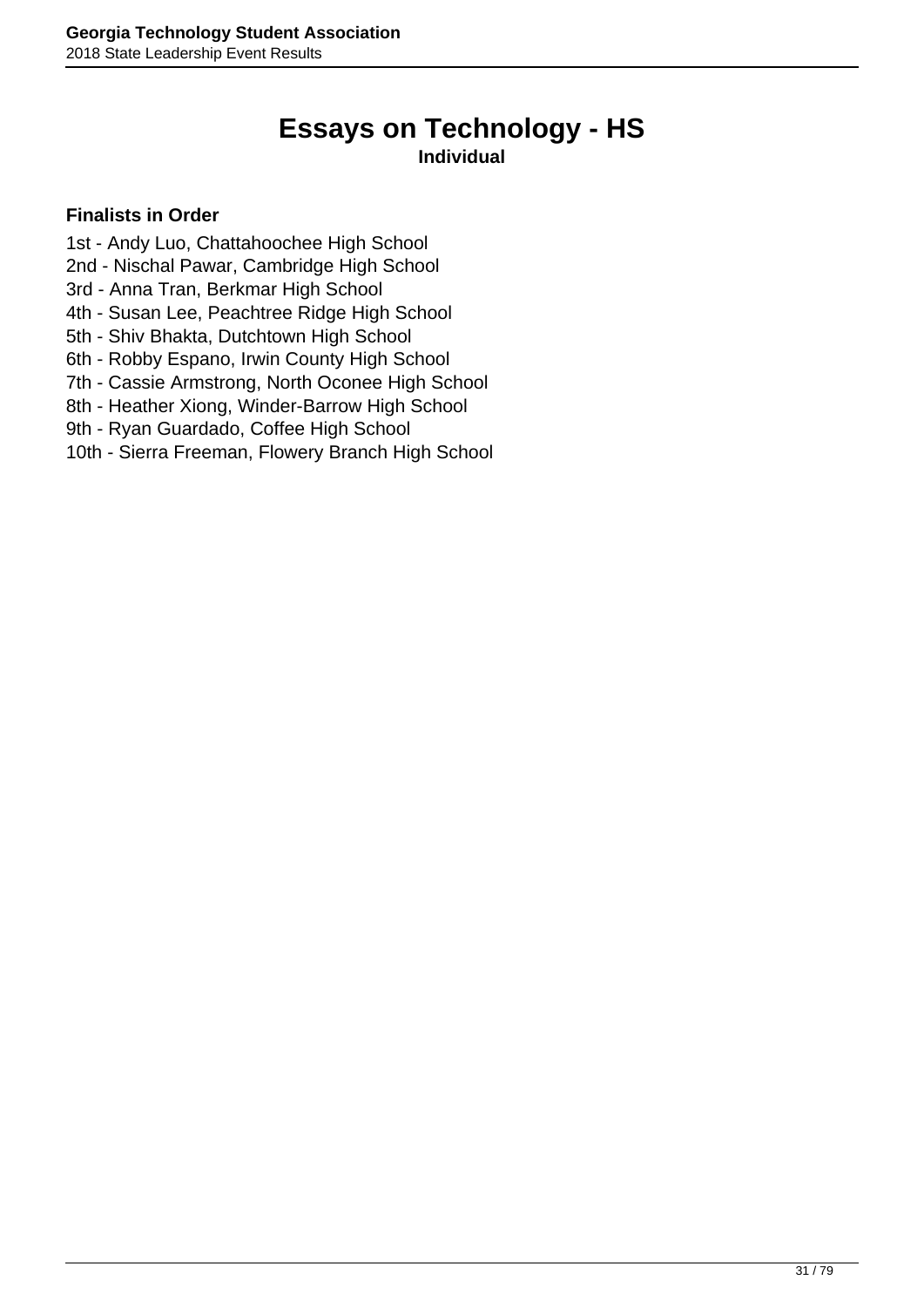# **Extemporaneous Speech - HS**

### **Individual**

- <span id="page-31-0"></span>1st - Megan Mcgoldrick, George Walton Academy HS
- 2nd Baila Edwards, Forsyth Central High School
- 3rd Isaac Barnette, Habersham Central High School
- 4th Alexander Lowe, Newton College And Career Academy
- 5th Frank Tang, Parkview High School
- 6th Rahul Das, Oconee County High School
- 7th Akash Rudra, Chattahoochee High School
- 8th Courtney Anderson, Houston County High School
- 9th Joseph Zhang, Gwinnett School Of Math Science And Technology
- 10th Gowri Krishnan, Lambert High School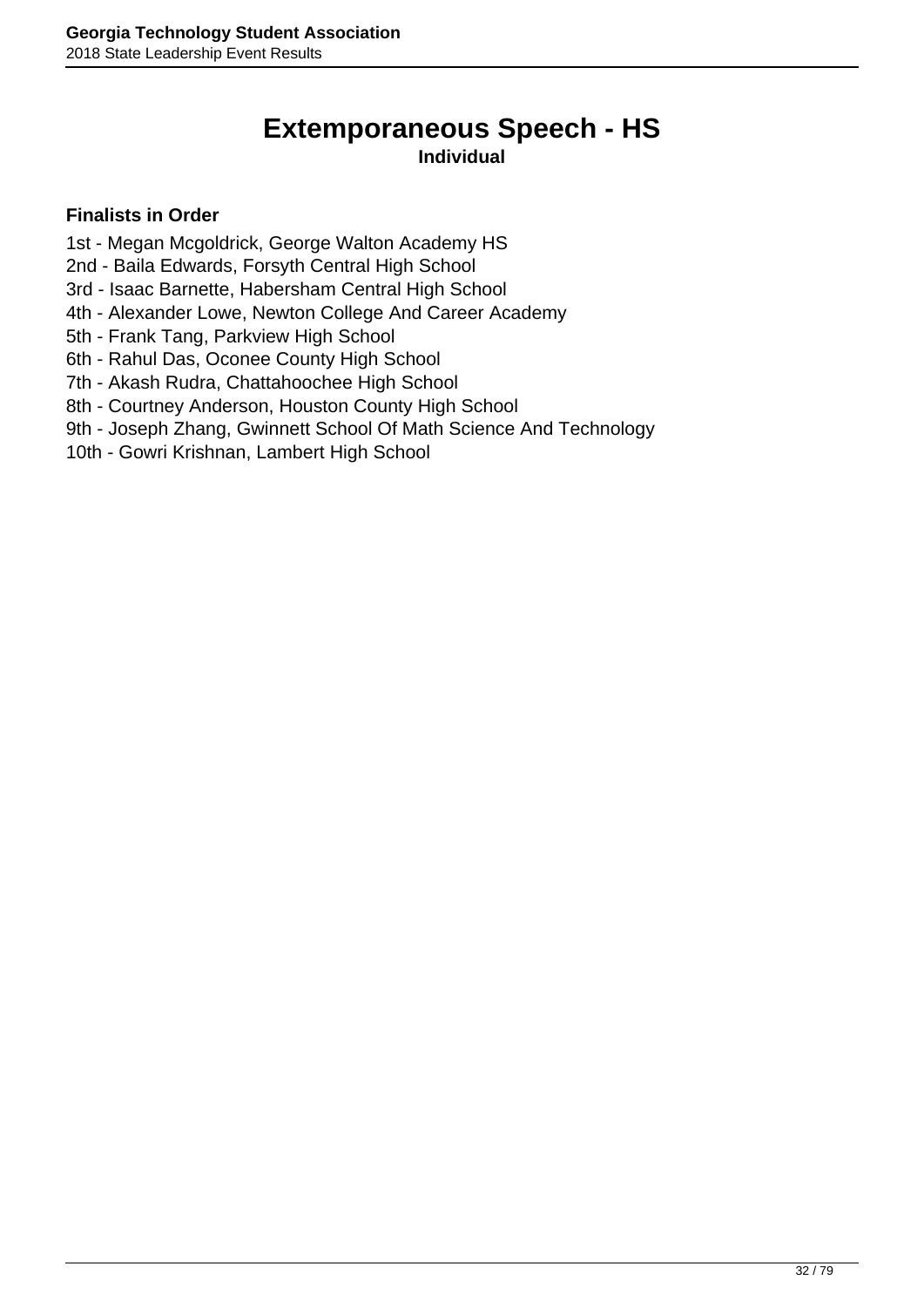### <span id="page-32-0"></span>**Fashion Design and Technology - HS**

**Team**

- 1st South Forsyth High School
- 2nd Gwinnett School Of Math Science And Technology
- 3rd Tucker High School
- 4th Johns Creek High School
- 5th Parkview High School
- 6th Chamblee High School
- 7th Arabia Mountain High School
- 8th Ware County High School
- 9th Pickens High School
- 10th Hart County High School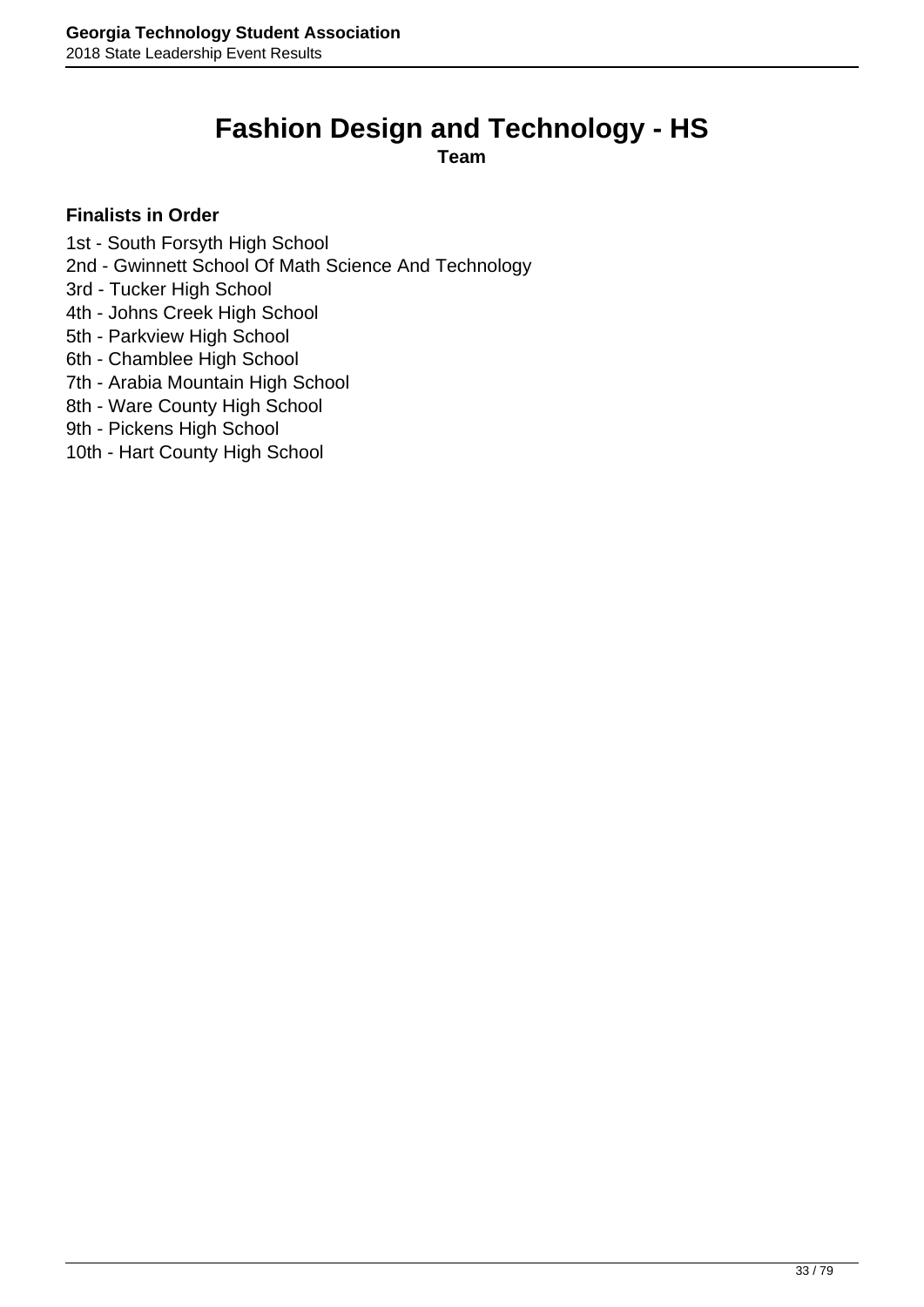## **First Lego League - MS**

**Team**

- <span id="page-33-0"></span>1st - Henderson Middle School
- 2nd Harris County Carver Middle School
- 3rd Oglethorpe Charter School
- 4th Harris County Carver Middle School
- 5th Sequoyah Middle School
- 6th Hahira Middle School
- 7th Fannin County Middle School
- 8th Hart County Middle School
- 9th Appling County Middle School
- 10th Sandtown Middle School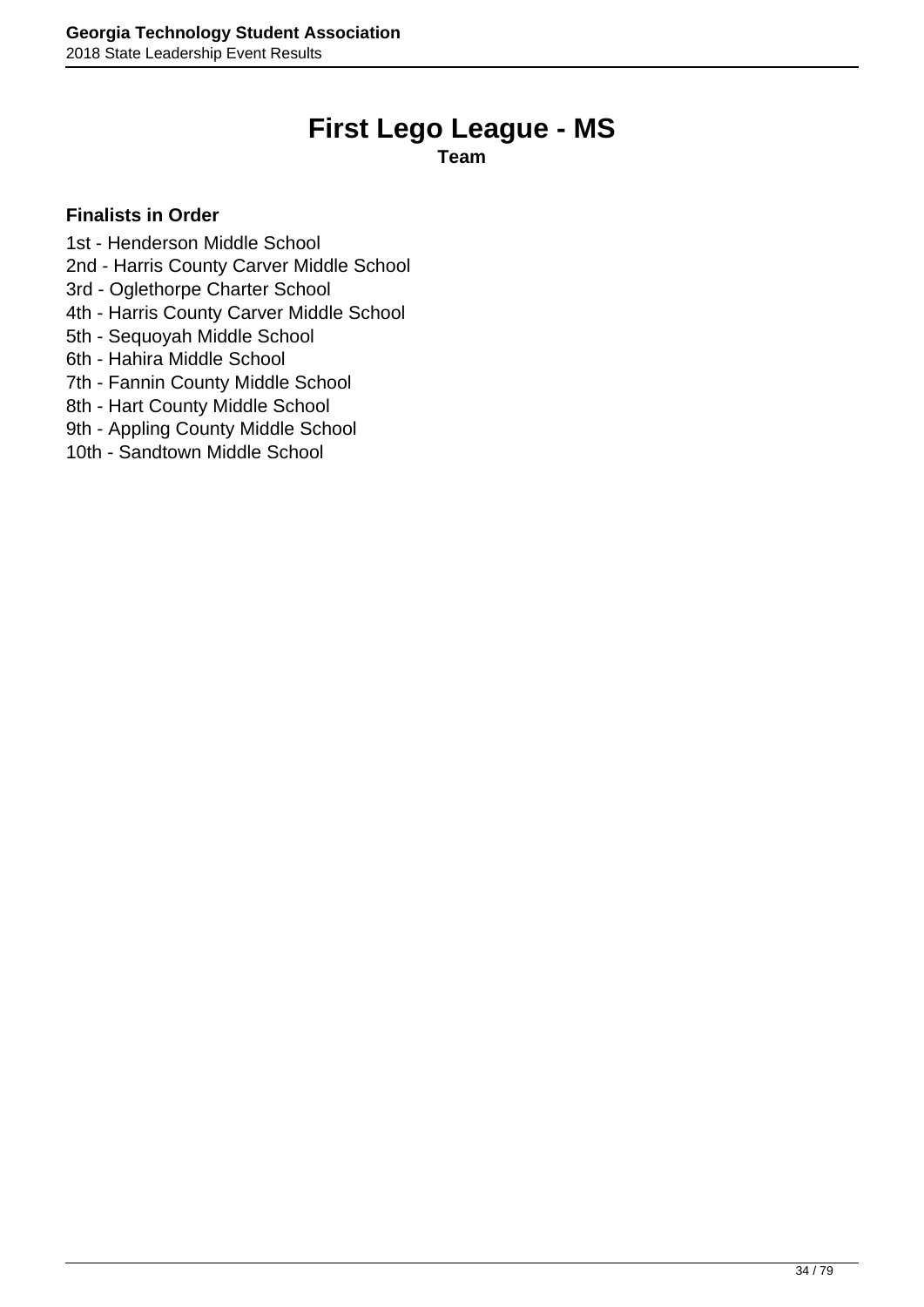## **Flight - MS**

### **Individual**

- <span id="page-34-0"></span>1st - David Vaughn Jr., Ben Hill Middle School
- 2nd Steven Simmons, East Coweta Middle School
- 3rd Luis Cruz, Tucker Middle School
- 4th Ben Khuu, Pine Grove Middle School
- 5th Phoebe Hodges, East Laurens Middle School
- 6th Abby Ducharme, East Coweta Middle School
- 7th Lawson Owen, Harlem Middle School
- 8th Luis Rodriguez, Sequoyah Middle School
- 9th Ben Irwin, Buford Middle School
- 10th Carter Ellison, Oglethorpe Charter School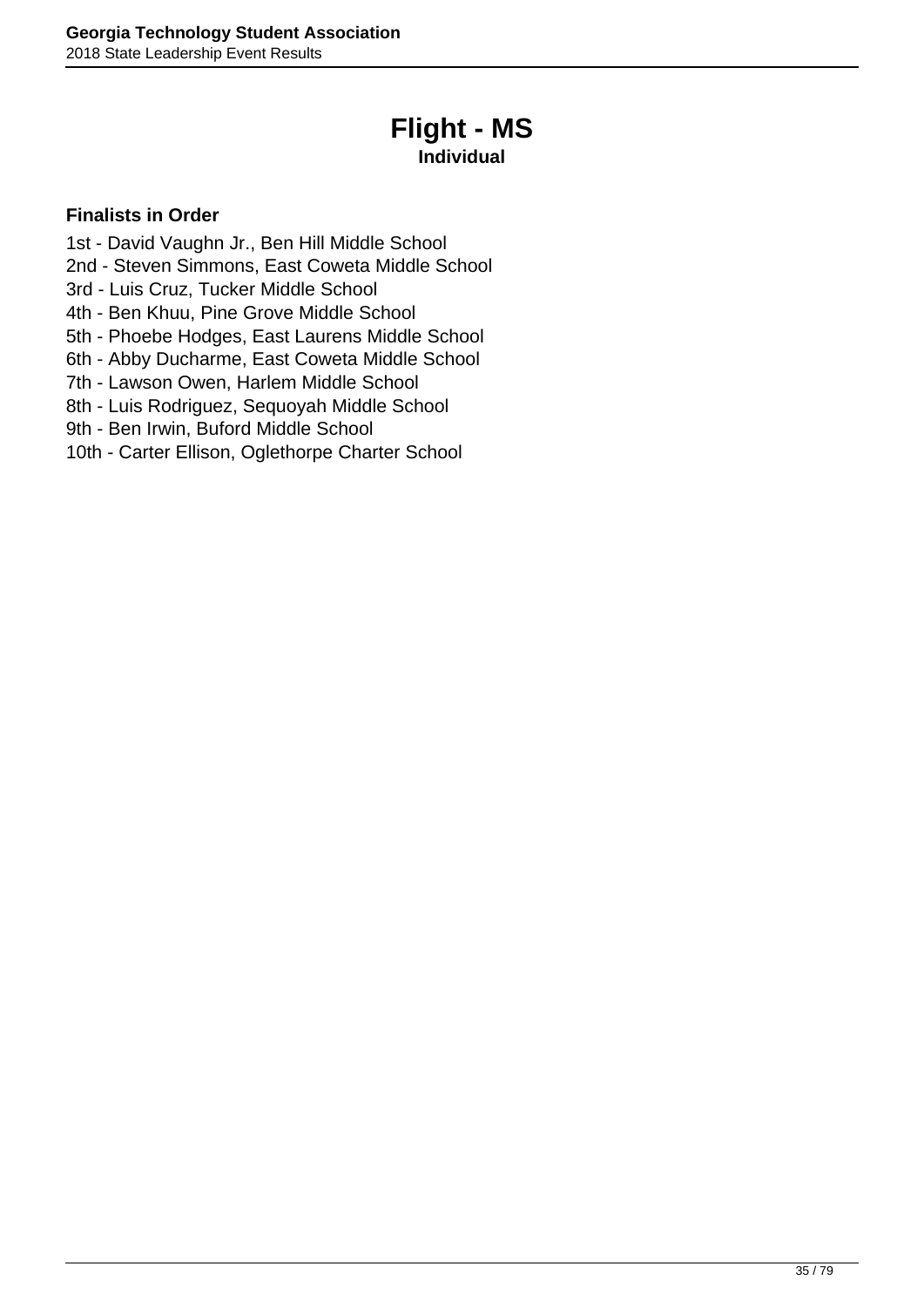## **Flight Endurance - HS**

### **Individual**

- <span id="page-35-0"></span>1st - Irving Theng, North Gwinnett High School
- 2nd Jolie Ahrens, Hiram High School
- 3rd Ben Collins, Fannin County High School
- 4th Ethan Tong, South Forsyth High School
- 5th James Cai, Peachtree Ridge High School
- 6th Mitchell Karwisch, Norcross High School
- 7th Russell Danilchuk, Newton College And Career Academy
- 8th Jarod T Byrd, Arabia Mountain High School
- 9th Riley Cavitt, West Forsyth High School
- 10th Andrew Todd, Tucker High School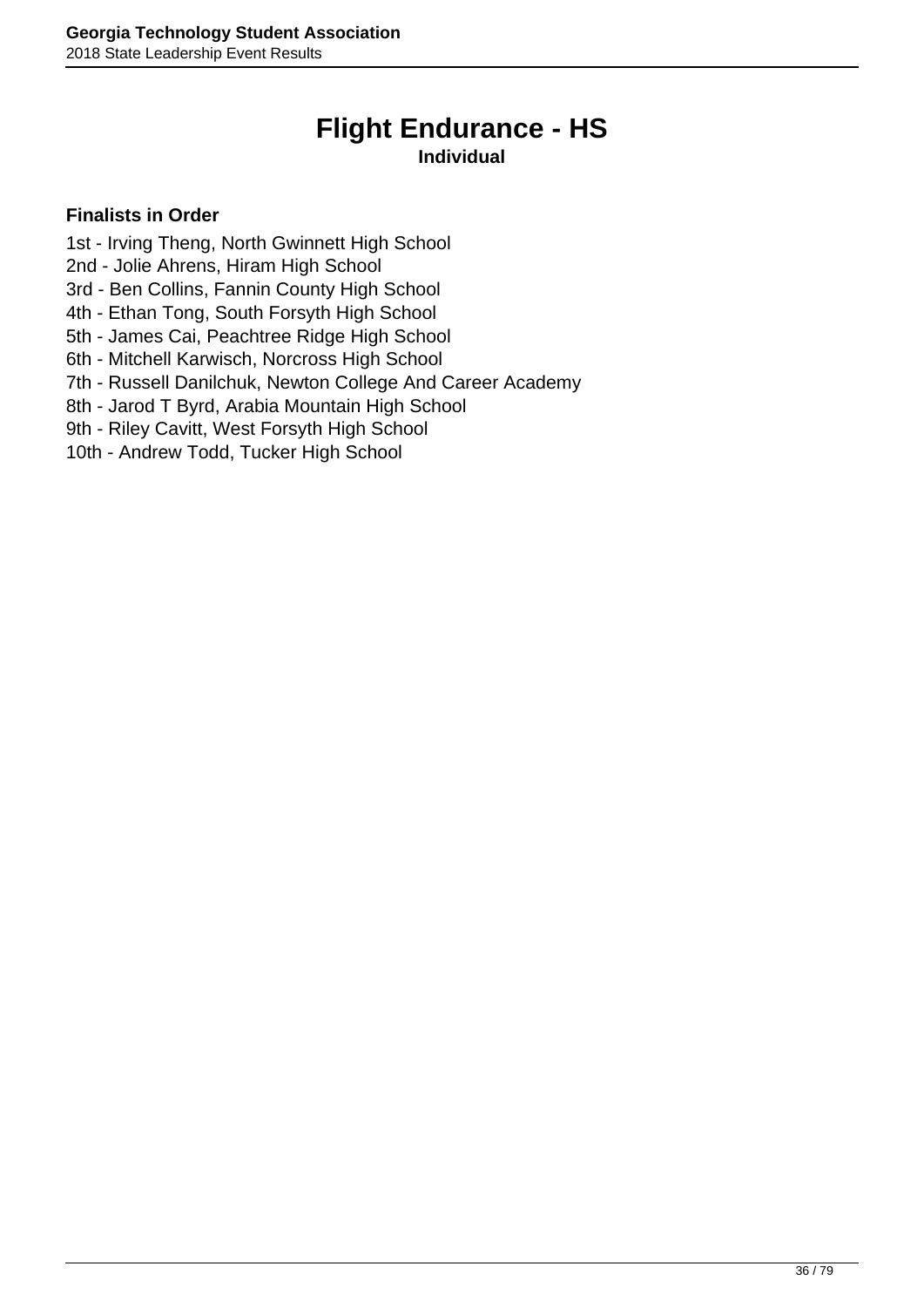### **Forensic Technology - MS**

**Team**

#### **Finalists in Order**

1st - Hahira Middle School

- 2nd Harris County Carver Middle School
- 3rd Tucker Middle School
- 4th Oglethorpe Charter School
- 5th Hart County Middle School
- 6th Lowndes Middle
- 7th East Coweta Middle School
- 8th Chattanooga Valley Middle
- 9th Marietta Middle School
- 10th Rothschild Leadership Academy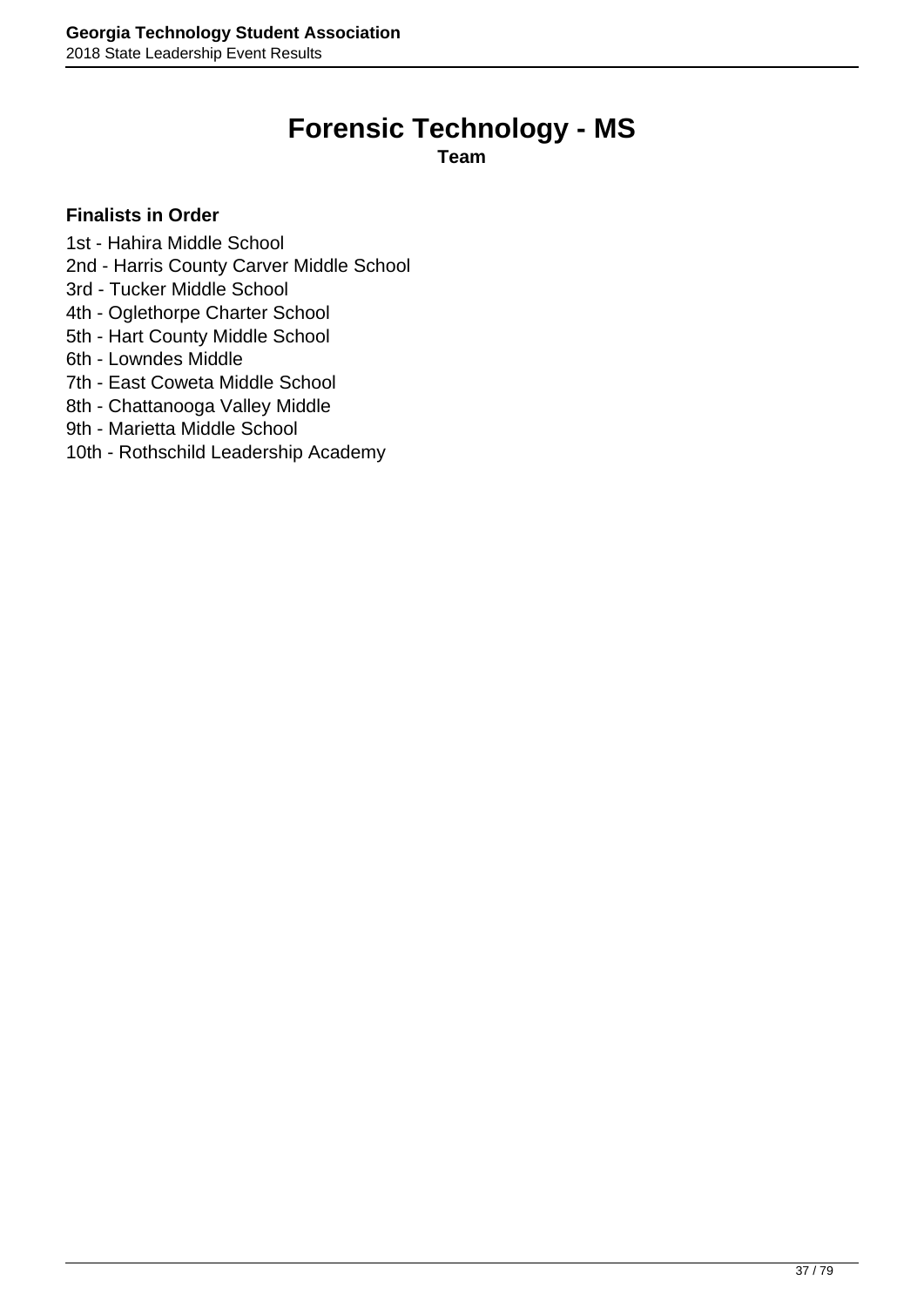# **Future Technology Teacher - HS**

**Individual**

- 1st Thuy Pham, Parkview High School
- 2nd Robby Espano, Irwin County High School
- 3rd Mary Grace McLeod, Lambert High School
- 4th Blaire Meldrum, Crawford County High School
- 5th Joy Dang, Parkview High School
- 6th Myoungjin Lee, Chattahoochee High School
- 7th Grace Wei, Johns Creek High School
- 8th Bhavana Suresh, South Forsyth High School
- 9th Madison Croasmun, Effingham College and Career Academy
- 10th Christopher Maclin, Tucker High School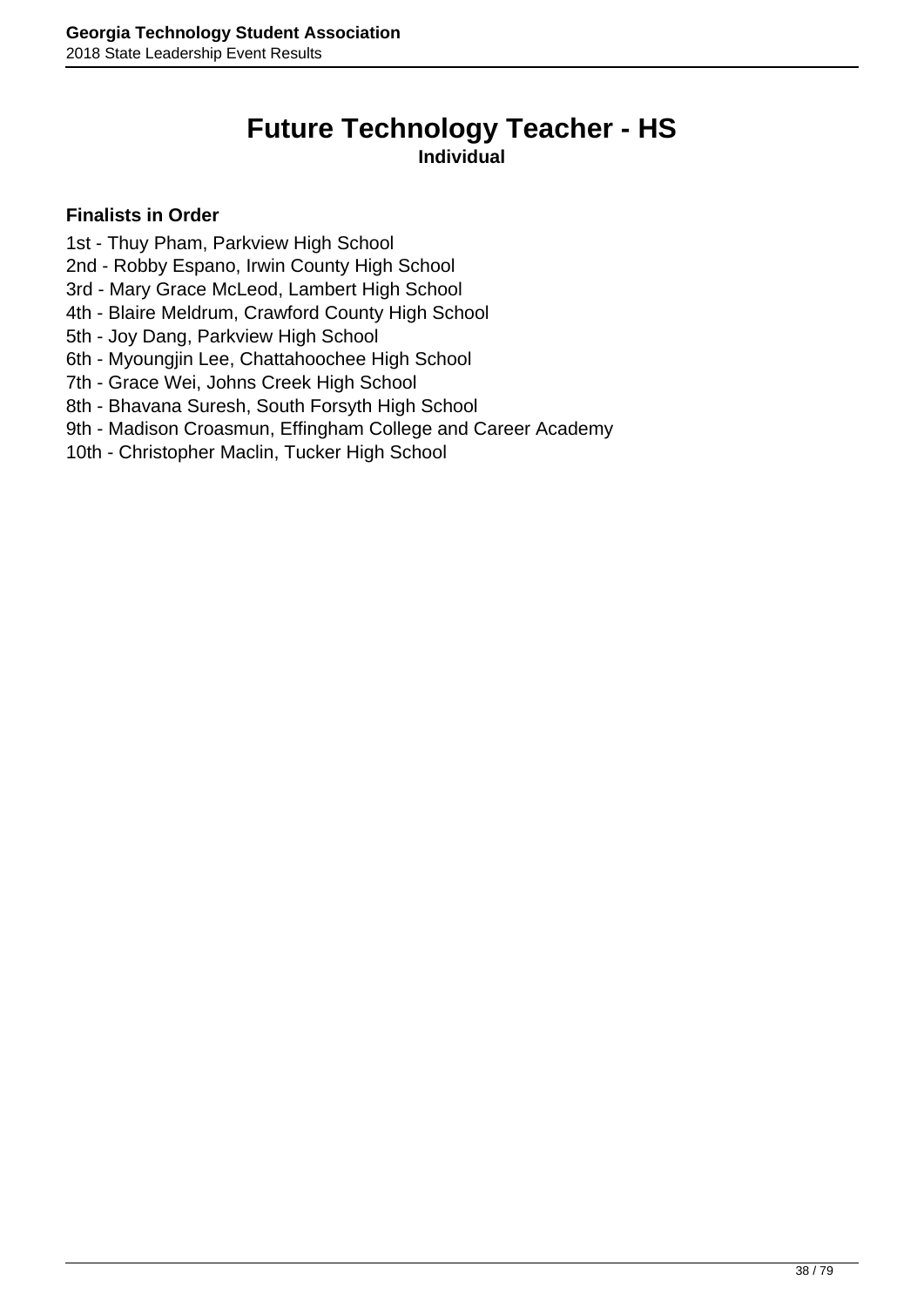### **Georgia Electrathon Rally - HS**

**Team**

- 1st Forsyth Central High School
- 2nd Forsyth Central High School
- 3rd South Forsyth High School
- 4th Newton College And Career Academy
- 5th Crawford County High School
- 6th Apalachee HS
- 7th Trion High School
- 8th Dunwoody High School
- 9th Rabun County High School
- 10th South Forsyth High School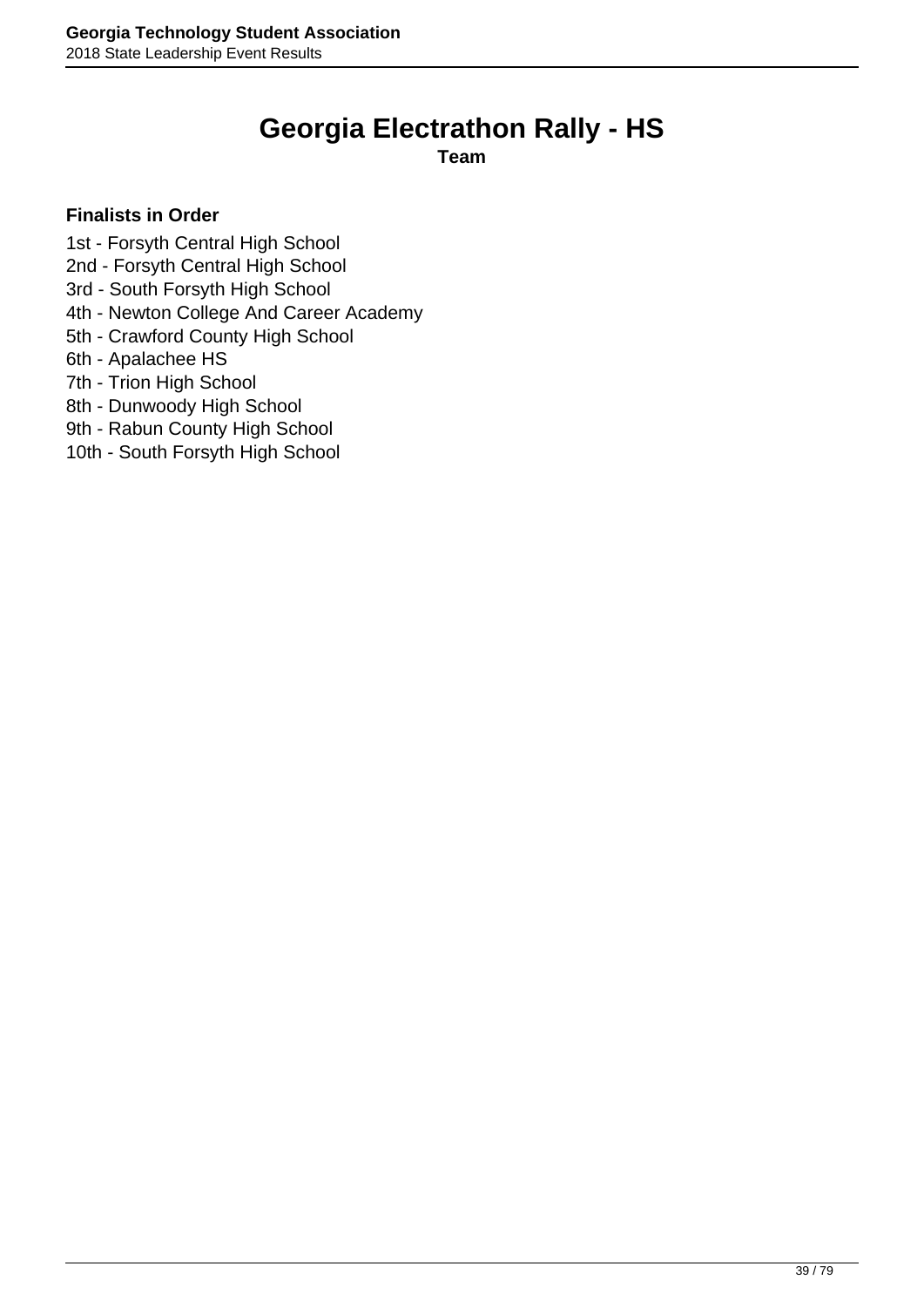### **Inventions and Innovations - MS**

**Team**

- 1st Hahira Middle School
- 2nd Lowndes Middle
- 3rd Tucker Middle School
- 4th Hart County Middle School
- 5th Harris County Carver Middle School
- 6th Pine Grove Middle School
- 7th East Coweta Middle School
- 8th Franklin County Middle School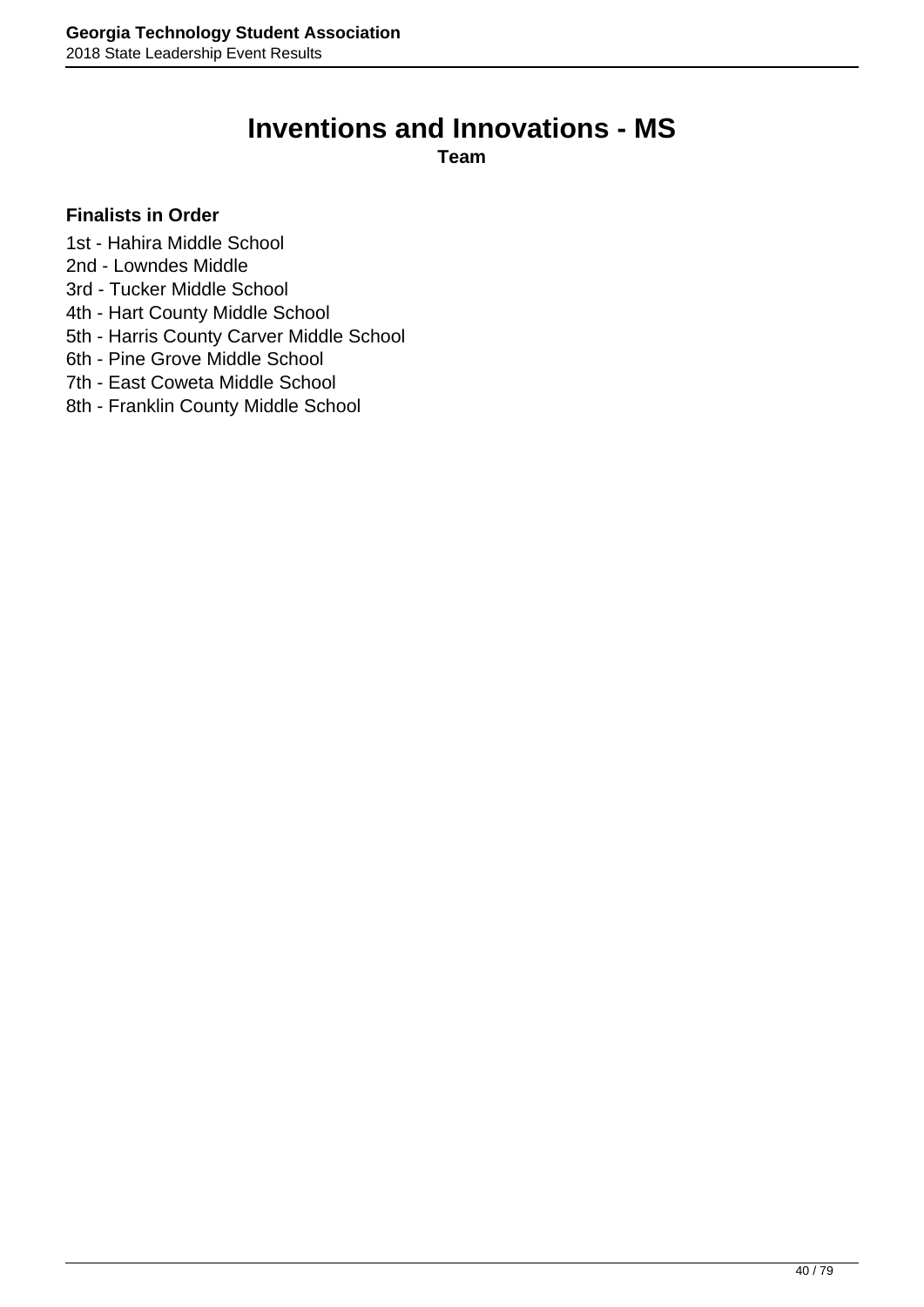### **Jr. Solar Sprint - MS**

**Team**

#### **Finalists in Order**

1st - Hahira Middle School

- 2nd Chattanooga Valley Middle
- 3rd Hahira Middle School
- 4th Pine Grove Middle School
- 5th Oglethorpe Charter School
- 6th Champion Theme Middle
- 7th Henderson Middle School
- 8th Pine Grove Middle School
- 9th Lowndes Middle
- 10th Eagles Landing Middle School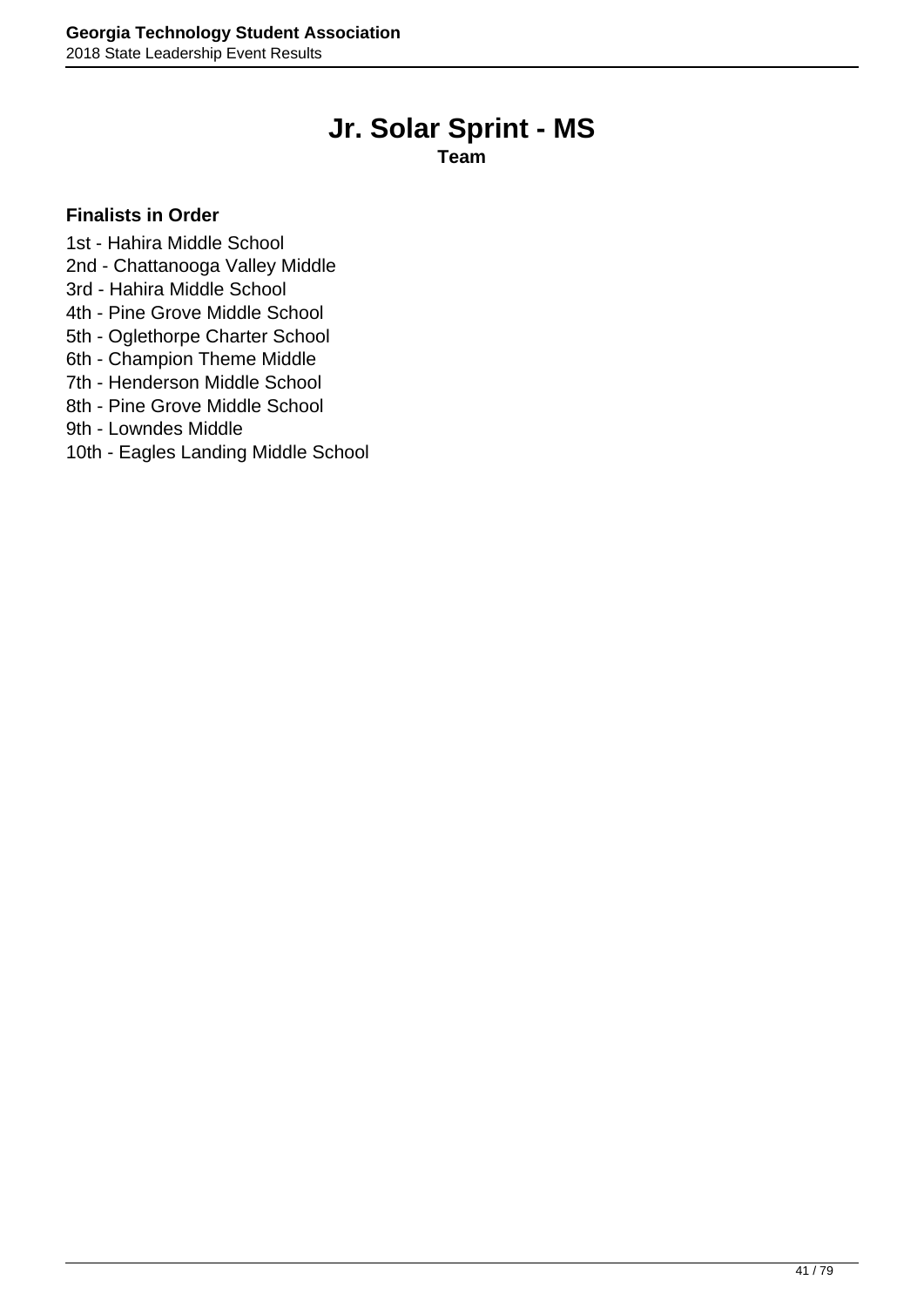### **Leadership Strategies - MS**

**Team**

#### **Finalists in Order**

1st - Hahira Middle School

- 2nd Tucker Middle School
- 3rd Chattanooga Valley Middle
- 4th Harris County Carver Middle School
- 5th Summerour Middle School
- 6th Oglethorpe Charter School
- 7th Cousins Middle School
- 8th Coastal Middle School
- 9th East Coweta Middle School
- 10th Hart County Middle School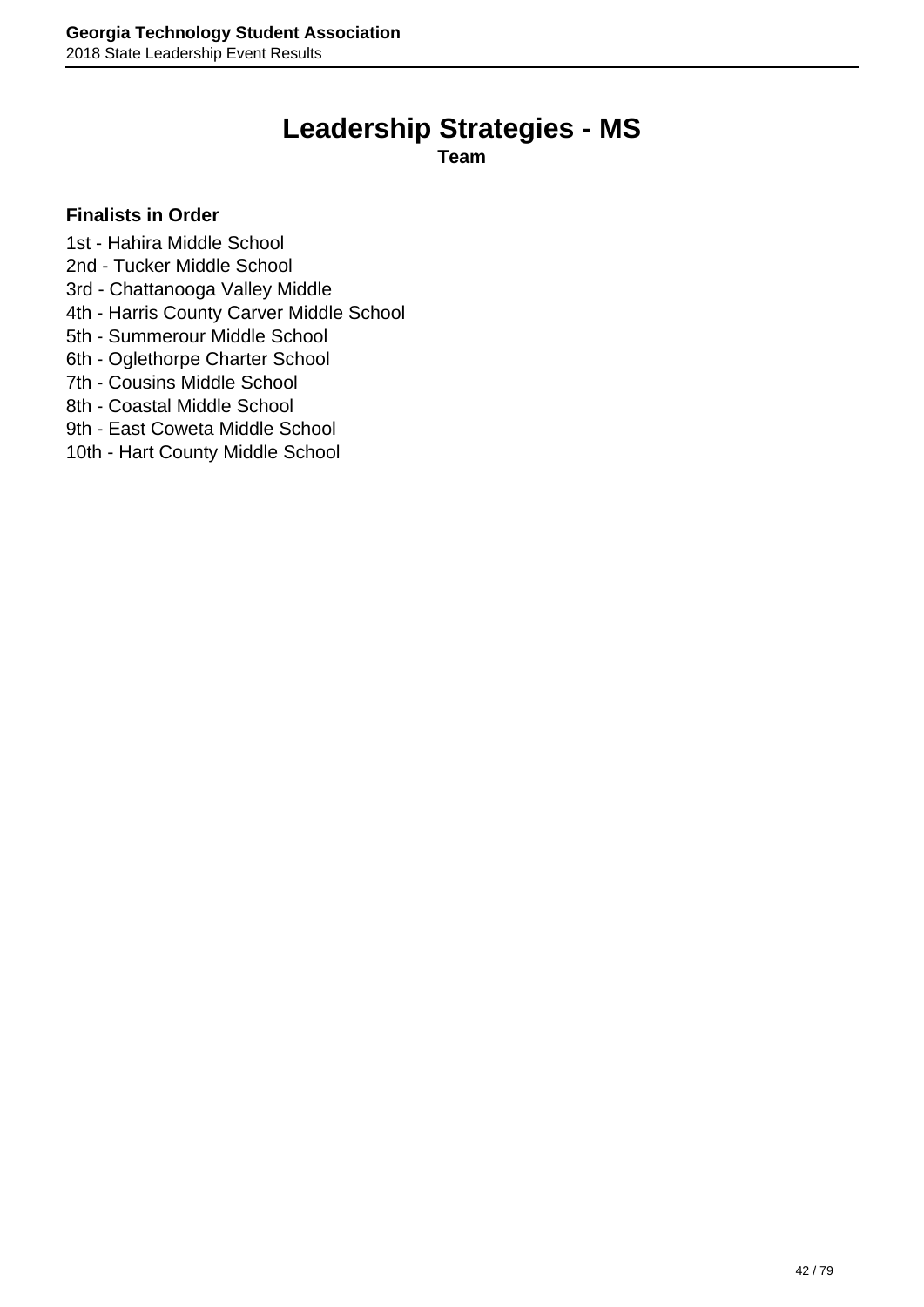### **Mass Production - MS**

**Team**

- 1st Tucker Middle School
- 2nd Hahira Middle School
- 3rd Hart County Middle School
- 4th Lowndes Middle
- 5th Franklin County Middle School
- 6th Harris County Carver Middle School
- 7th Henderson Middle School
- 8th Pine Grove Middle School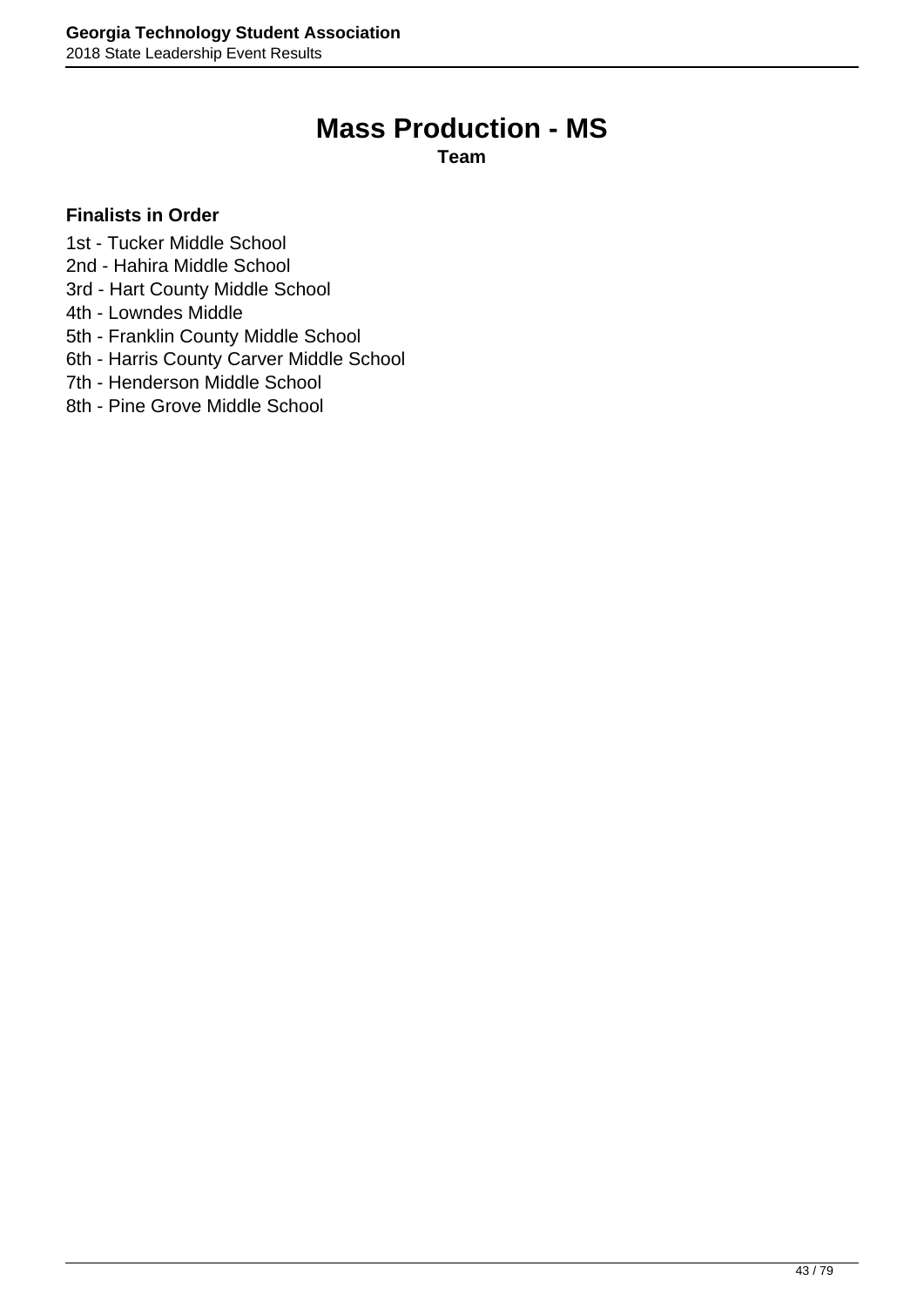# **Mechanical Engineering - MS**

**Team**

- 1st Hahira Middle School
- 2nd Hart County Middle School
- 3rd Autrey Mill Middle School
- 4th Tucker Middle School
- 5th Harris County Carver Middle School
- 6th Champion Theme Middle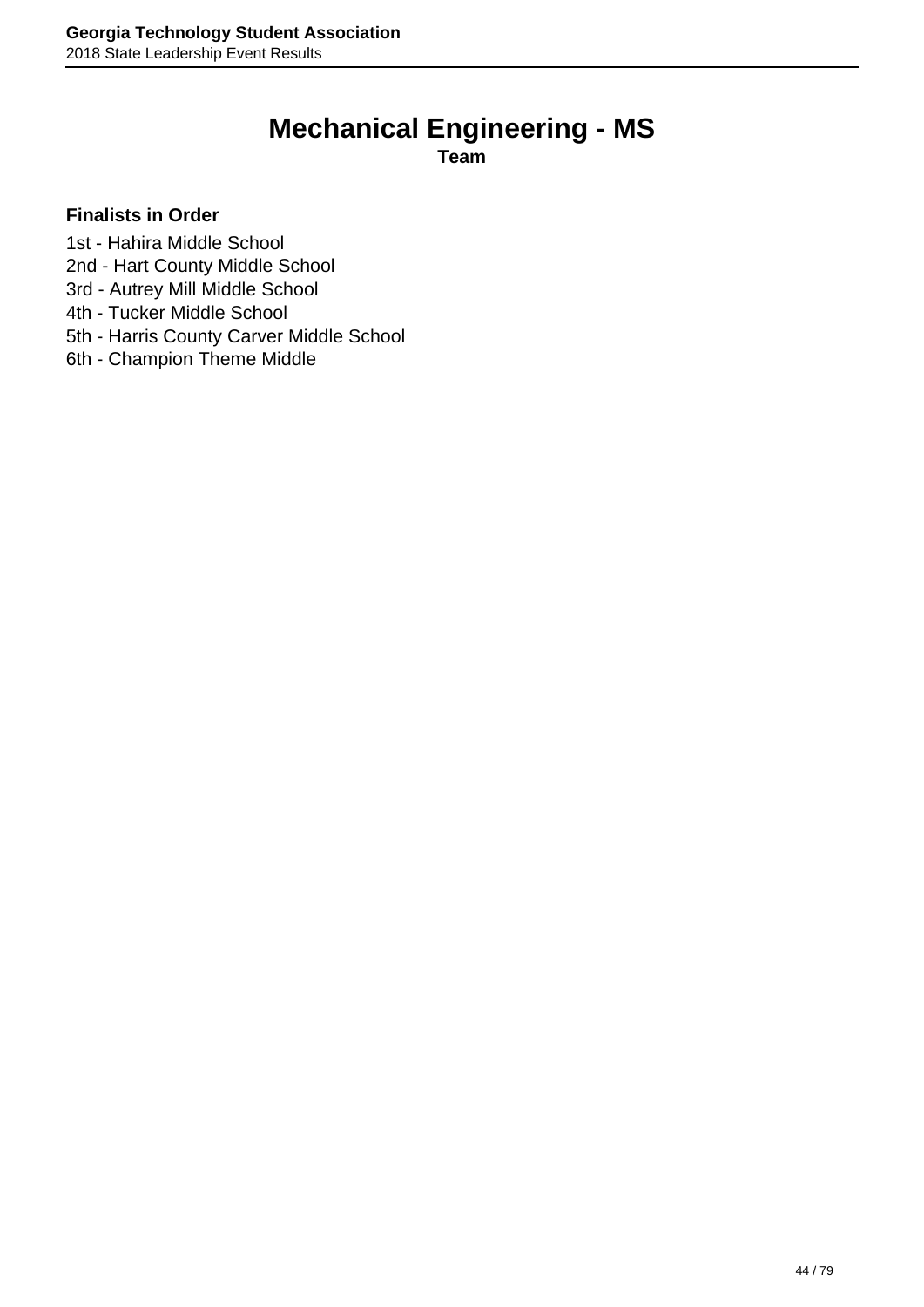### **Medical Technology - MS**

**Team**

- 1st Tucker Middle School
- 2nd Hahira Middle School
- 3rd East Coweta Middle School
- 4th South Effingham Middle School
- 5th Lowndes Middle
- 6th Hart County Middle School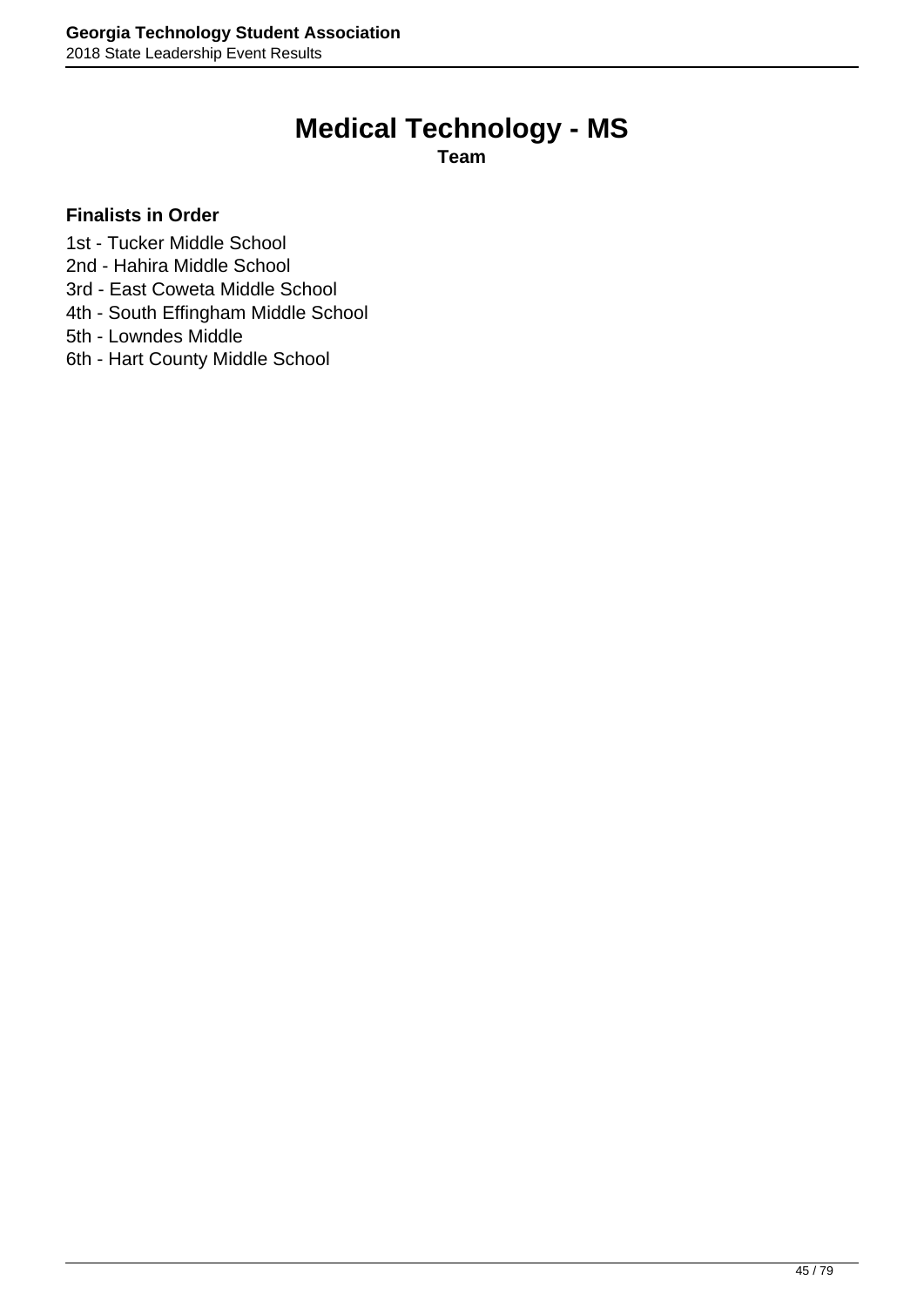## **Microcontroller Design - MS**

**Team**

- 1st Franklin County Middle School
- 2nd Hahira Middle School
- 3rd Lowndes Middle
- 4th Tucker Middle School
- 5th East Coweta Middle School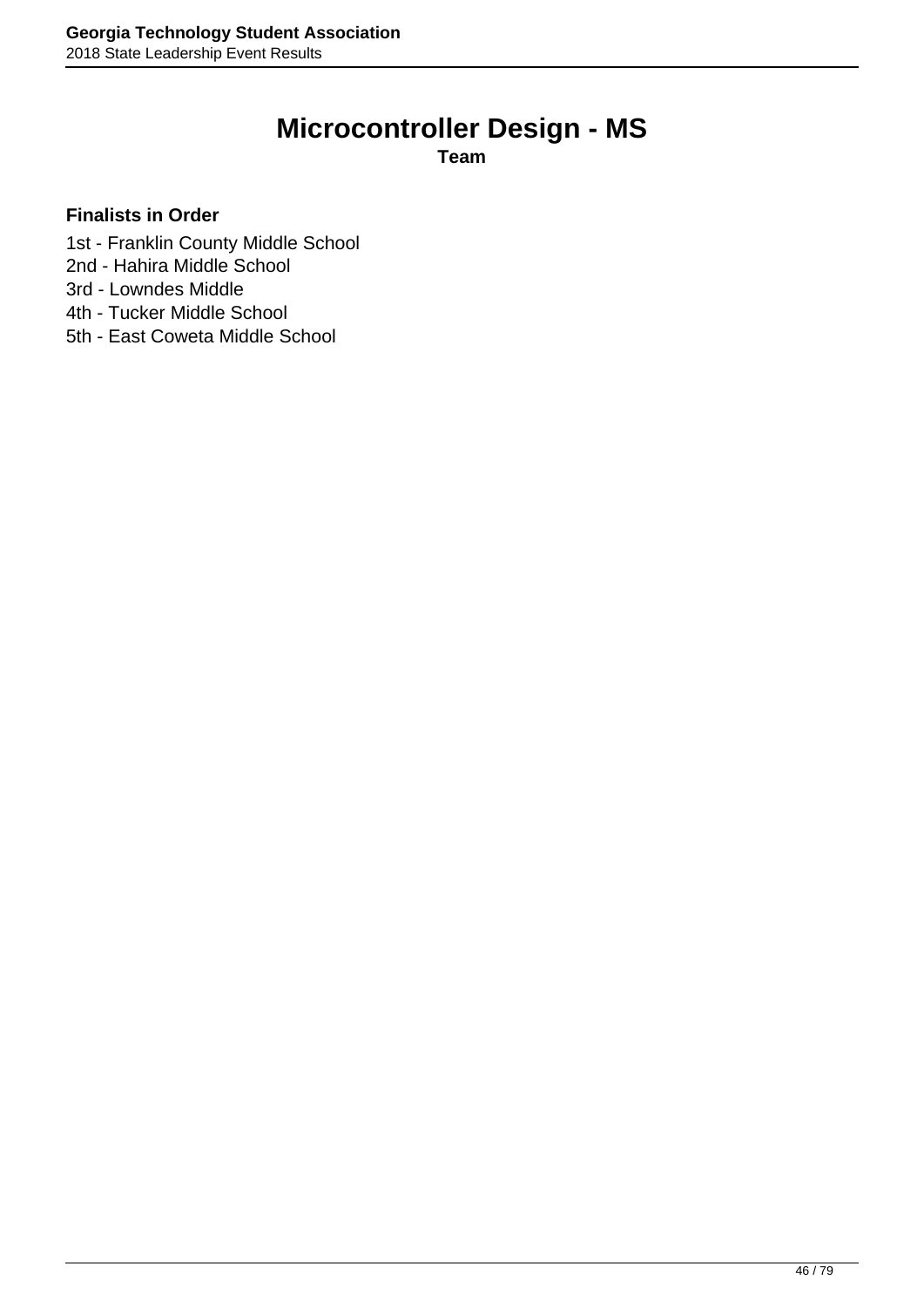### **Music Production - HS**

**Team**

- 1st Parkview High School
- 2nd Peachtree Ridge High School
- 3rd Newton College And Career Academy
- 4th Houston County High School
- 5th Northside High School
- 6th Loganville High School
- 7th DeKalb Early College Academy
- 8th Chamblee High School
- 9th Chattahoochee High School
- 10th Woodstock High School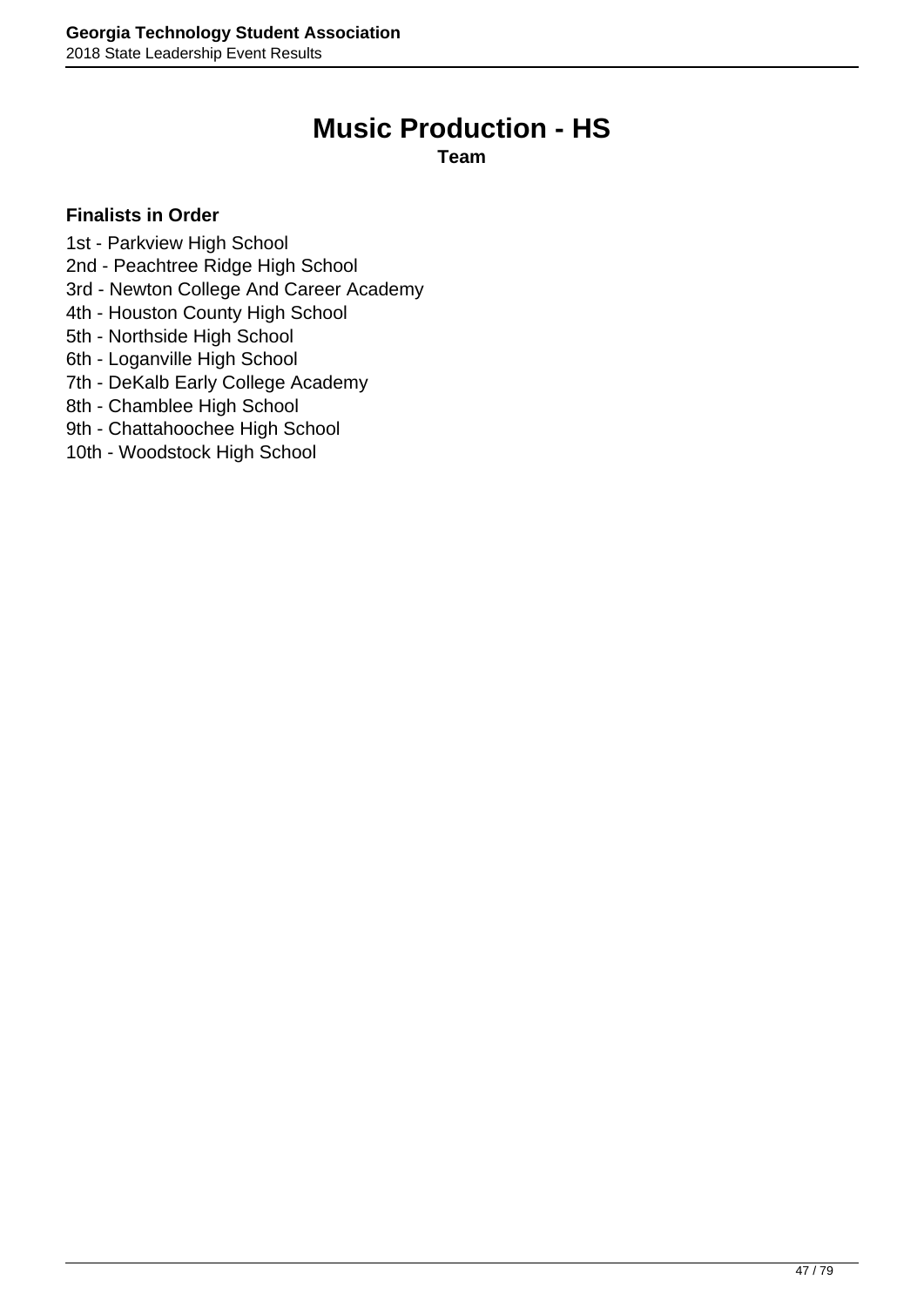### **Off the Grid - MS**

**Team**

- 1st Pine Grove Middle School
- 2nd Harris County Carver Middle School
- 3rd Hahira Middle School
- 4th Hart County Middle School
- 5th Mary McLeod Bethune Middle
- 6th Chattanooga Valley Middle
- 7th Lowndes Middle
- 8th Franklin County Middle School
- 9th Coleman Middle School
- 10th Tucker Middle School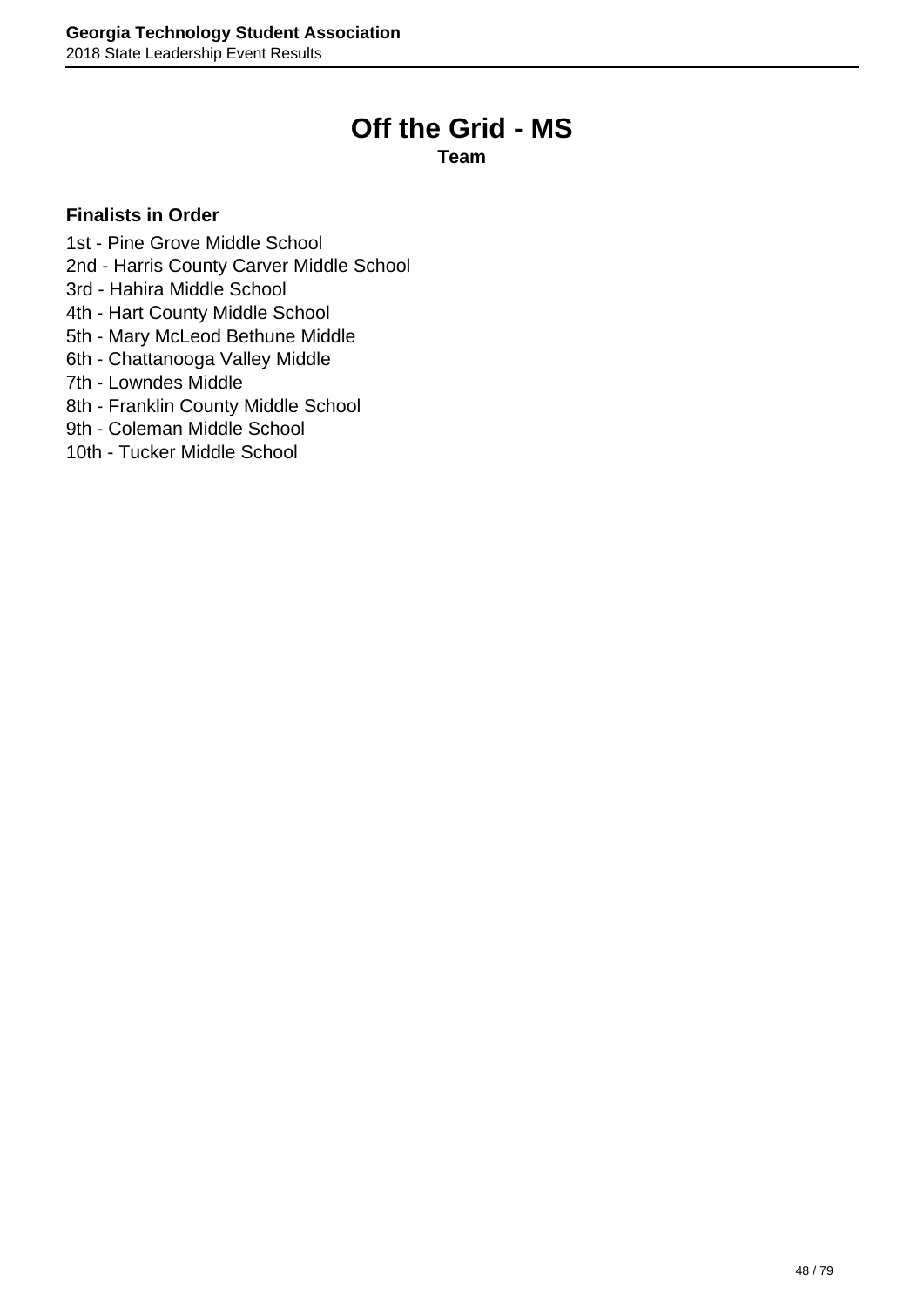### **On-Demand Video - HS**

**Team**

- 1st Chattahoochee High School
- 2nd Forsyth Central High School
- 3rd South Forsyth High School
- 4th Coffee High School
- 5th Northview High School
- 6th Peachtree Ridge High School
- 7th Gwinnett School Of Math Science And Technology
- 8th Sandy Creek High School
- 9th Franklin County High School
- 10th Parkview High School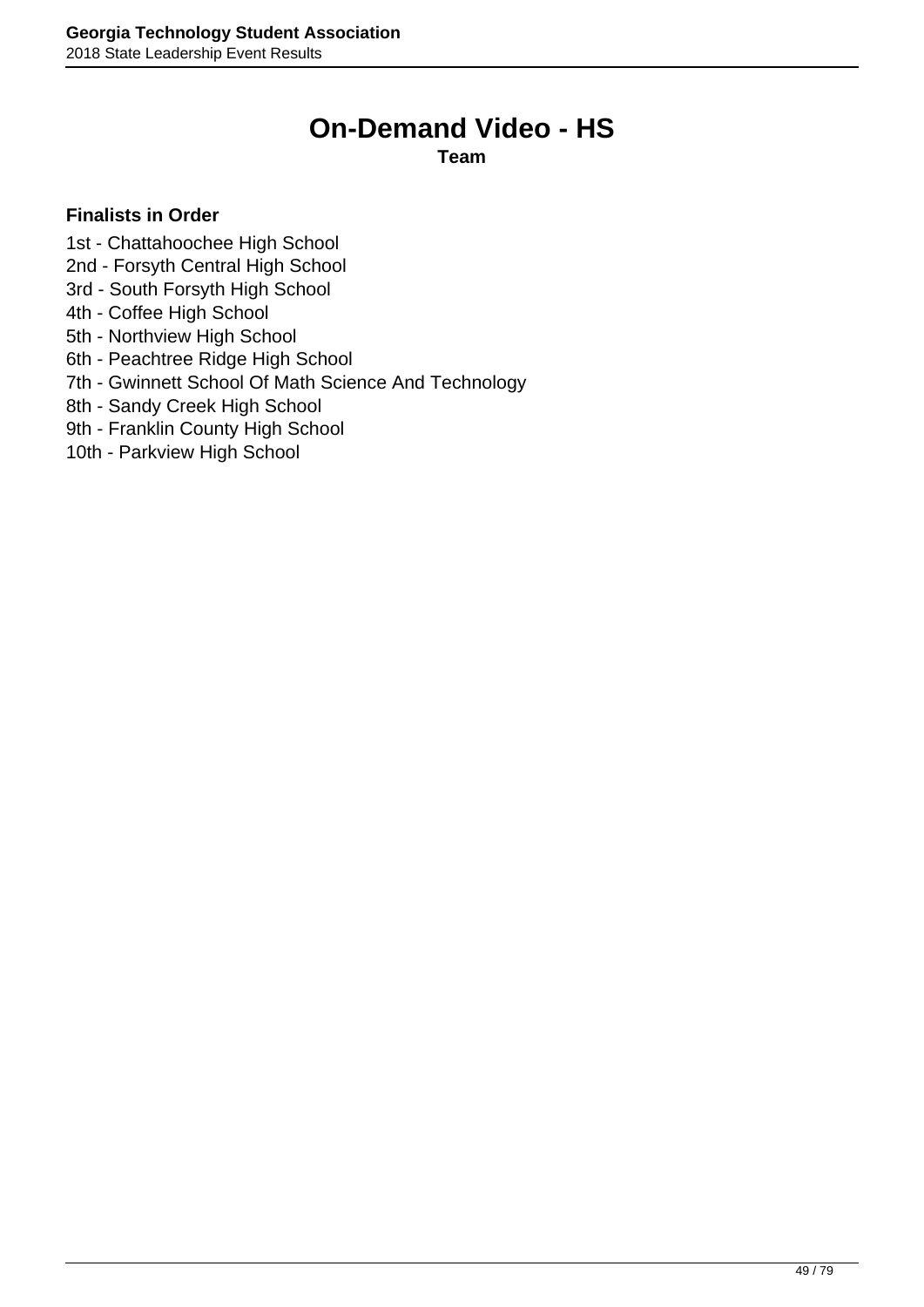### **Outstanding Student - MS**

#### **Individual**

- 1st Rhett Floyd, Franklin County Middle School
- 2nd Hank Peagler, Hahira Middle School
- 3rd Camryn Jones, Pine Grove Middle School
- 4th Jenna Dunn, Ben Hill Middle School
- 5th Brooke Slone, Tucker Middle School
- 6th Tanner Parks, Lowndes Middle
- 7th Abby Vest, Fannin County Middle School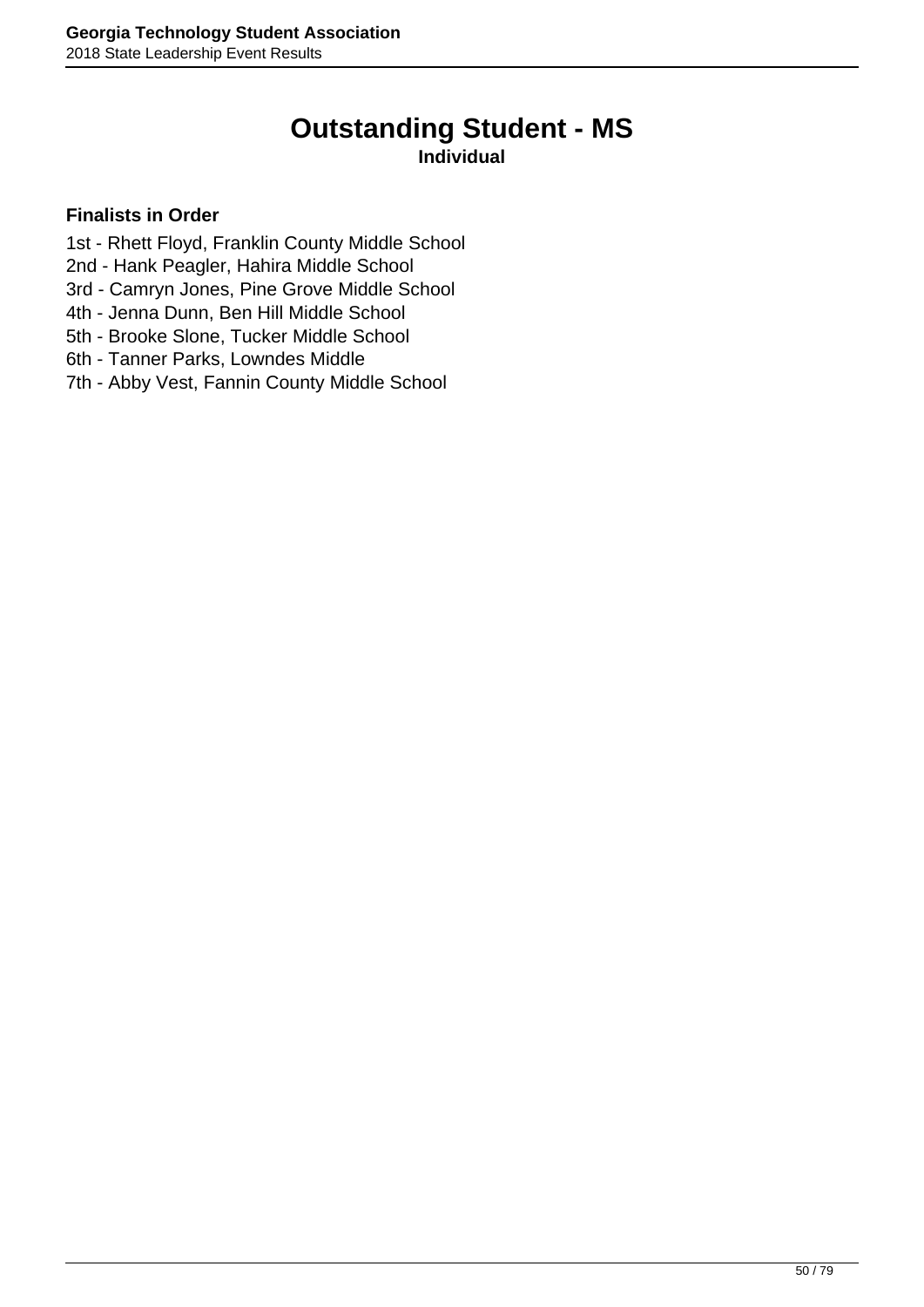# **Outstanding Student - HS**

#### **Individual**

- 1st Olivia Fountain, Pickens High School
- 2nd David Shoemaker, Franklin County High School
- 3rd Thuy Pham, Parkview High School
- 4th Christopher Saetia, Houston County High School
- 5th Nathan Worku, Tucker High School
- 6th Amanda Turner, Arabia Mountain High School
- 7th Hunter Alexander, Fannin County High School
- 8th Inaysha Davis, G.W. Carver
- 9th Marcos Rios, Marietta High School
- 10th Ethan Whitfield, Vidalia Comprehensive High School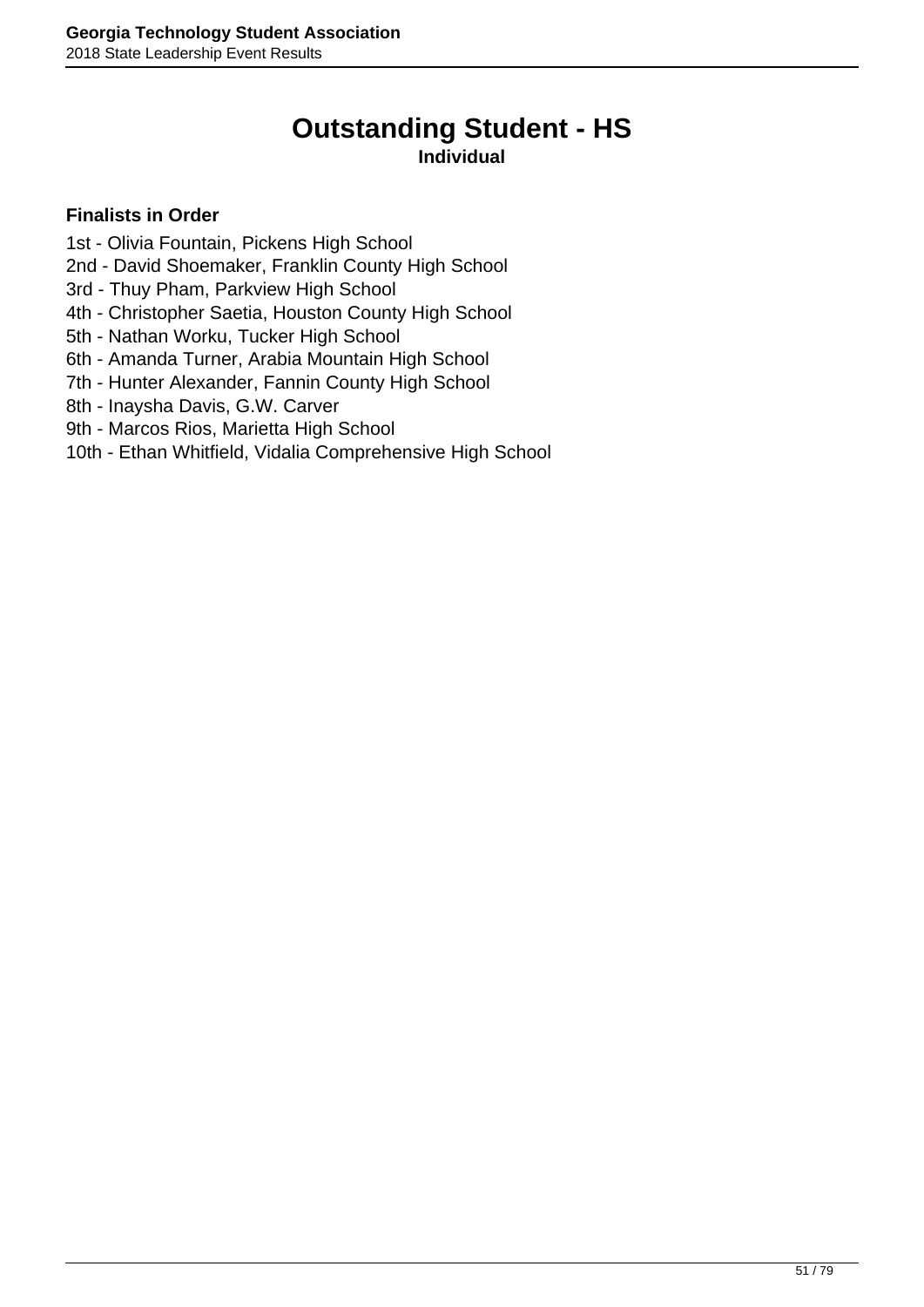# **Photographic Technology - HS**

**Individual**

- 1st Thuy Pham, Parkview High School
- 2nd Megan Schauer, Dade County High School
- 3rd Abigail Sugg, Newton College And Career Academy
- 4th Nelson Soriero, Fannin County High School
- 5th Mara Kolb, Dunwoody High School
- 6th Evelyn Vaughn, Norcross High School
- 7th Taylor Gray, Winder-Barrow High School
- 8th Jasmine Page, Chamblee High School
- 9th William Croker, George Walton Academy HS
- 10th Ally Padgett, Cook High School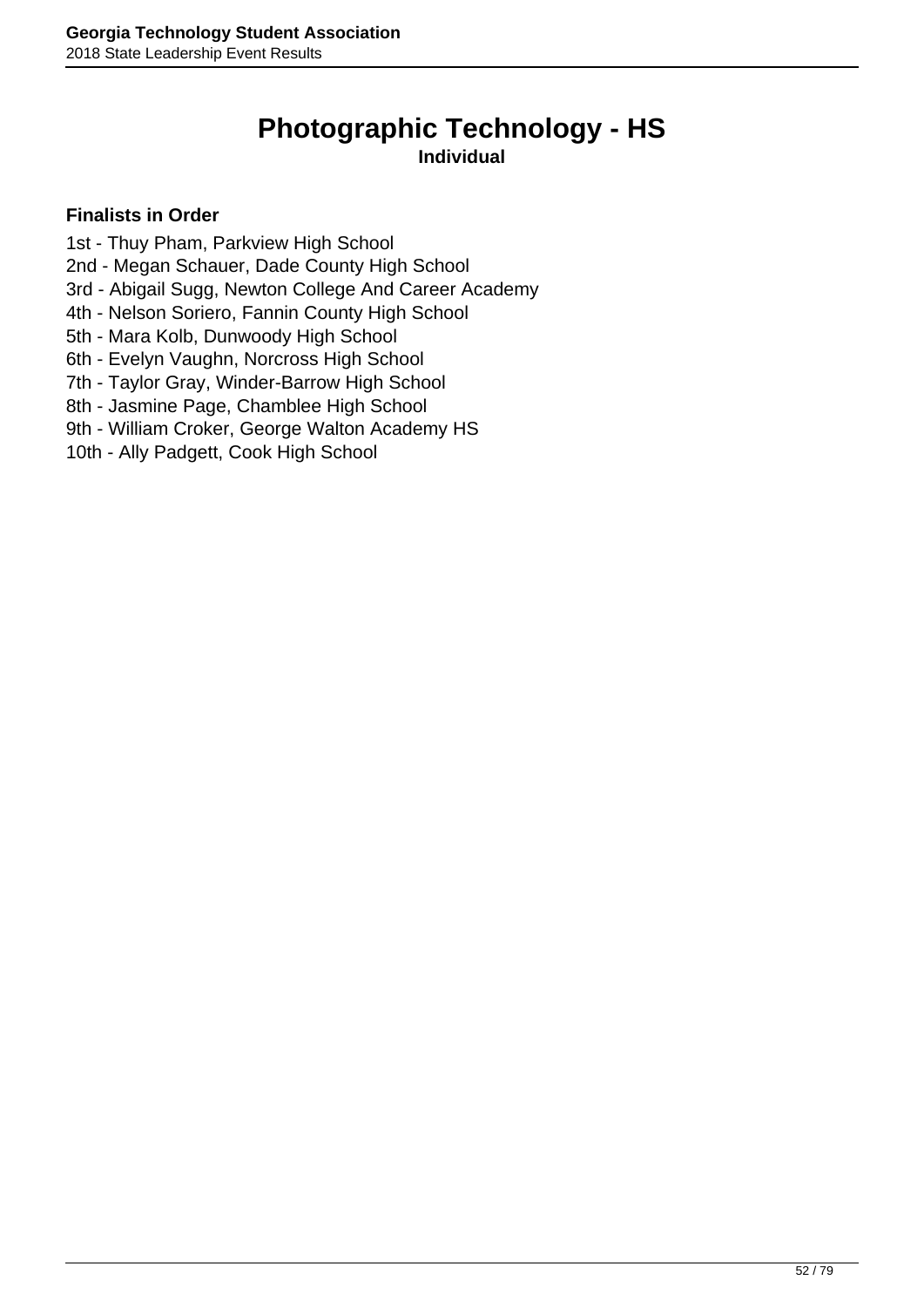### **Prepared Presentation - HS**

#### **Individual**

- 1st Lauren Freeman, Irwin County High School
- 2nd Jade Wester, Franklin County High School
- 3rd Nimra Khan, Shiloh High School
- 4th Zayd Avant, Parkview High School
- 5th Megan Mcgoldrick, George Walton Academy HS
- 6th Rebecca Huang, Lambert High School
- 7th Trisha Warren, Arabia Mountain High School
- 8th Sachin Dasu, South Forsyth High School
- 9th Aidan Donelan, Duluth High School
- 10th Kaleb Sixto, Tucker High School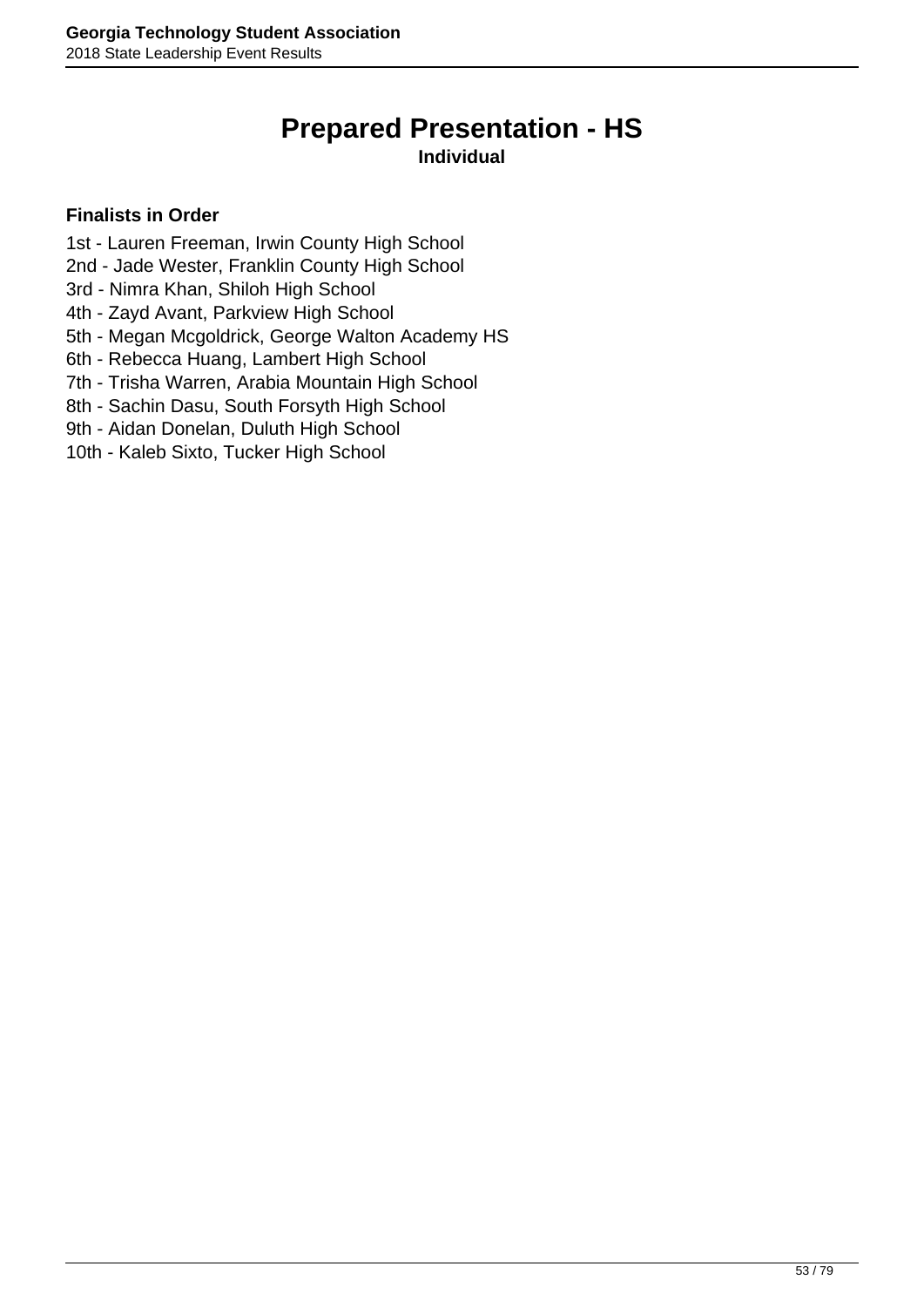# **Prepared Speech - MS**

**Individual**

- 1st Molly Davis, Hahira Middle School
- 2nd Payton Jackson, Harris County Carver Middle School
- 3rd Ross Ellenberg, Morgan County Middle School
- 4th Cassidy Gaines, Hart County Middle School
- 5th Camryn Jones, Pine Grove Middle School
- 6th Isaac David, Franklin County Middle School
- 7th Elizabeth Raj, Tucker Middle School
- 8th Kailey Cox, South Effingham Middle School
- 9th Summer Reese, Eagles Landing Middle School
- 10th Aliyah Harnage, Chattanooga Valley Middle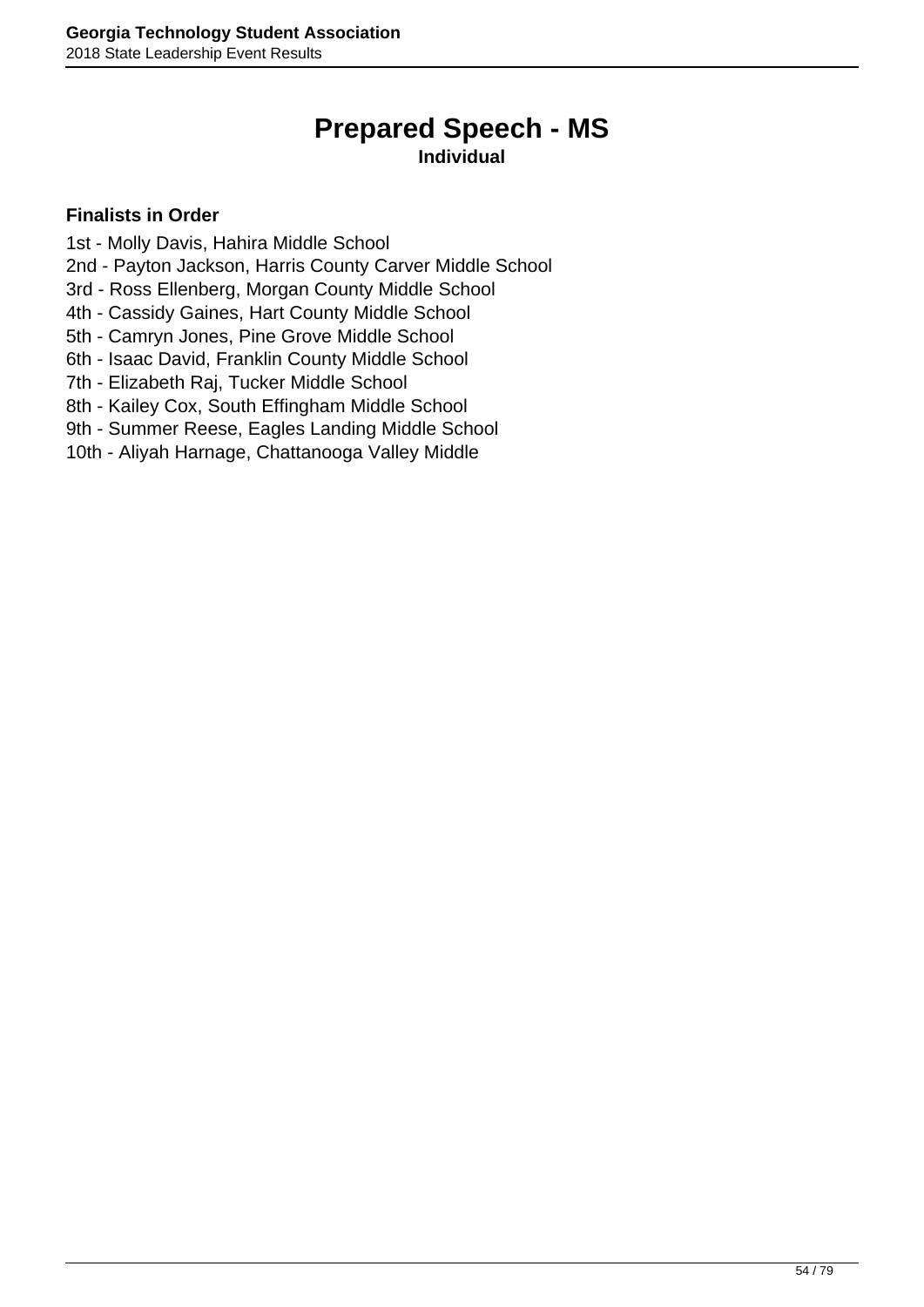### **Problem Solving - MS**

**Team**

- 1st Mary McLeod Bethune Middle
- 2nd Fannin County Middle School
- 3rd Appling County Middle School
- 4th East Coweta Middle School
- 5th George Walton Academy MS
- 6th Chattanooga Valley Middle
- 7th Champion Theme Middle
- 8th Cousins Middle School
- 9th Eagles Landing Middle School
- 10th Pine Grove Middle School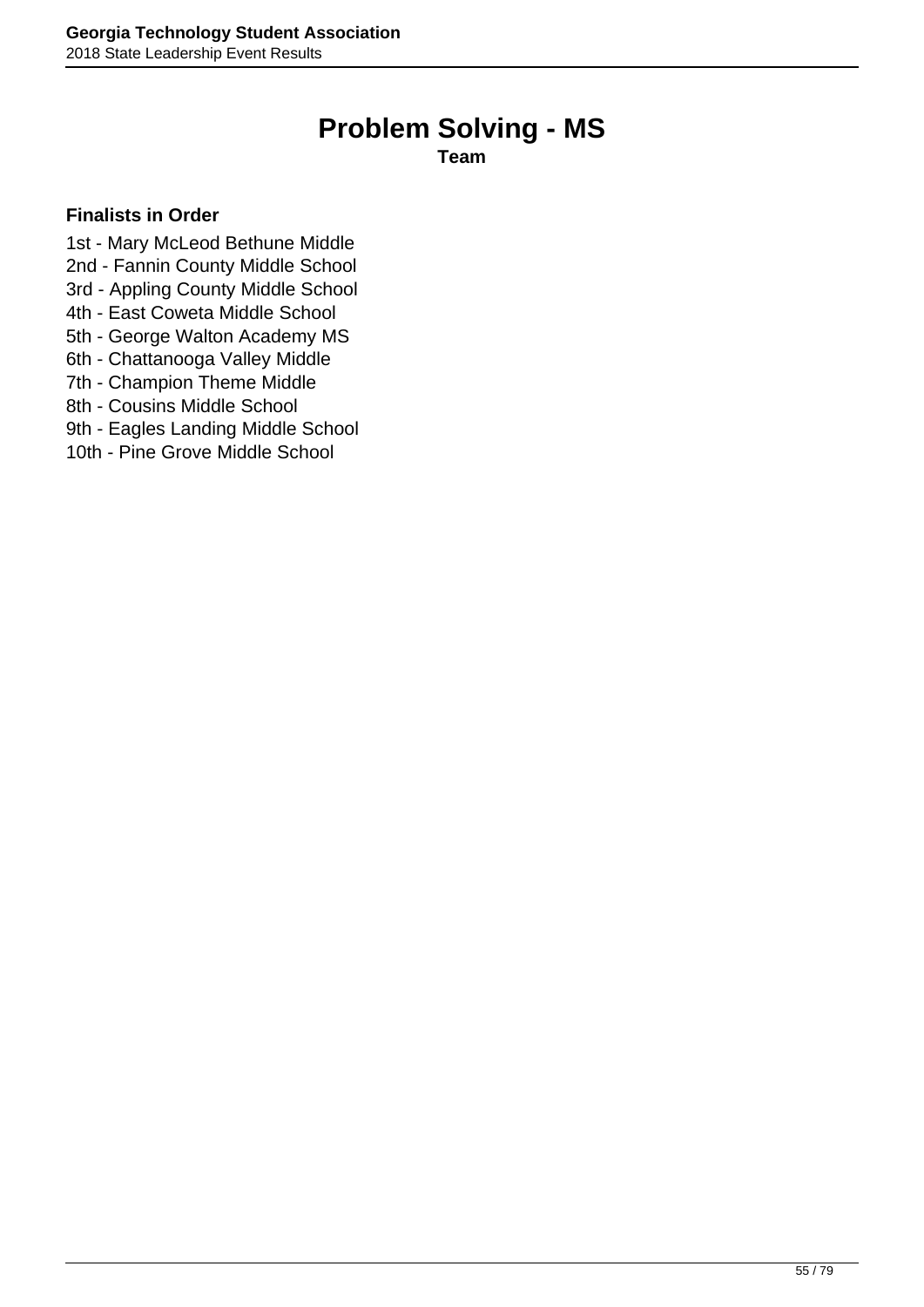### **Promotional Design - HS**

#### **Individual**

- 1st Kristina May, Chamblee High School
- 2nd Aparna Arul, South Forsyth High School
- 3rd Paola Rubio, Hart County High School
- 4th Aya Alazzawi, Peachtree Ridge High School
- 5th Kyle Yang, Parkview High School
- 6th Fanny Cheng, Sandy Creek High School
- 7th Emma DiPuma, Pickens High School
- 8th Danyelle O'Neal, Gilmer High School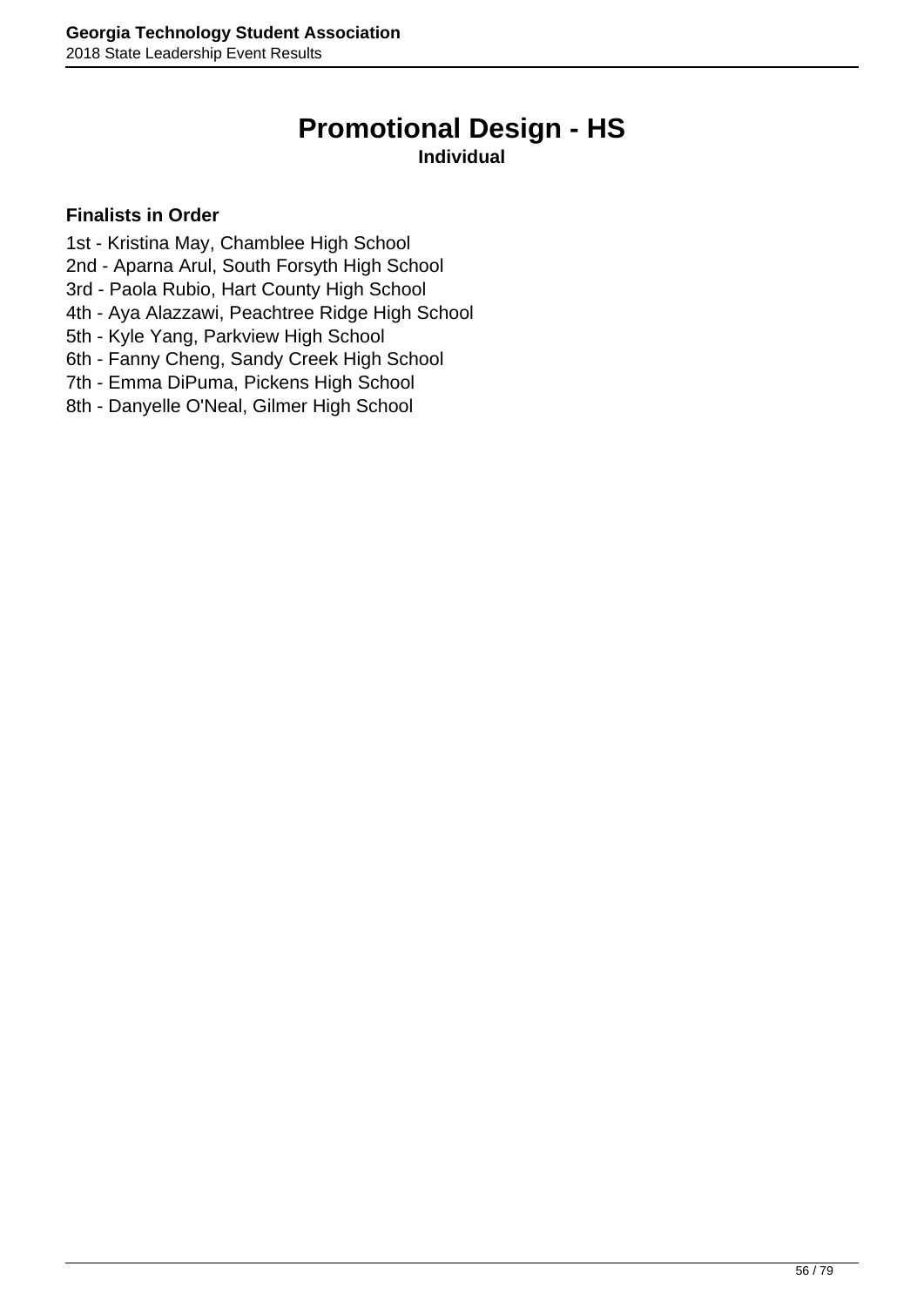### **Promotional Marketing - MS**

**Individual**

- 1st Cindy Lin, Tucker Middle School
- 2nd Cason Roberts, Hahira Middle School
- 3rd Gideon Avery, Pine Grove Middle School
- 4th Peyton Gaines, Hart County Middle School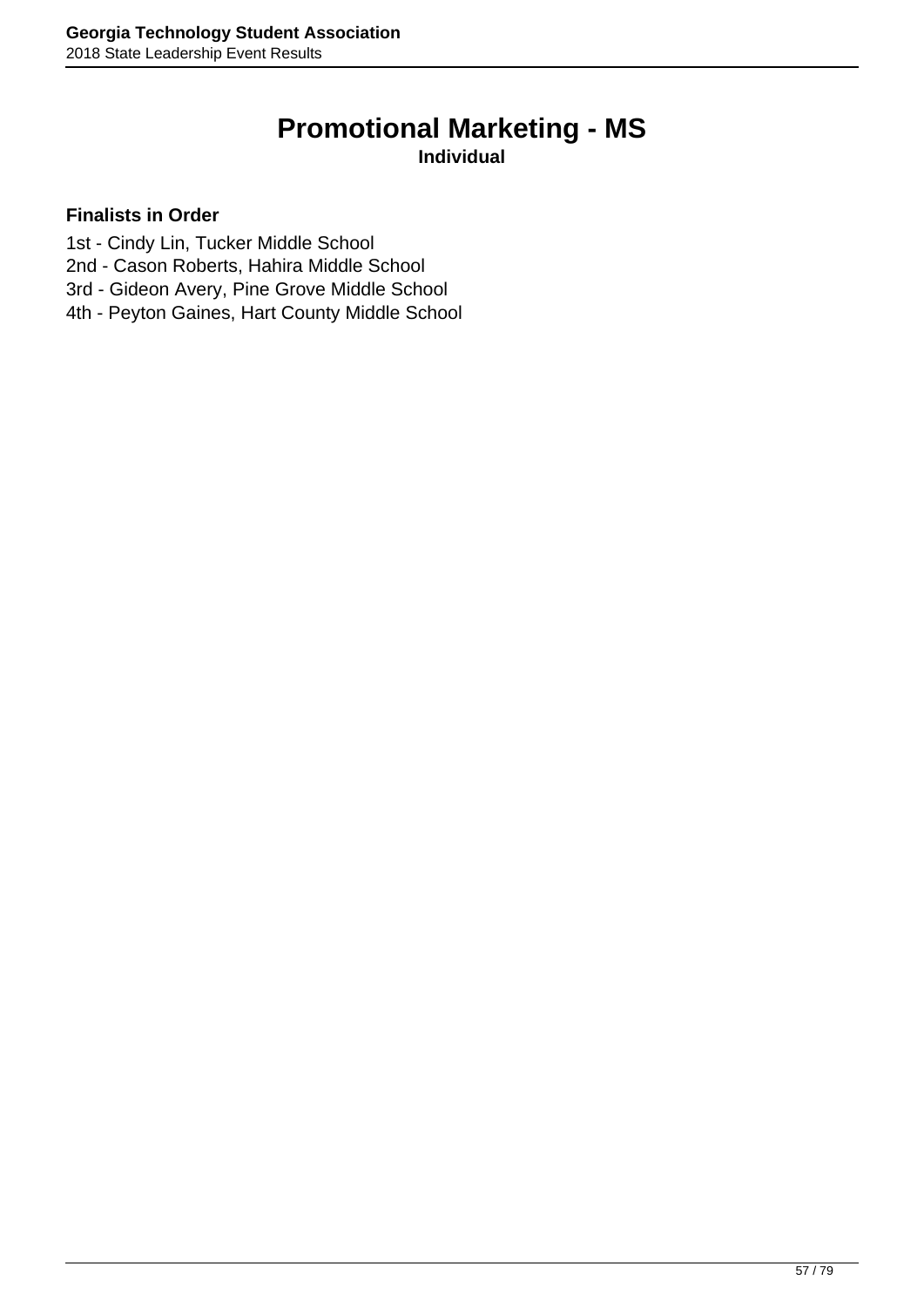### **Scientific Visualization (SciVis) - HS**

**Team**

#### **Finalists in Order**

1st - South Forsyth High School

- 2nd Tucker High School
- 3rd Dade County High School
- 4th Hart County High School
- 5th Johns Creek High School
- 6th Lakeside High School Evans
- 7th Lambert High School
- 8th Gwinnett School Of Math Science And Technology
- 9th Norcross High School
- 10th Marietta High School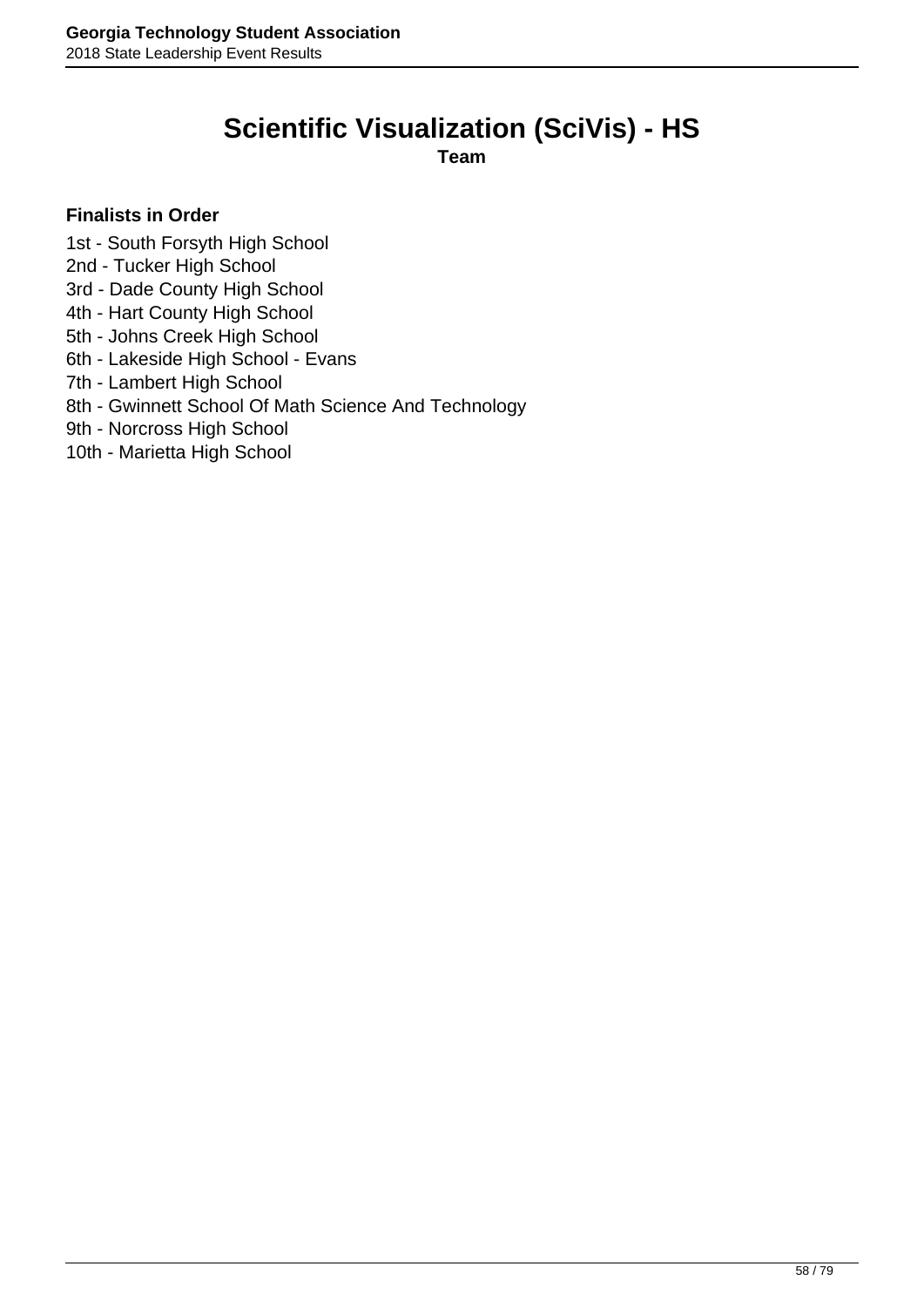### **Software Development - HS**

**Team**

- 1st South Forsyth High School
- 2nd Parkview High School
- 3rd Gwinnett School Of Math Science And Technology
- 4th Dunwoody High School
- 5th Peachtree Ridge High School
- 6th Marietta High School
- 7th Tucker High School
- 8th Lambert High School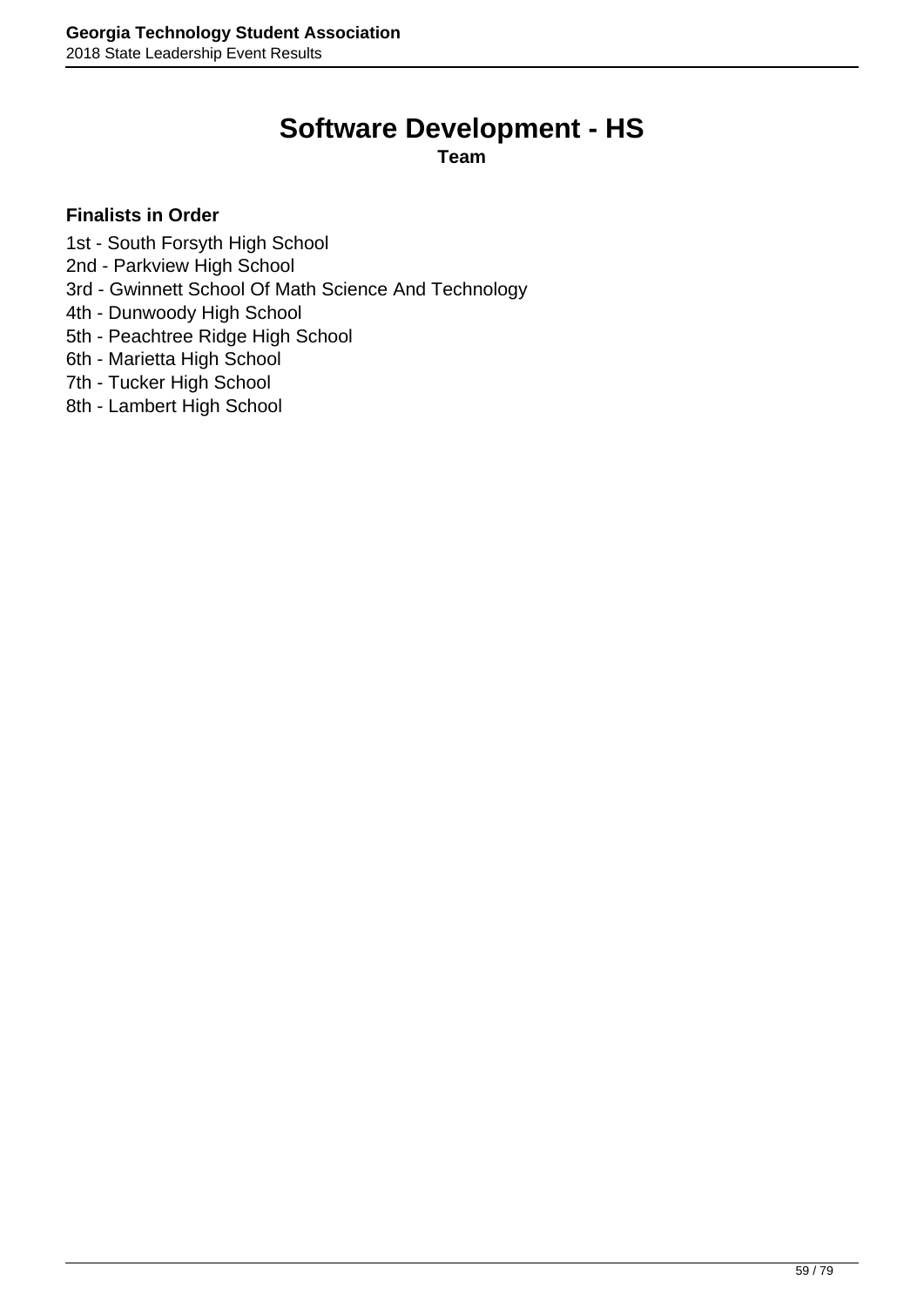### **STEM Animation - MS**

**Team**

#### **Finalists in Order**

1st - Lowndes Middle

- 2nd Hahira Middle School
- 3rd Hart County Middle School
- 4th Franklin County Middle School
- 5th Pine Grove Middle School
- 6th Brantley County Middle School
- 7th Tucker Middle School
- 8th Chattanooga Valley Middle
- 9th Mary McLeod Bethune Middle
- 10th Harris County Carver Middle School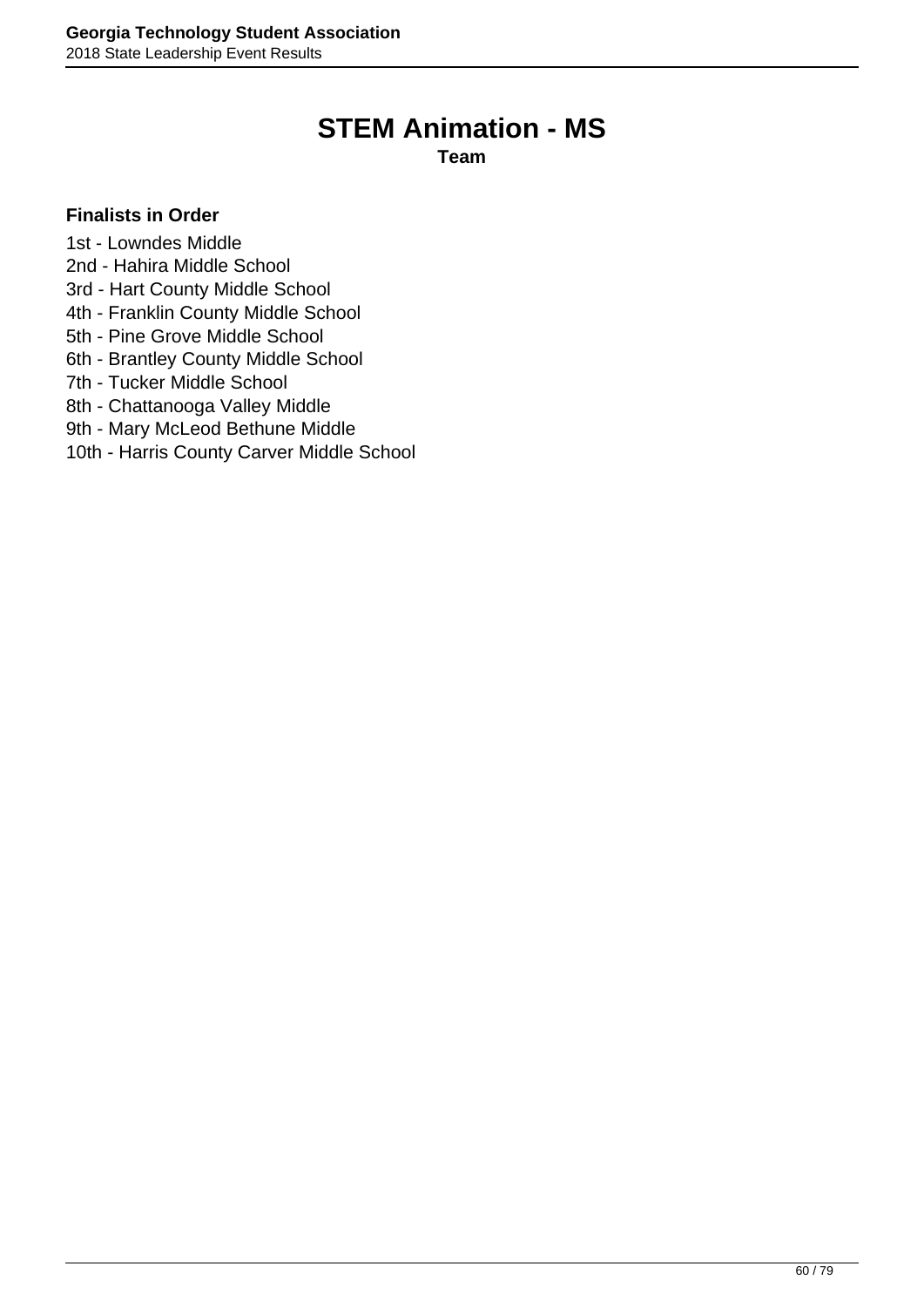### **STEM Careers - HS**

#### **Individual**

- 1st Joseph Zhang, Gwinnett School Of Math Science And Technology
- 2nd Sydney Poston, Dade County High School
- 3rd John Gordy, Hart County High School
- 4th Arth Dave, Dunwoody High School
- 5th Meher Ambati, South Forsyth High School
- 6th Antonio Minafra, Parkview High School
- 7th Marcos Rios, Marietta High School
- 8th Andy Jiang, Woodstock High School
- 9th Torie May, Walnut Grove High School
- 10th Mekenzie Jackson, Tucker High School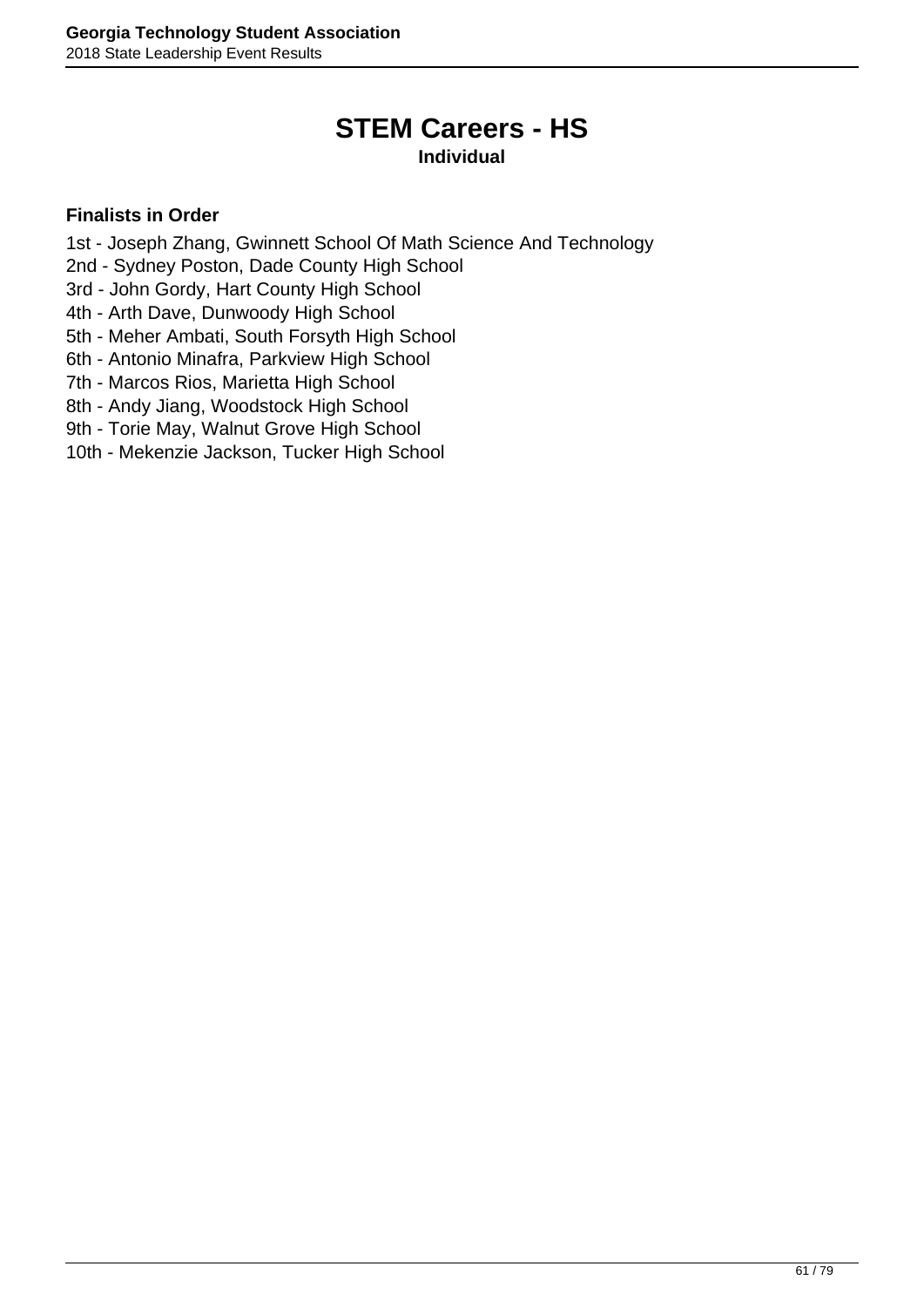### **Structural Design and Engineering - HS**

**Team**

- 1st Parkview High School
- 2nd Franklin County High School
- 3rd Marietta High School
- 4th Loganville High School
- 5th Creekview High School
- 6th Shiloh High School
- 7th Cambridge High School
- 8th Druid Hills High School
- 9th Berkmar High School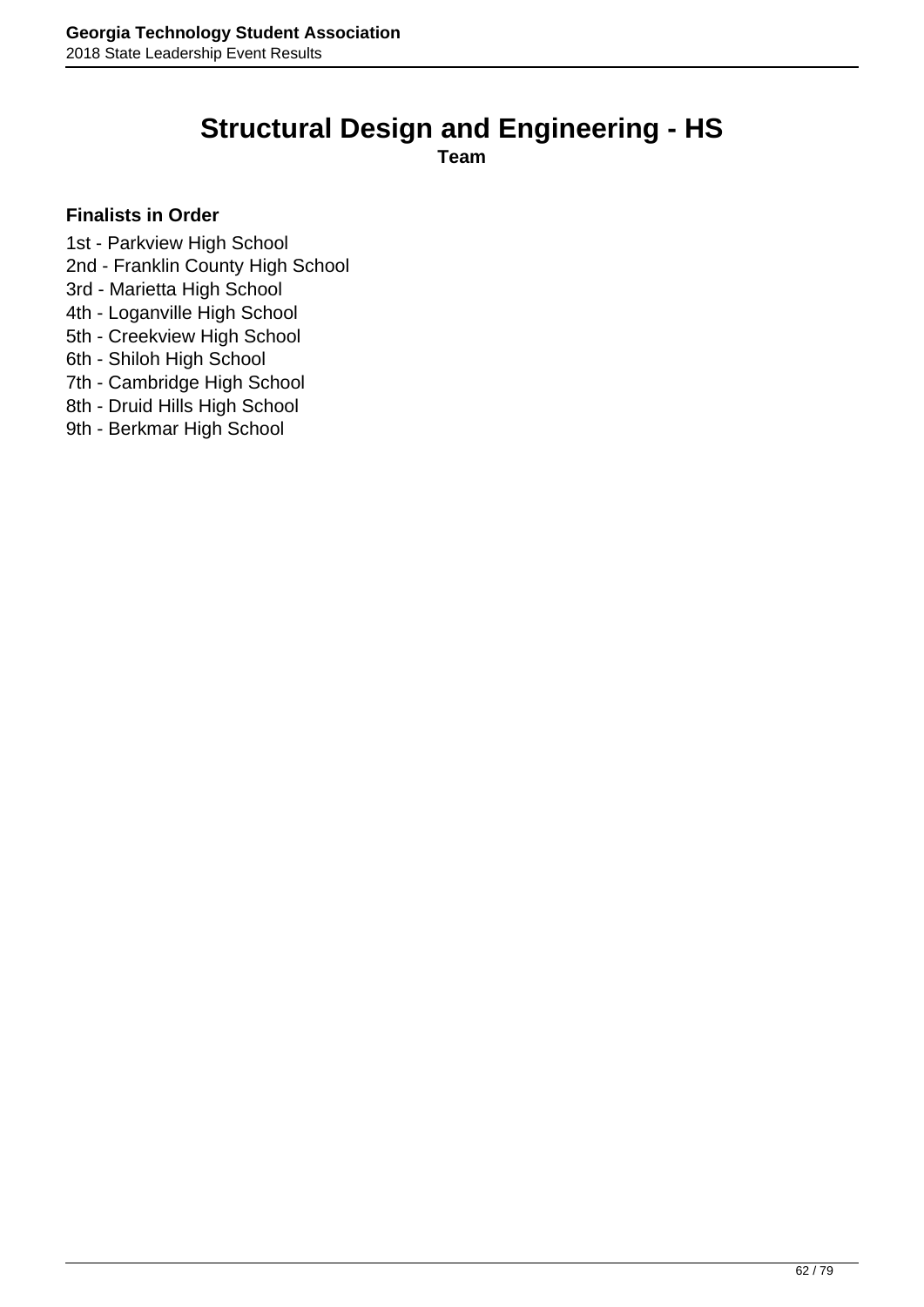# **Structural Engineering - MS**

**Team**

#### **Finalists in Order**

1st - Franklin County Middle School 2nd - Mary McLeod Bethune Middle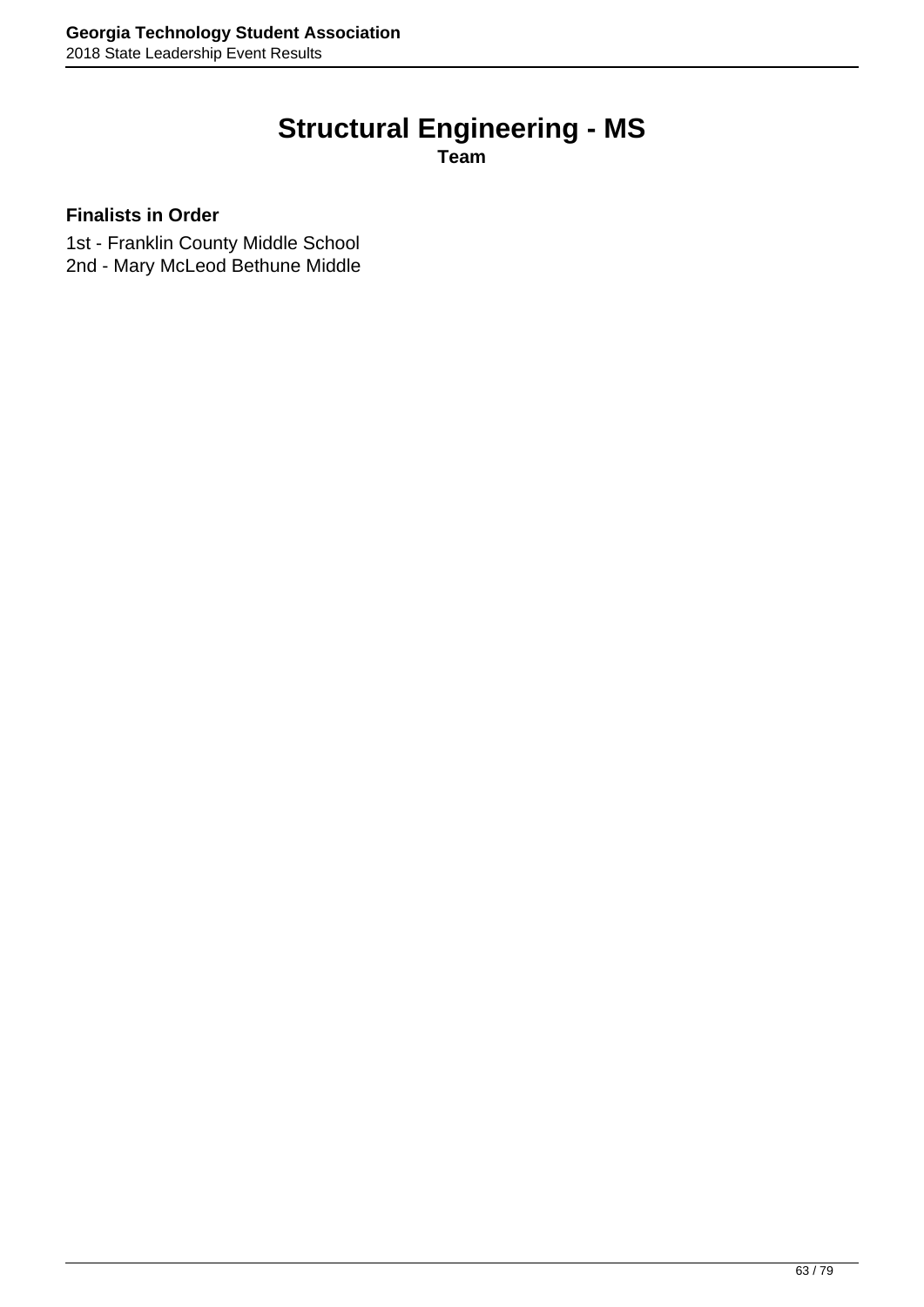# **System Control Technology - MS**

**Team**

- 1st Hahira Middle School
- 2nd Tucker Middle School
- 3rd Pine Grove Middle School
- 4th East Coweta Middle School
- 5th Harris County Carver Middle School
- 6th Lowndes Middle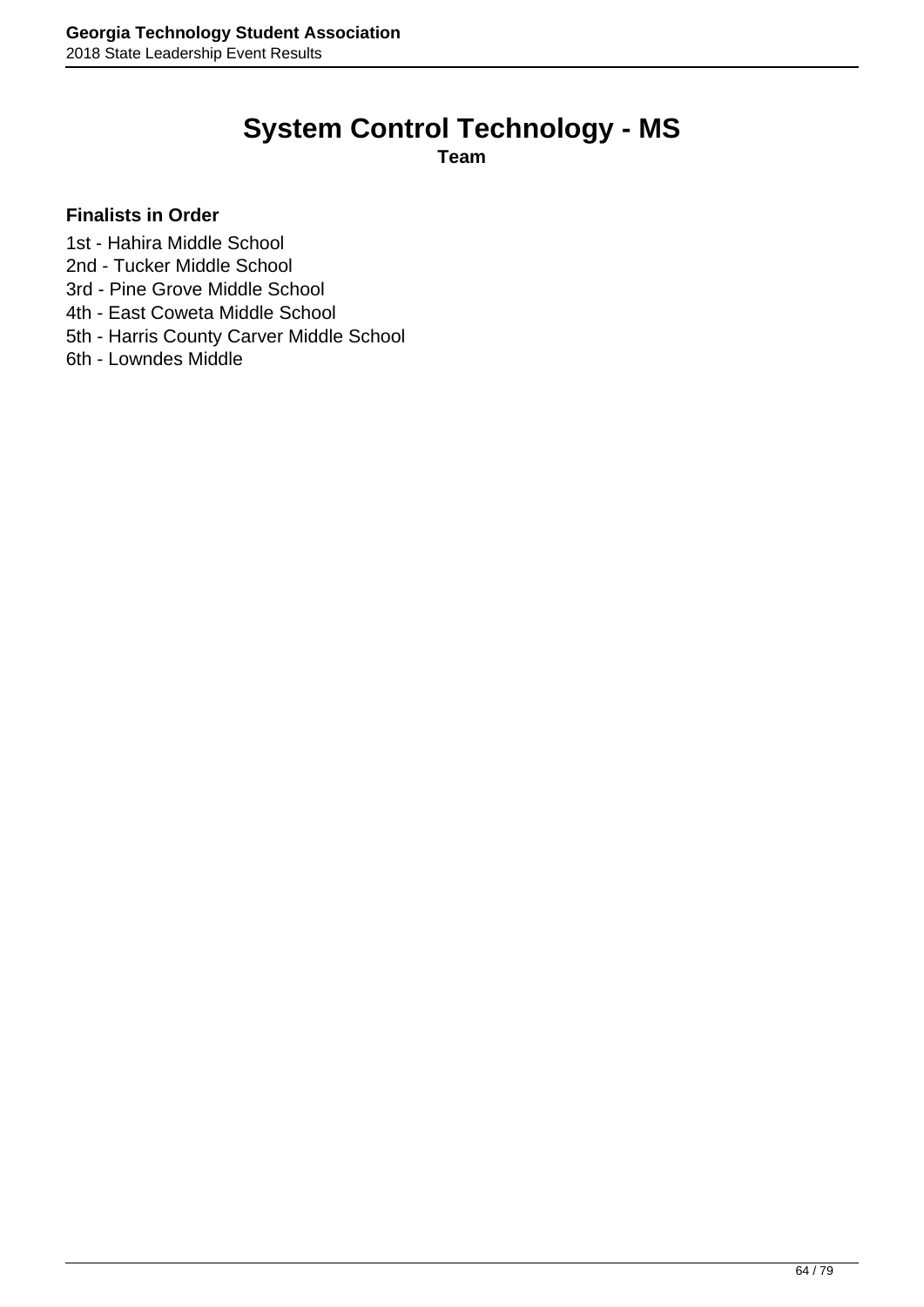# **System Control Technology - HS**

**Team**

- 1st South Forsyth High School
- 2nd Gwinnett School Of Math Science And Technology
- 3rd Tucker High School
- 4th Chamblee High School
- 5th Dunwoody High School
- 6th Loganville High School
- 7th Marietta High School
- 8th Harris County High School
- 9th Woodstock High School
- 10th Lowndes High School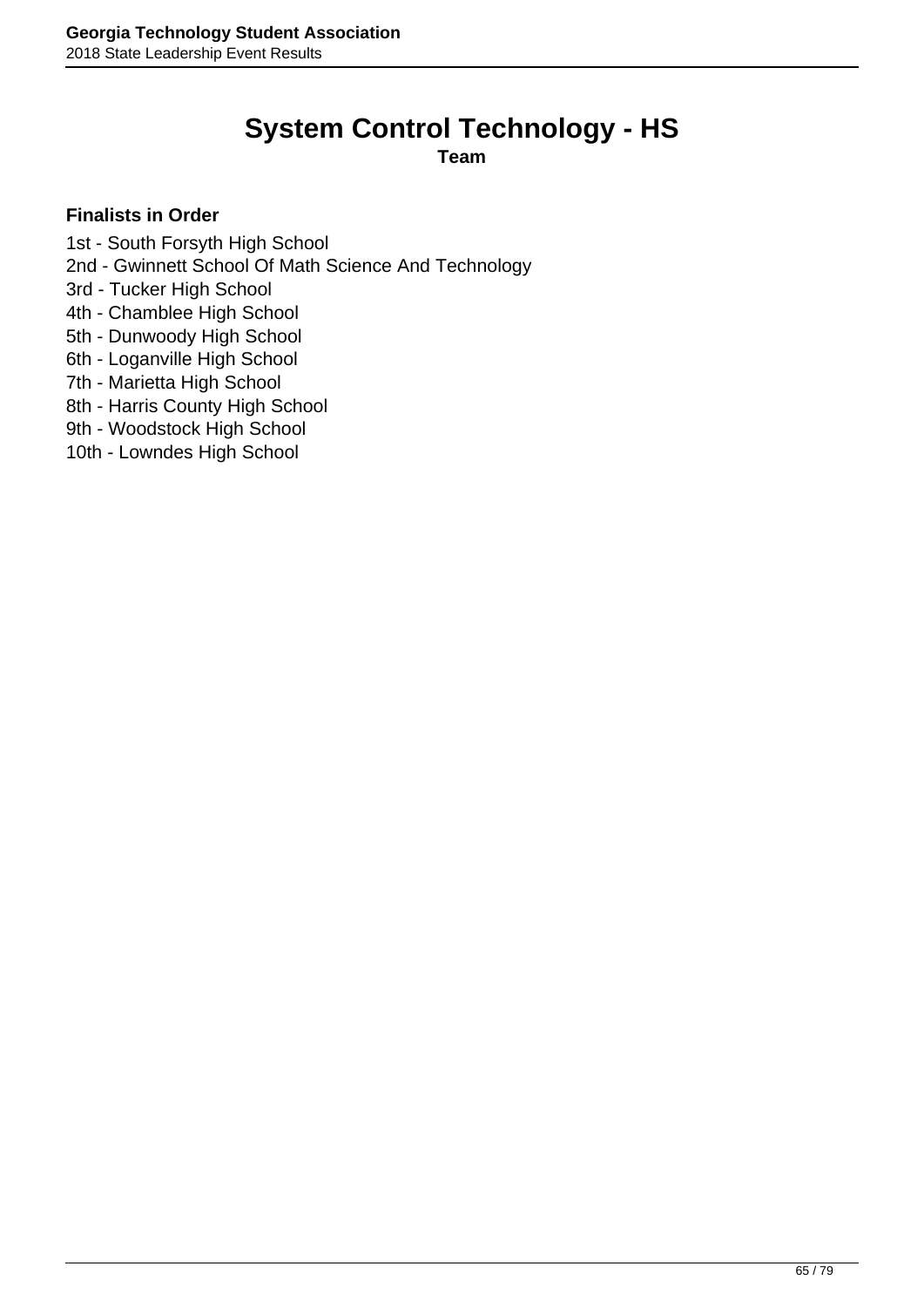### **Tech Bowl - MS**

**Team**

- 1st Chattanooga Valley Middle
- 2nd Harris County Carver Middle School
- 3rd Fannin County Middle School
- 4th Tucker Middle School
- 5th Rothschild Leadership Academy
- 6th Franklin County Middle School
- 7th Lowndes Middle
- 8th Marietta Middle School
- 9th Hart County Middle School
- 10th East Coweta Middle School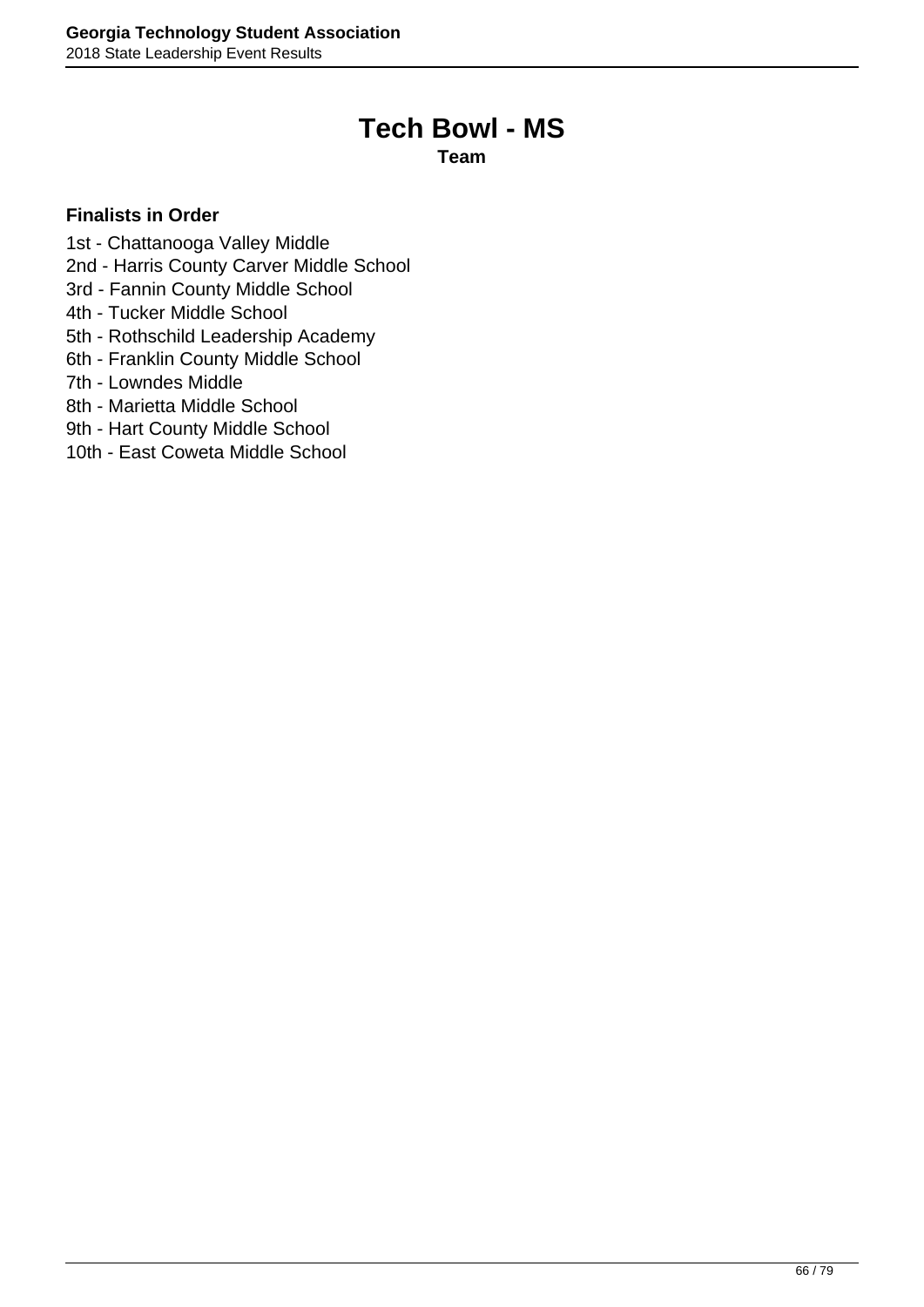# **Tech Bowl Written - MS**

#### **Individual**

- 1st Mateo Rios, Marietta Middle School
- 2nd Mitchell Burns, Harris County Carver Middle School
- 3rd Egan Donley, Marietta Middle School
- 4th Preston Hart, Hahira Middle School
- 5th Jacob Hughes, Harris County Carver Middle School
- 6th Richard Powers, Harris County Carver Middle School
- 7th Levi Thomas, Franklin County Middle School
- 8th Sydney Corbett, Hahira Middle School
- 9th Lily Gao, Tucker Middle School
- 10th Matthew Larkin, Tucker Middle School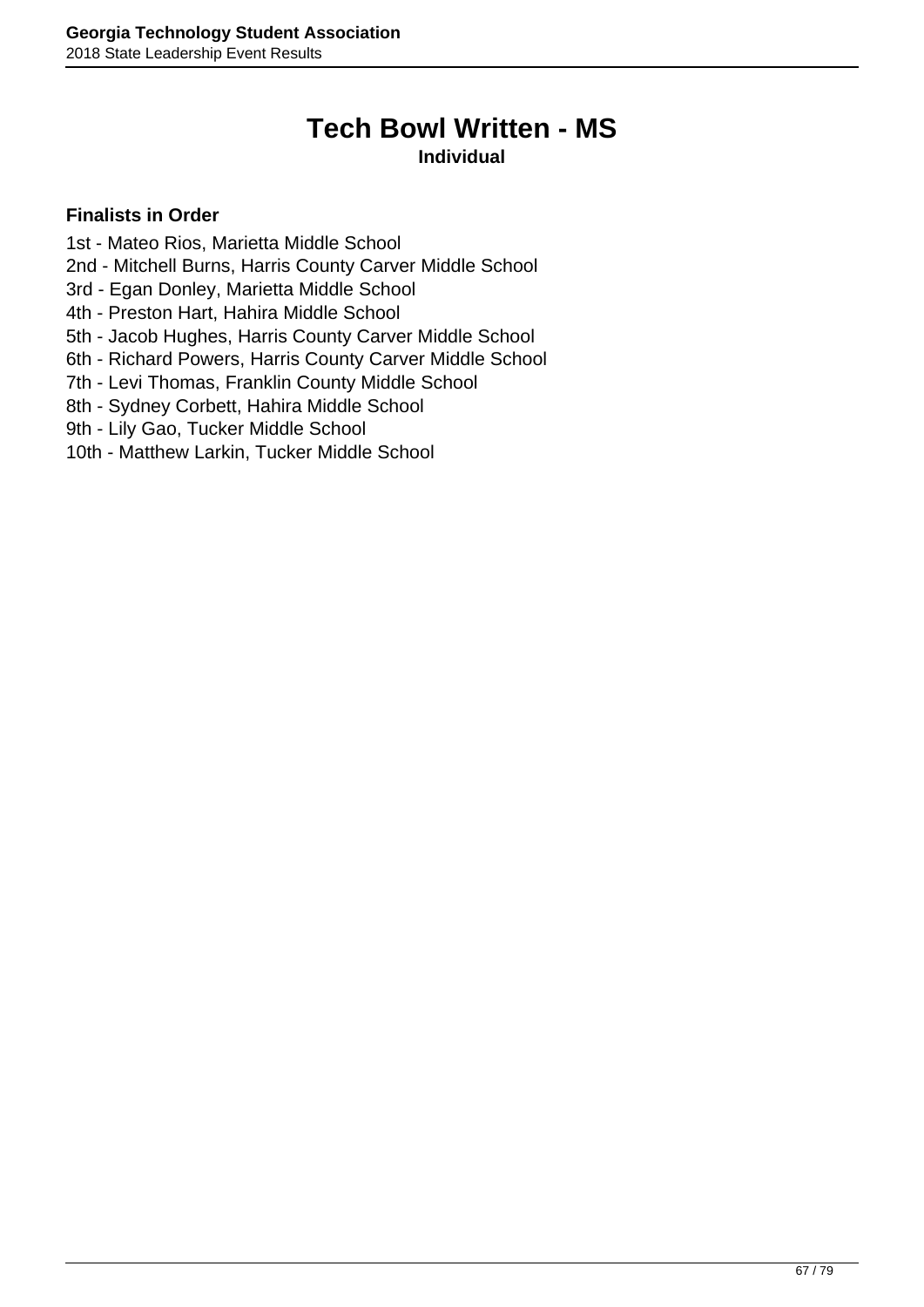### **Technical Design - MS**

**Team**

- 1st Hahira Middle School
- 2nd Mary McLeod Bethune Middle
- 3rd Marietta Middle School
- 4th Pine Grove Middle School
- 5th Bennett's Mill Middle School
- 6th Henderson Middle School
- 7th Hart County Middle School
- 8th Lowndes Middle
- 9th Franklin County Middle School
- 10th Harlem Middle School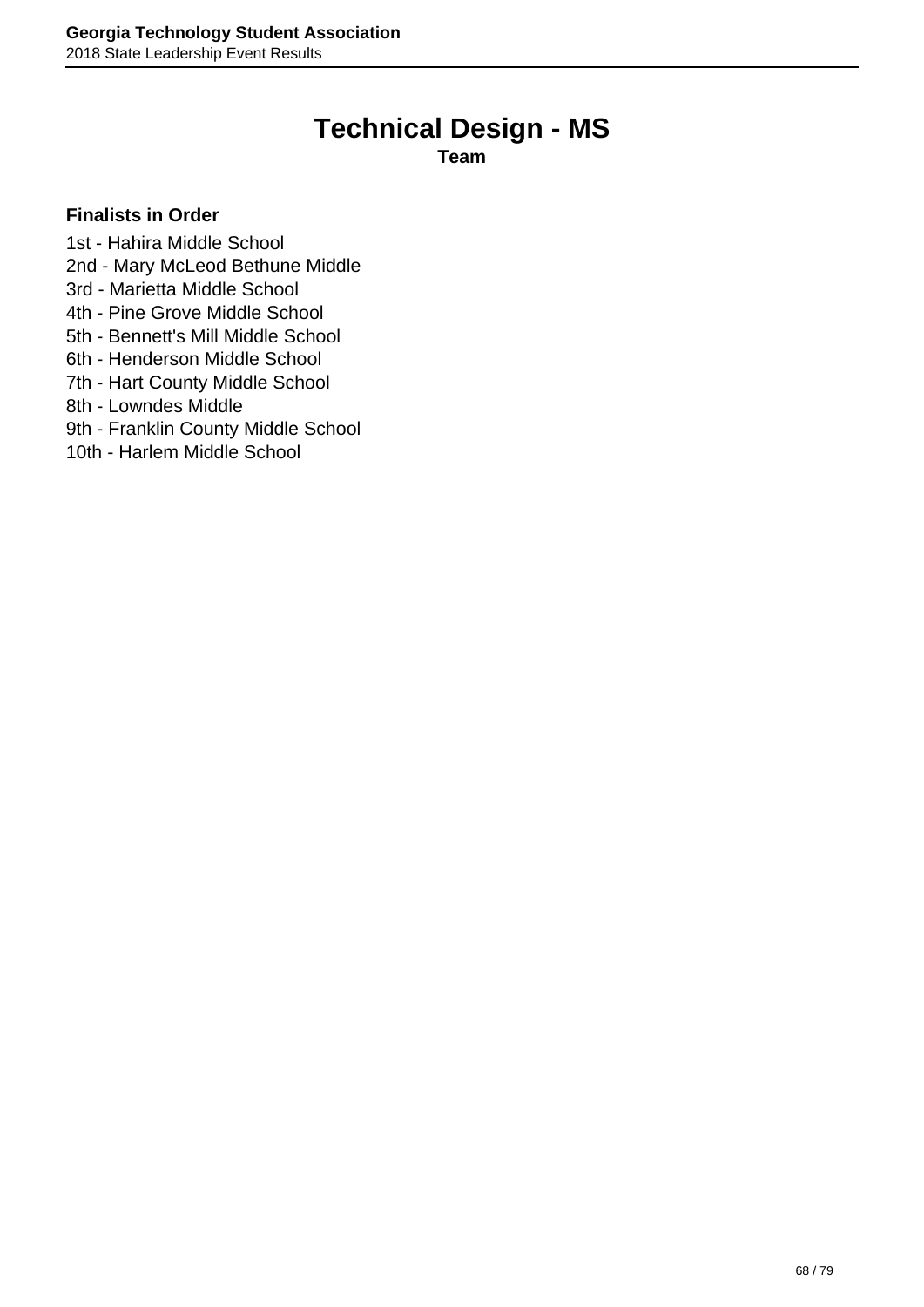### **Technology Bowl - HS**

**Team**

- 1st Dunwoody High School
- 2nd Peachtree Ridge High School
- 3rd Alpharetta High School
- 4th Parkview High School
- 5th Tucker High School
- 6th Houston County High School
- 7th Chattahoochee High School
- 8th Chamblee High School
- 9th Woodstock High School
- 10th Sandy Creek High School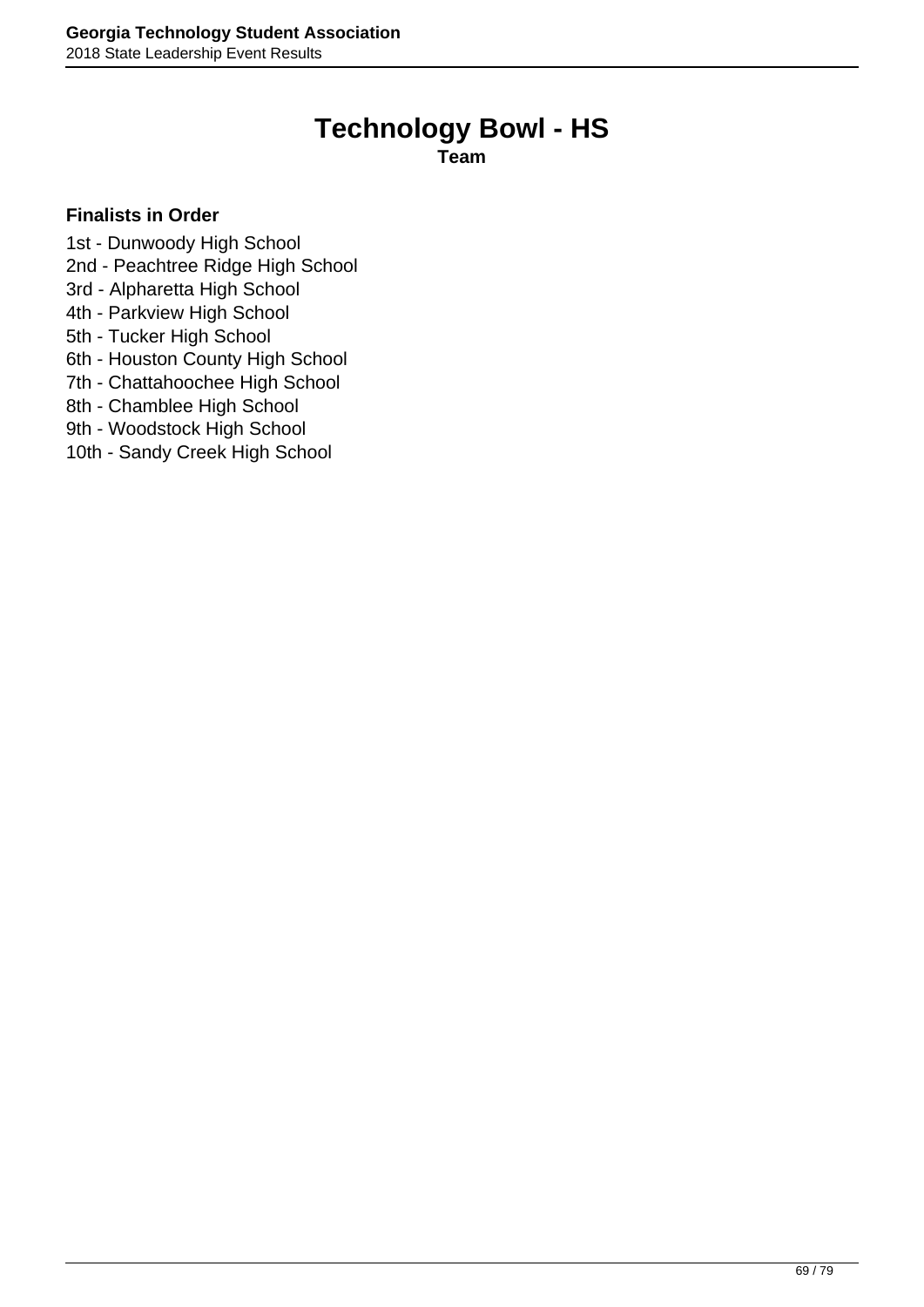### **Technology Bowl Written - HS**

#### **Individual**

- 1st Seth May, Dunwoody High School
- 2nd Aditya Mhaskar, Alpharetta High School
- 3rd Edward O'connor, Dunwoody High School
- 4th Josh Perlmutter, Tucker High School
- 5th William McAllister, Harris County High School
- 6th Christopher Saetia, Houston County High School
- 7th Frank Tang, Parkview High School
- 8th David Shoemaker, Franklin County High School
- 9th Jeremy Mullis, Loganville High School
- 10th Toby Nguyen, Parkview High School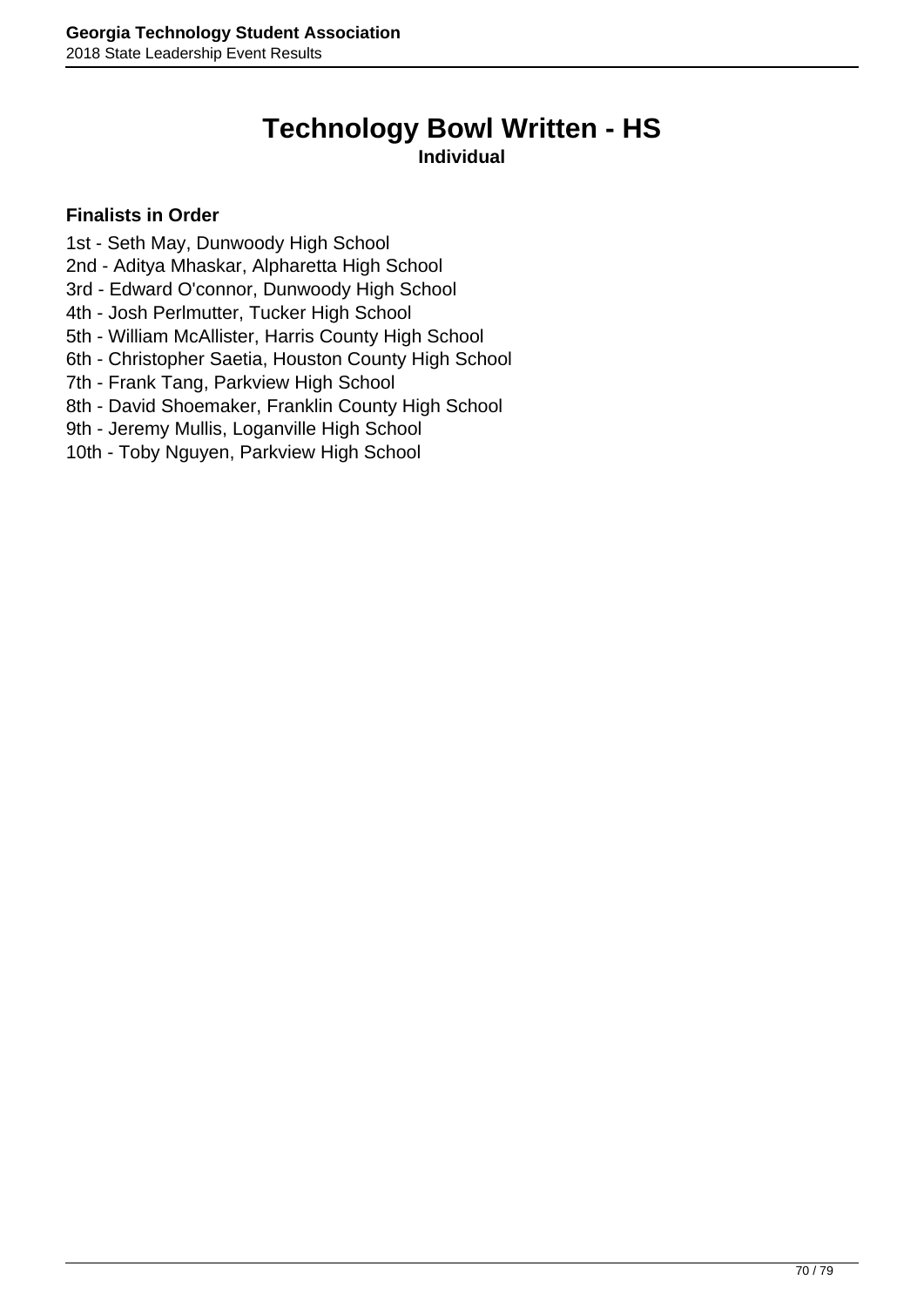### **Technology Problem Solving - HS**

**Team**

#### **Finalists in Order**

1st - Duluth High School

2nd - Effingham College and Career Academy

3rd - Winder-Barrow High School

4th - Walnut Grove High School

5th - George Walton Academy HS

6th - Mount Zion High School

7th - Houston County High School

8th - Chamblee High School

9th - Swainsboro High School

10th - Cambridge High School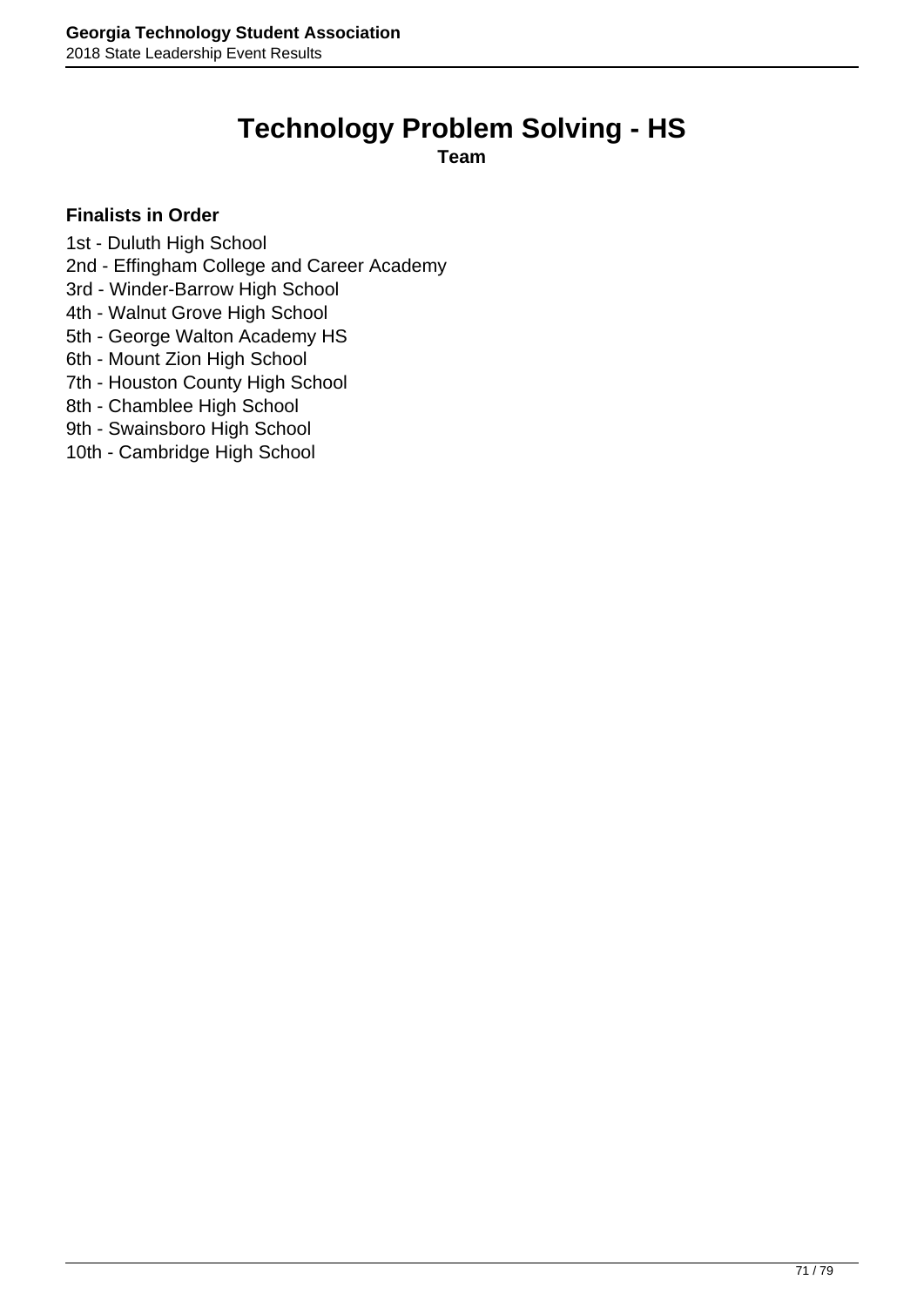### **Transportation Modeling - HS**

#### **Individual**

- 1st Jacob Still, Winder-Barrow High School
- 2nd Alex Golden, Johns Creek High School
- 3rd Maddi Tuggle, Irwin County High School
- 4th Katie Silvey, Lakeside High School Evans
- 5th Kayvon Dibai, Alpharetta High School
- 6th Ebony Williams, Lowndes High School
- 7th Burke Chadwick, Gilmer High School
- 8th Coulston Mayes, Oconee County High School
- 9th Anthony Holevinski, Gwinnett School Of Math Science And Technology
- 10th Anna Ramirez, Parkview High School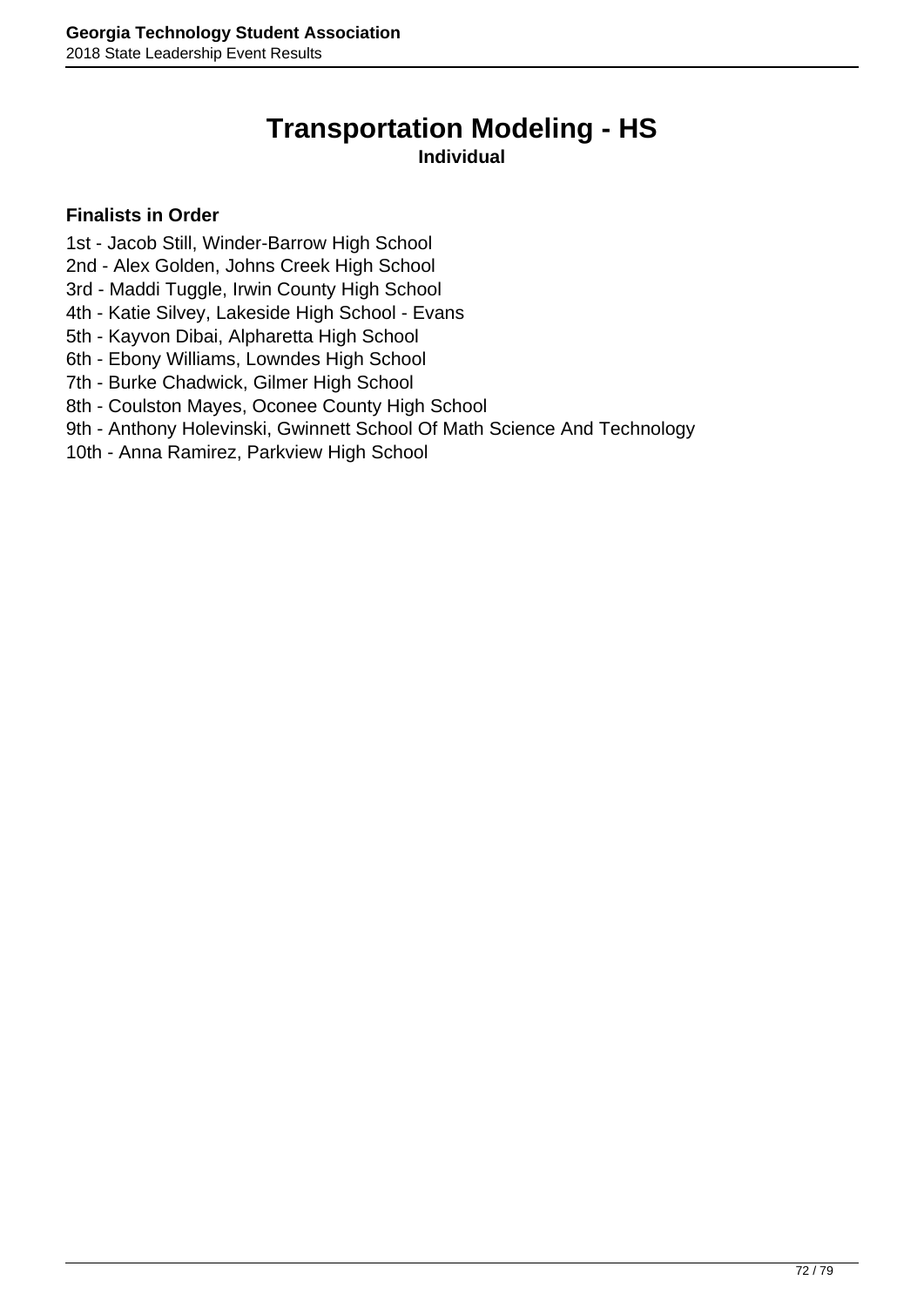# **VEX IQ Skills Challenge - MS**

**Special Entry**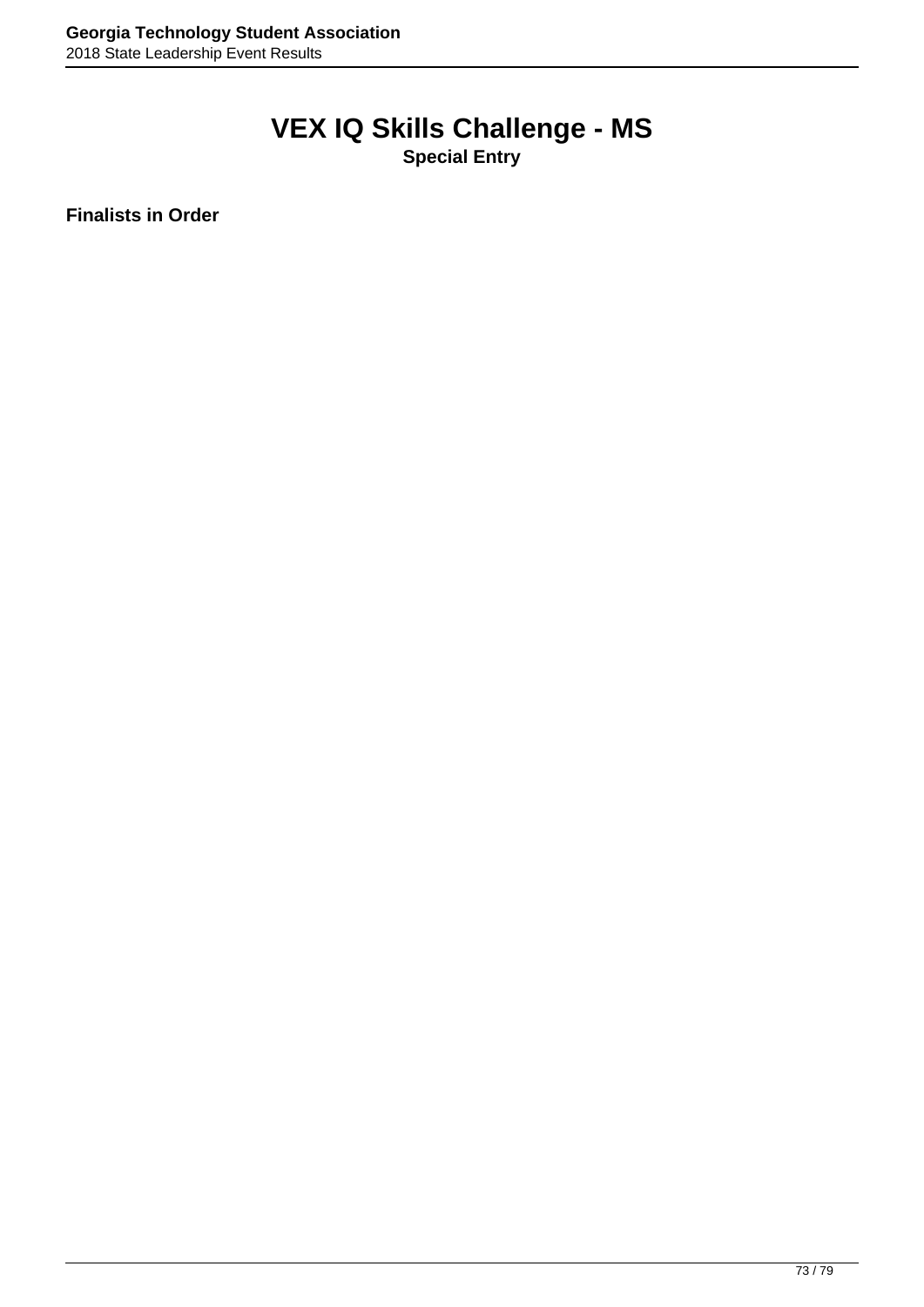### **VEX IQ Teamwork Challenge - MS**

**Special Entry**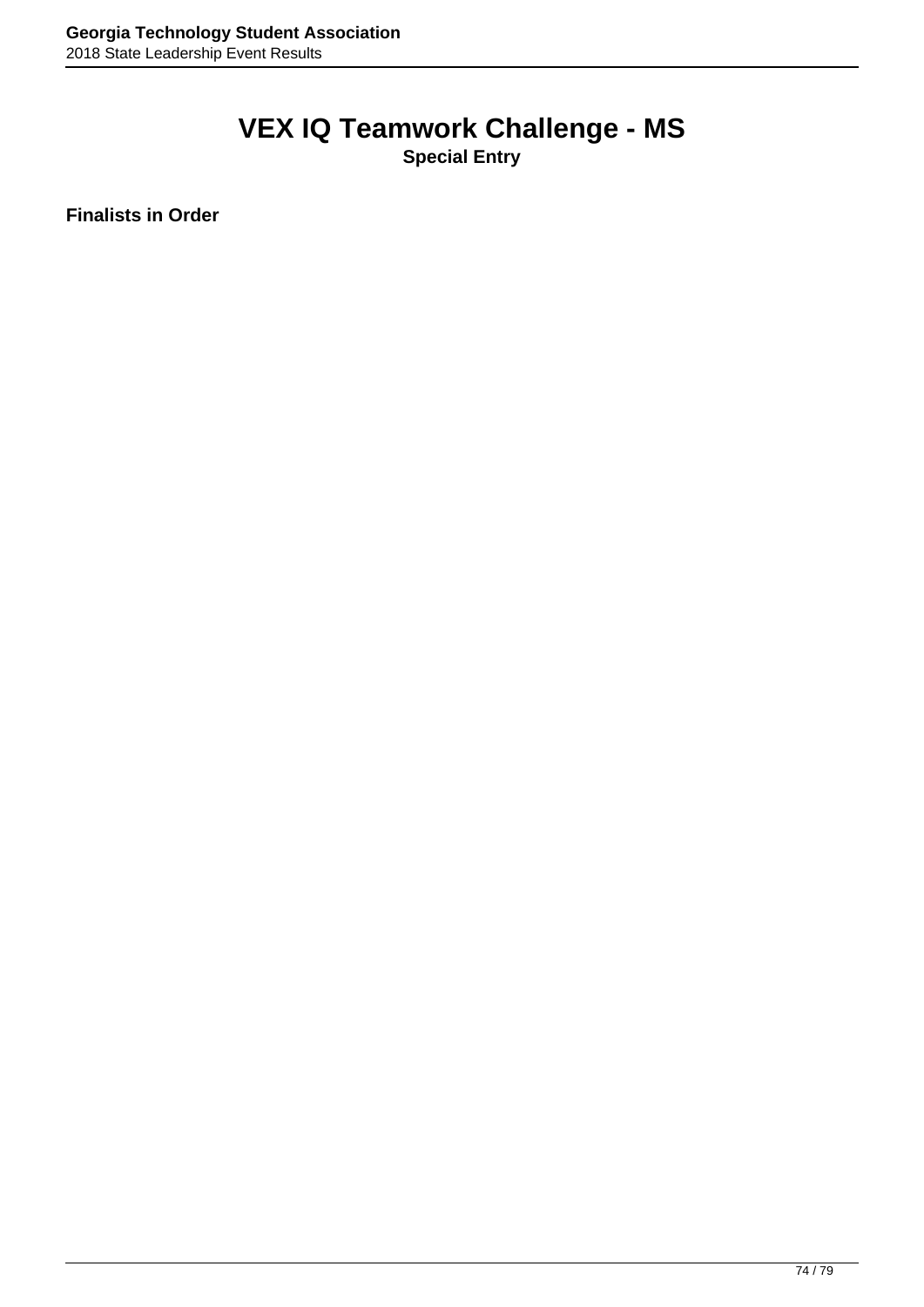## **VEX Robotics - Both**

**Special Entry**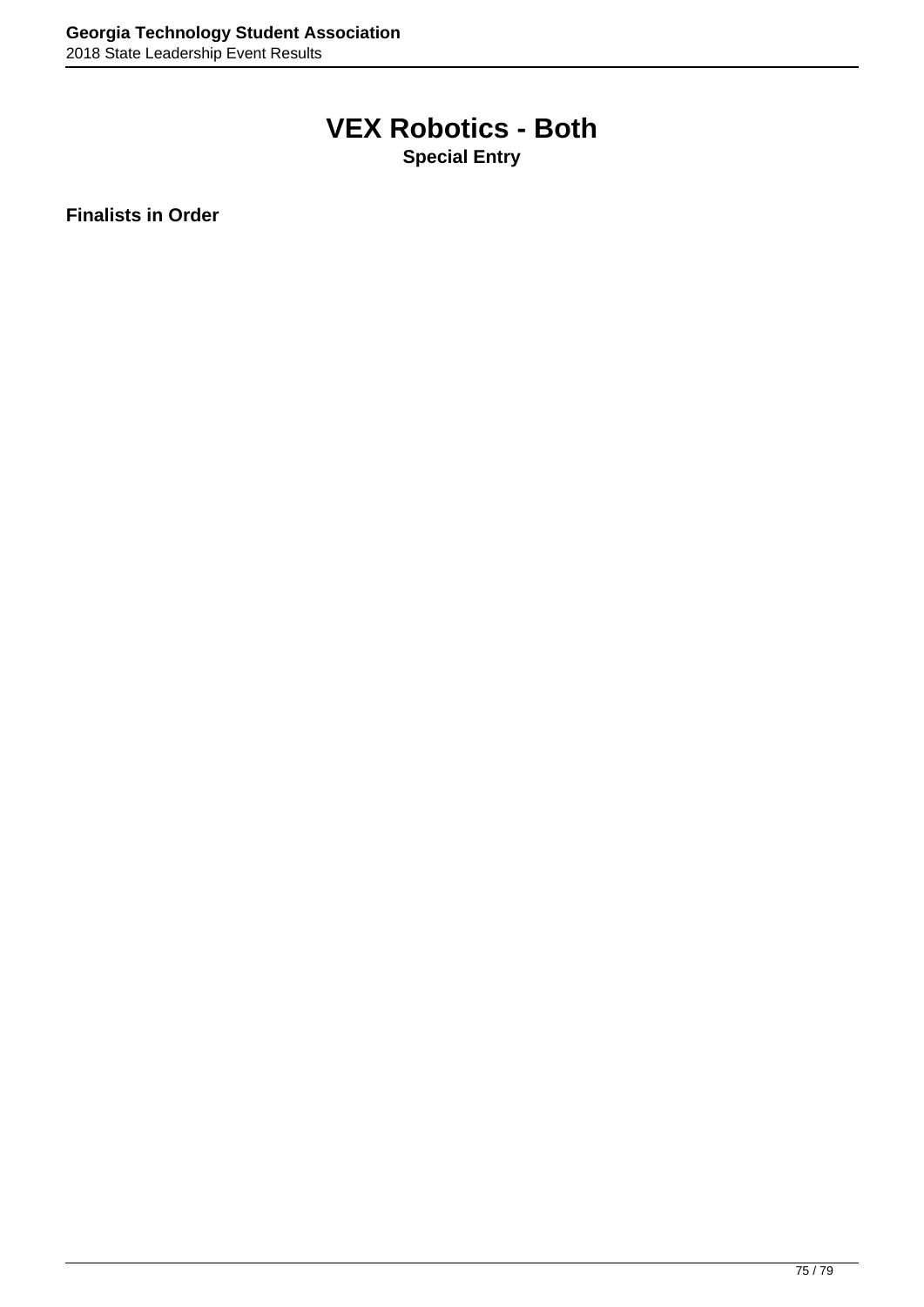### **Video Game Design - MS**

**Team**

- 1st Lowndes Middle
- 2nd Chattanooga Valley Middle
- 3rd Pine Grove Middle School
- 4th Hahira Middle School
- 5th Buford Middle School
- 6th Hart County Middle School
- 7th Coleman Middle School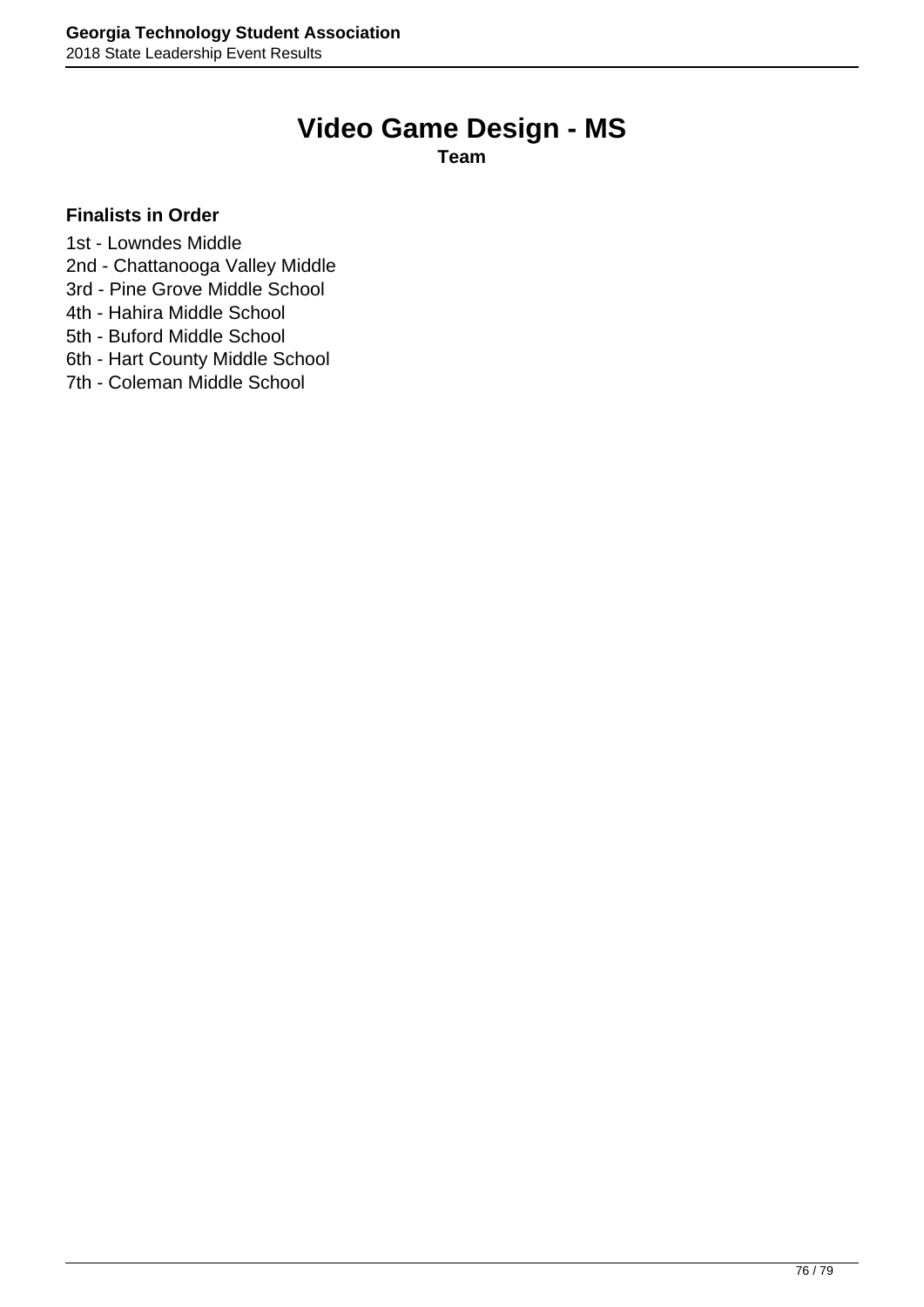## **Video Game Design - HS**

**Team**

- 1st Johns Creek High School
- 2nd Arabia Mountain High School
- 3rd Parkview High School
- 4th Hart County High School
- 5th Lambert High School
- 6th Dunwoody High School
- 7th Peachtree Ridge High School
- 8th South Forsyth High School
- 9th Cambridge High School
- 10th Sandy Creek High School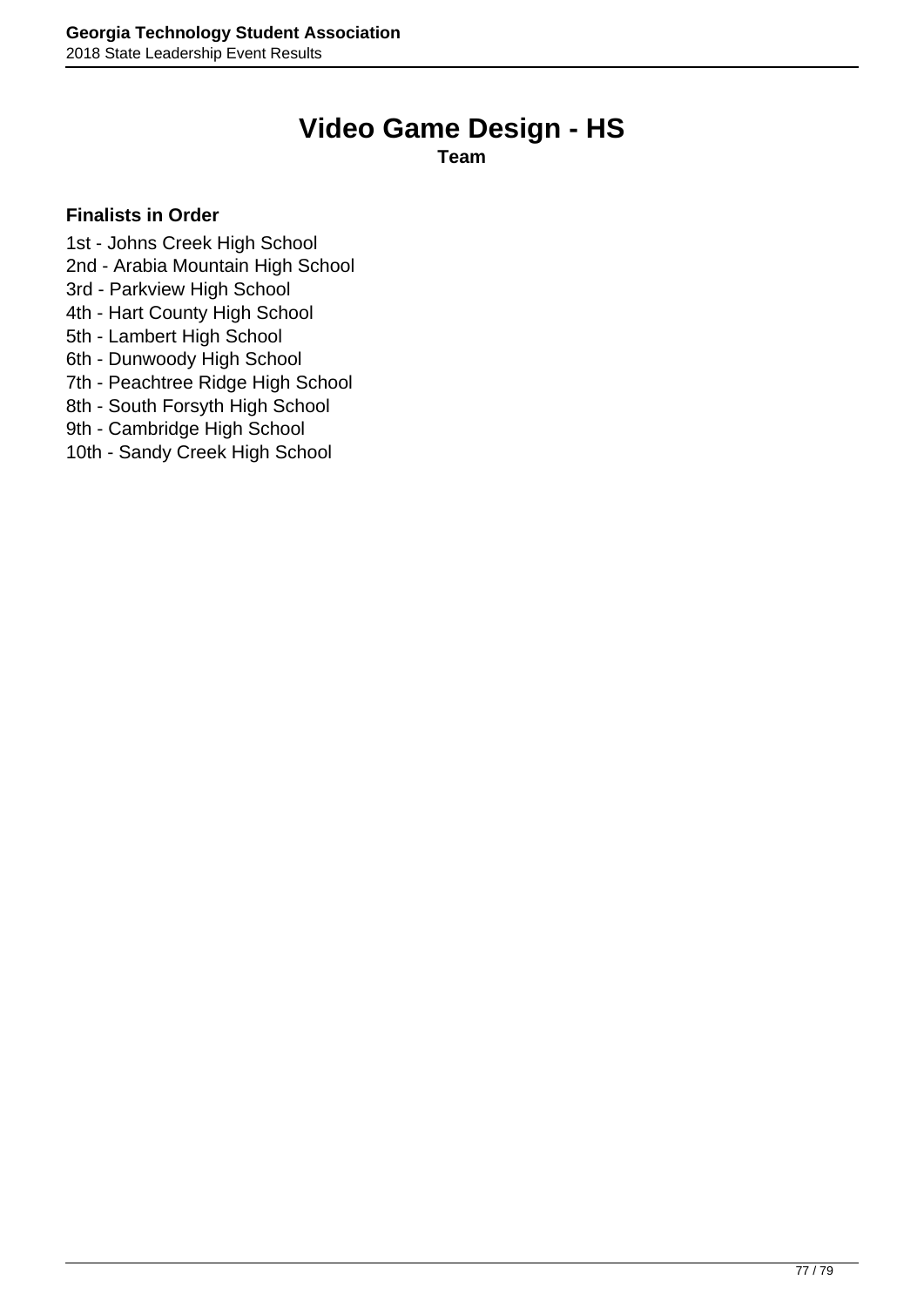### **Webmaster - HS**

**Team**

- 1st Parkview High School
- 2nd Walnut Grove High School
- 3rd Morrow High School
- 4th Shiloh High School
- 5th Loganville High School
- 6th Newton College And Career Academy
- 7th Tucker High School
- 8th Arabia Mountain High School
- 9th Fannin County High School
- 10th Lambert High School